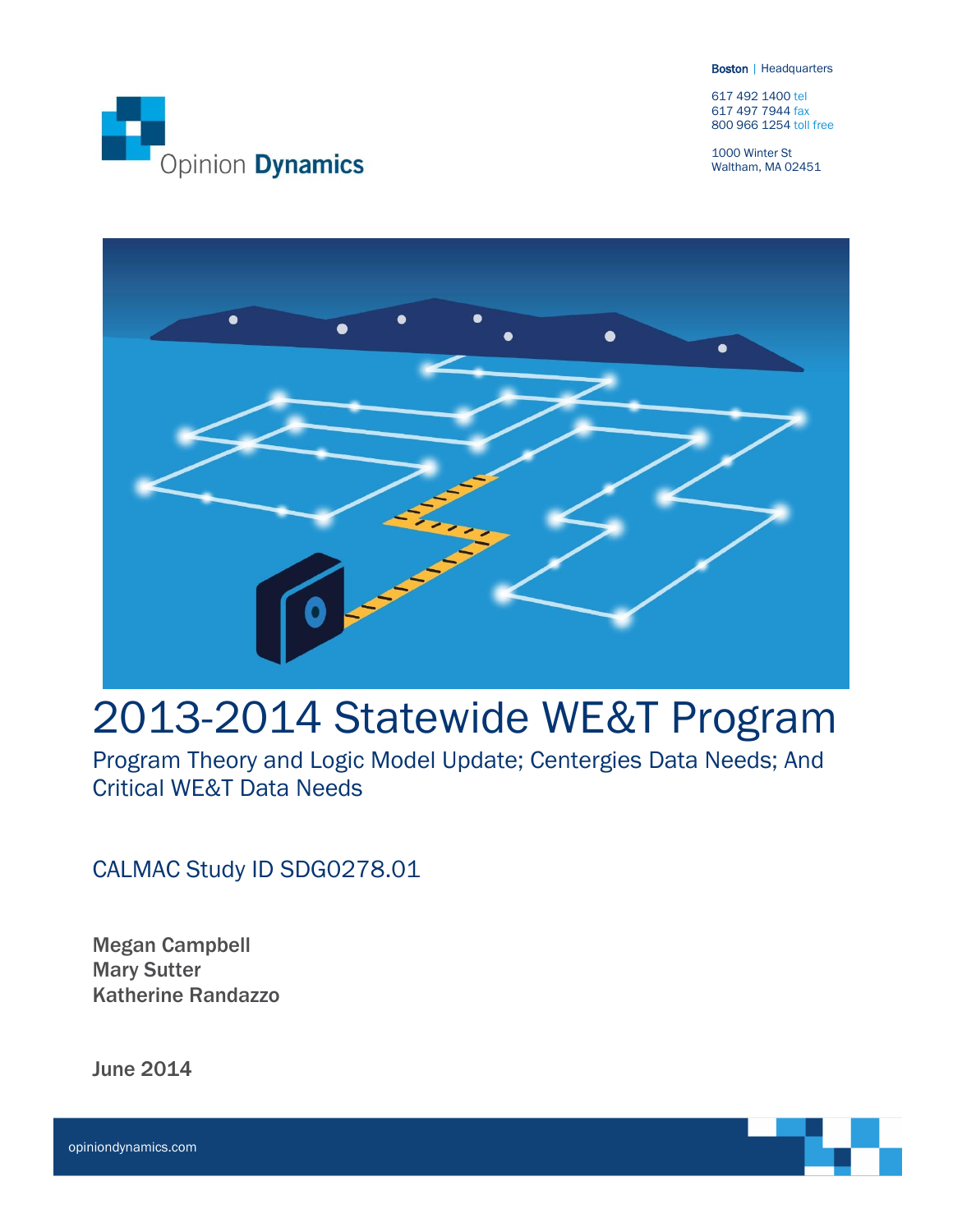

## **Table of Contents**

| 1. |             |  |  |  |  |  |  |
|----|-------------|--|--|--|--|--|--|
| 2. |             |  |  |  |  |  |  |
| З. |             |  |  |  |  |  |  |
|    | 3.1         |  |  |  |  |  |  |
|    | 3.2         |  |  |  |  |  |  |
|    | 3.3         |  |  |  |  |  |  |
|    | 3.4         |  |  |  |  |  |  |
|    | 3.5         |  |  |  |  |  |  |
|    | 3.6         |  |  |  |  |  |  |
|    | 3.7         |  |  |  |  |  |  |
|    | 3.8         |  |  |  |  |  |  |
|    | 3.9         |  |  |  |  |  |  |
|    |             |  |  |  |  |  |  |
| 4. |             |  |  |  |  |  |  |
|    | 4.1         |  |  |  |  |  |  |
|    | 4.2         |  |  |  |  |  |  |
|    | Appendix A. |  |  |  |  |  |  |
|    | Appendix B. |  |  |  |  |  |  |
|    | Appendix C. |  |  |  |  |  |  |
|    | Appendix D. |  |  |  |  |  |  |
|    | Appendix E. |  |  |  |  |  |  |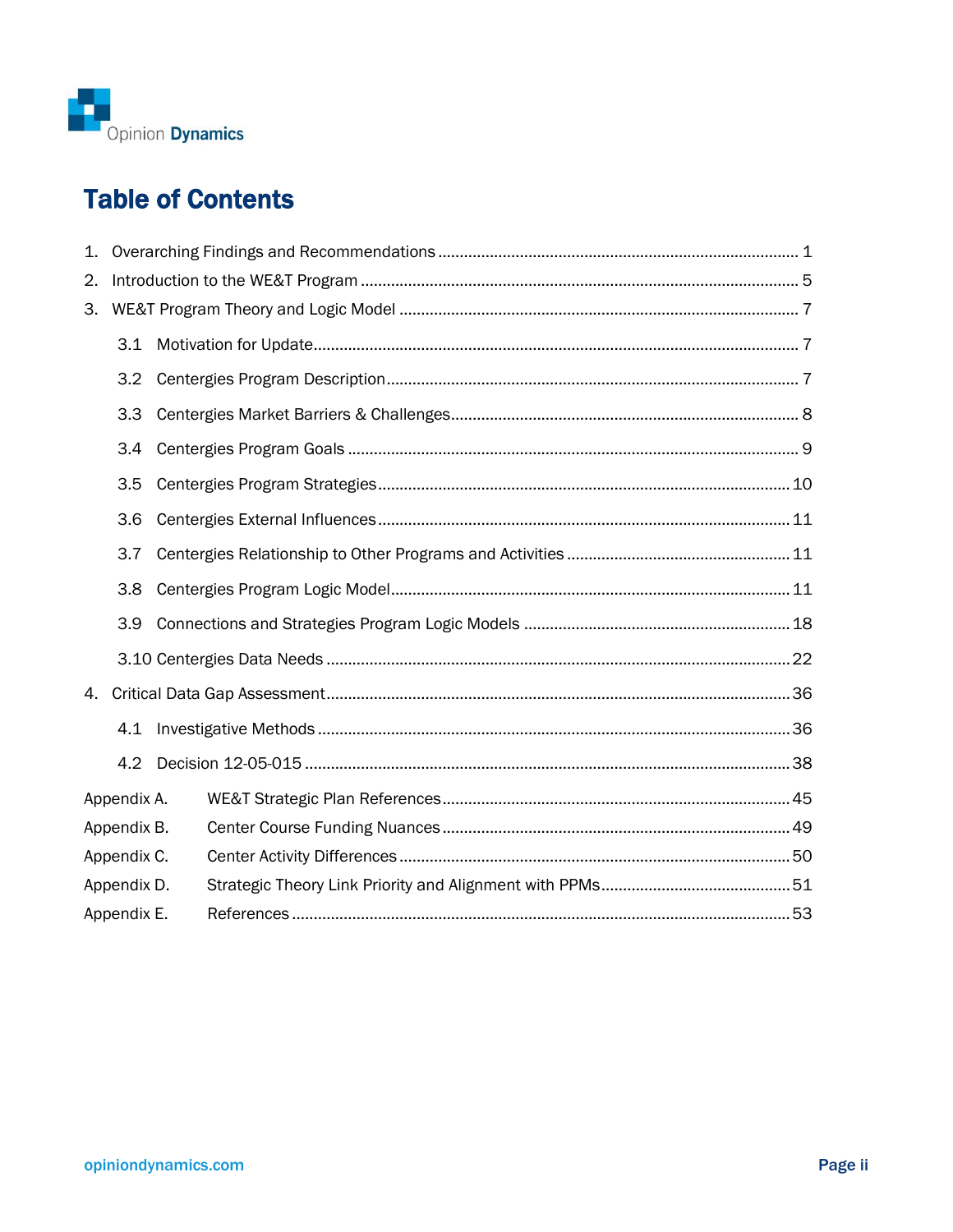

## Table of Tables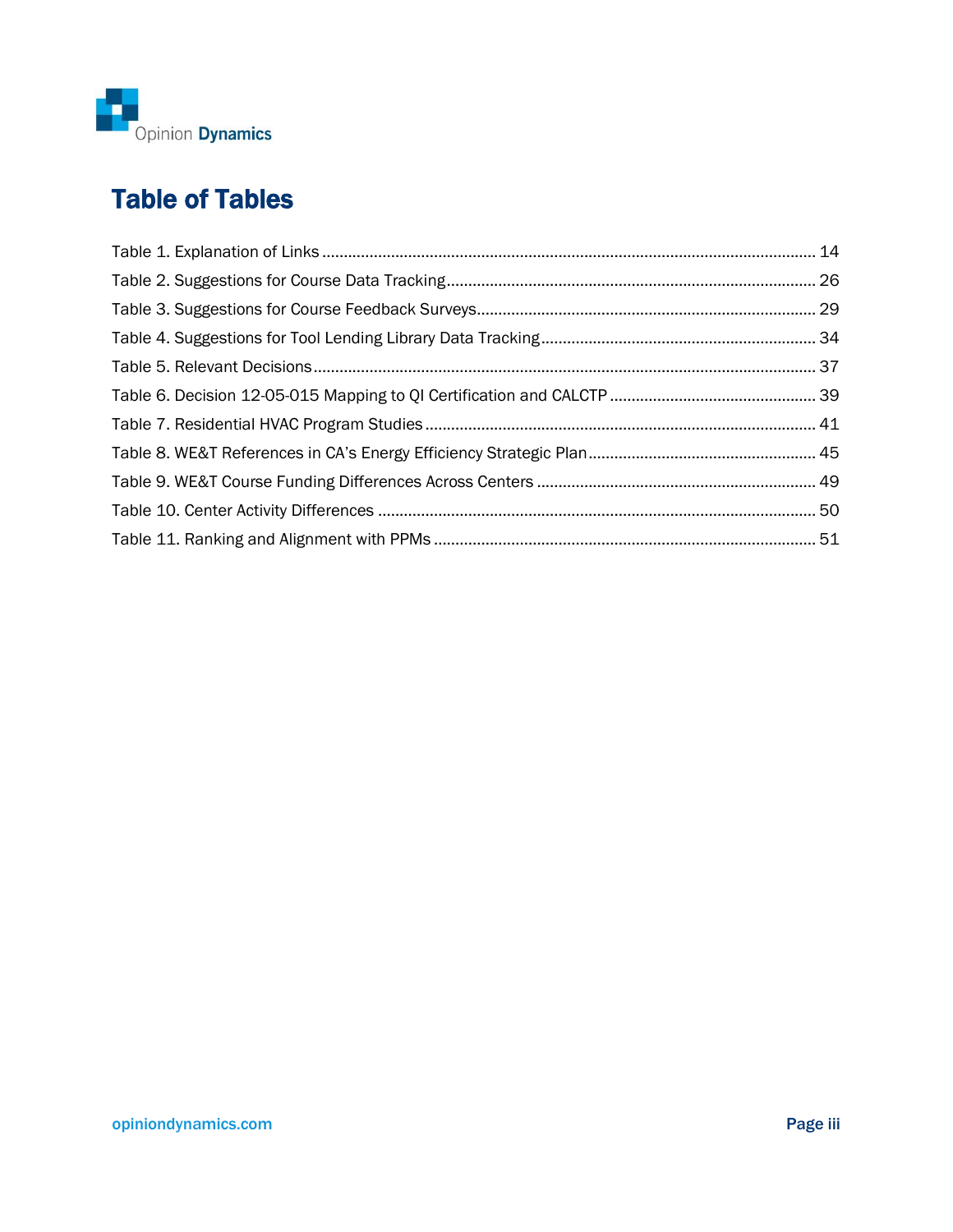

## Table of Figures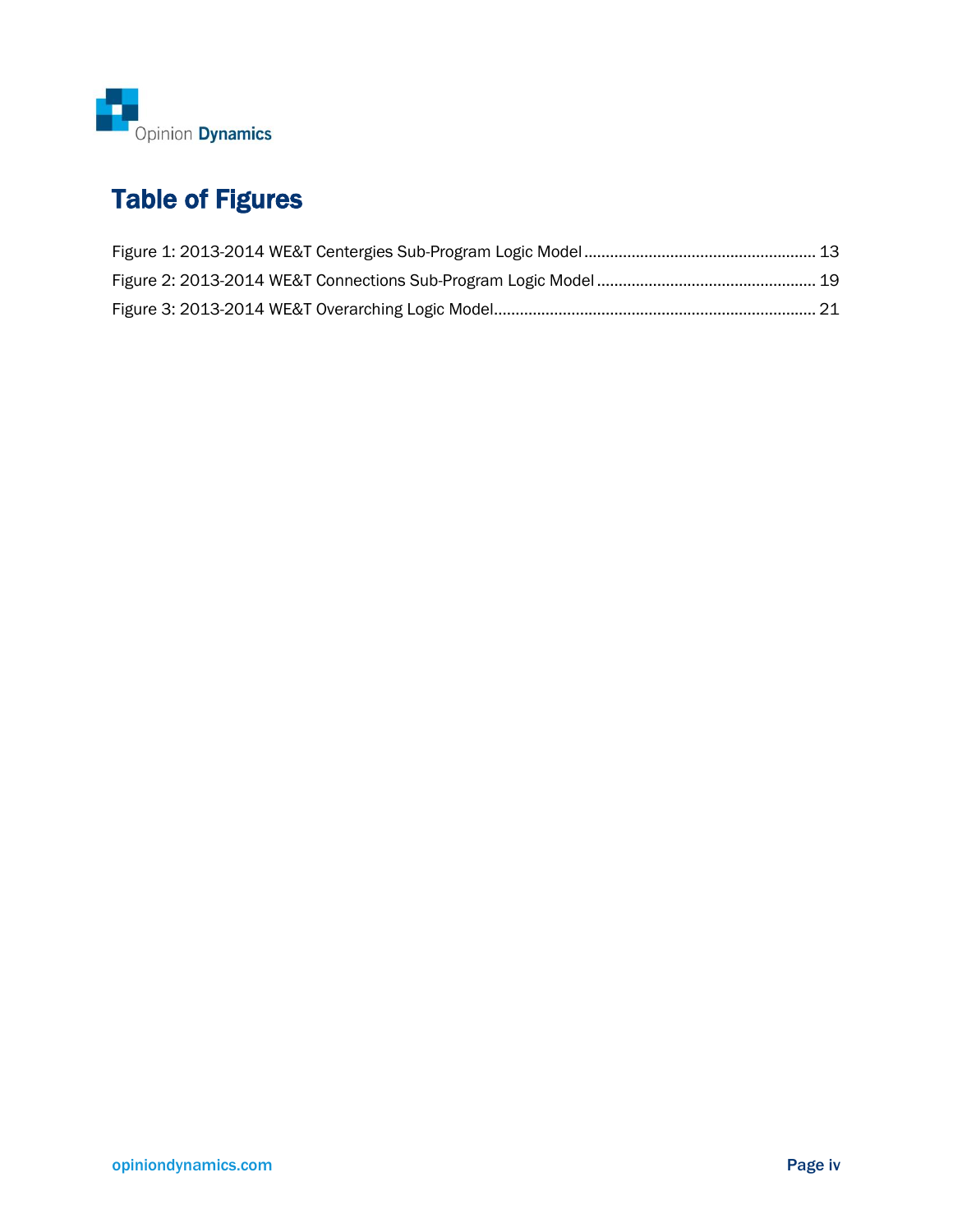## <span id="page-4-0"></span>1. Overarching Findings and Recommendations

This report provides the following:

- A revised program theory and logic model update for the 2013-2014 WE&T Centergies program based on workshops with the Centers and a review of the existing program theory and logic model for the 2013-2014 WE&T Connections program.
- **A** An investigation into the Centers' program data tracking to determine whether the Centers are consistent and collecting the right data to support the new Program Theory and Logic.
- An investigation into how the WE&T Centergies program can and should respond to Decision 12-05-015 based on interviews with WE&T Centergies implementation and EM&V staff and an early investigation into how some IOU resource programs have responded to Decision 12-05- 015 based on interviews with IOU staff, program implementation staff and secondary research.

#### WE&T Centergies Program Overall Conclusions and Recommendations

The program focus has evolved due to implementation of the California Workforce Education & Training Needs Assessment (WE&T Needs Assessment) findings, sector strategies and additional CPUC requirements. The goals of the Energy Centers have been revised. Historically, this program has been a non-resource program that promotes energy efficiency to a variety of customer segments and trade allies through its Energy Centers. The Centers' prior objectives were to disseminate information about efficient technologies and practices to electric, natural gas, and water utility customers for the purposes of assisting them in reducing energy and water usage, lowering their utility bills, reducing operation and maintenance costs, and improving customer productivity. Program activities were designed to produce energy savings indirectly, and to channel students into other IOU programs. Now, the Centers, while continuing their traditional activities and goals, are increasing partnerships in order to:

- $\blacksquare$  Facilitate and contribute to certification programs
- $\blacksquare$  Reach out to disadvantaged workers
- Increase awareness of integrated demand side management (IDSM) among the trades and professions that attend seminars
- Increase the number of market actors and/or the skill levels in the green workforce

The new Centergies Logic Model in this report shows how the Centers' current activities and strategies support traditional and new program goals. The activities are divided into two parts. One set of activities supports the traditional goals of the Centers, and the second set supports the newer goals generated by the CA Strategic Plan and the Needs Assessment. However, there is no indication in the theory or model currently to determine the relative importance of the traditional versus new program goals to the State or to the rate payer.

There needs to be some recognition of what activities, strategies and goals are achievable given the Centers' limited resources and the current Program Performance Metrics (PPMs). Notably, providing courses that align with Adult Learning Principles and skill-building are more costly than courses that largely focus on presenting and disseminating information. One of the three current PPMs monitors the number of classes offered rather than the level of training offered. If PPMs continue to only cover the number of courses then the Centers will naturally focus on the cheapest way to get a large number of classes to the market.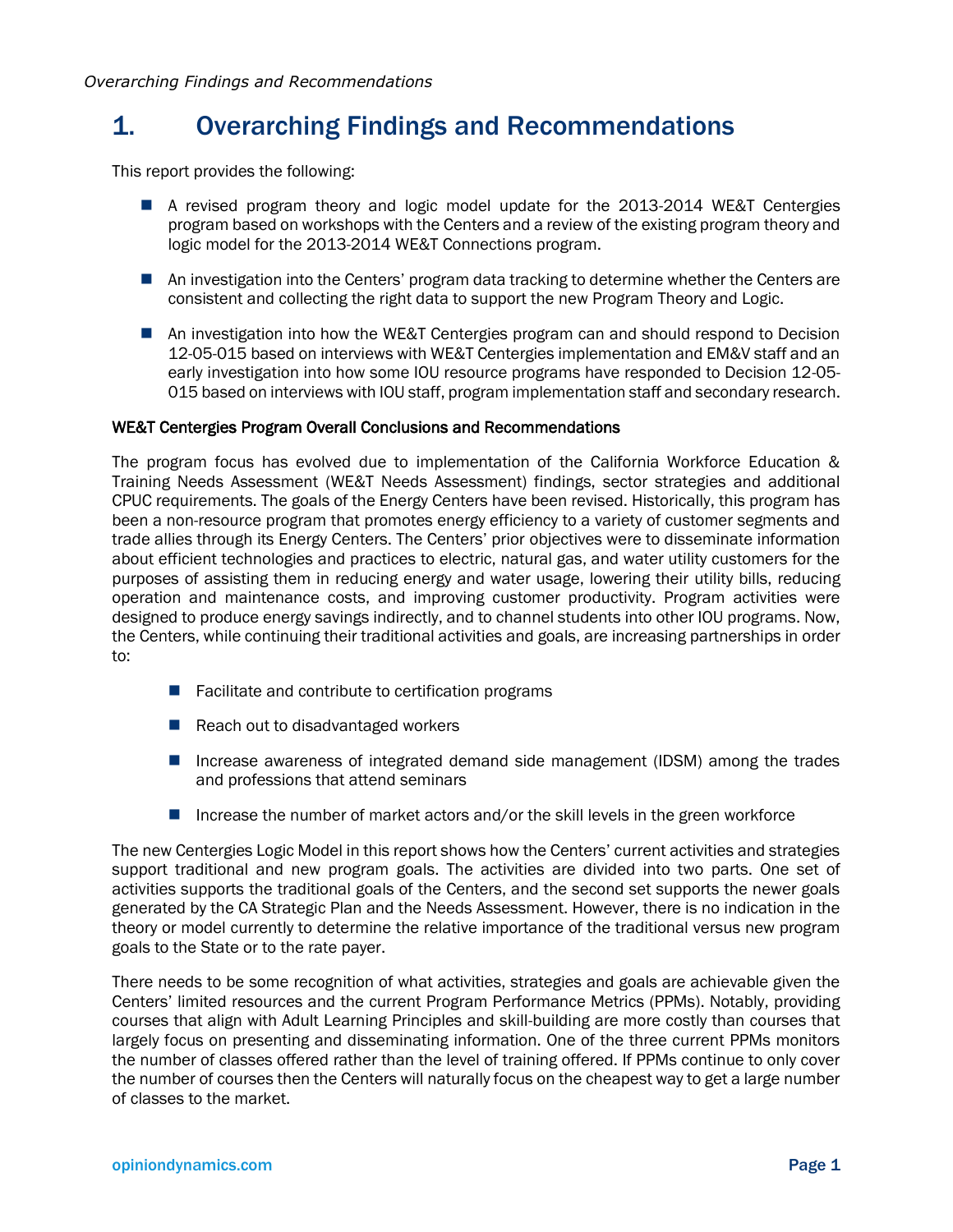#### *Overarching Findings and Recommendations*

- **Policy direction needed to guide level of emphasis for skills building and market** building: The Centergies program has expanded its activities to address new goals; however it is uncertain at this time how much of an emphasis should be placed on the new goals versus the traditional goals. The program needs policy direction to help them determine how much of an emphasis to place on skills building versus market building. Currently the program activities allocate 45% to skills building and 55% to market building. The IOU program team should be involved in determining the level of emphasis that should be placed on these two critical foci. This decision will also require that clear criteria for each focus are well-defined.
- **Revisit PPMs for alignment with skills and market building goals:** The PPMs should be revisited by the CPUC and the Centergies program to determine whether they align with the goals for skills building and market building. For example, the program should not just track the number of classes it offers but the number offered for skills building versus market building. Also, the PPMs could be more outcome oriented such that they track whether the classes are designed to propel students to implement their new learnings into their job.

We reviewed the Centers current data collection efforts in light of what the Centers need to collect as evidentiary support for its Theory and Logic. The Centers are inconsistent in their data tracking and collection efforts and these should be modified to better support the Theory. As such, the study provides a number of suggestions for how the Centers can collectively improve data tracking and collection efforts in support of its Theory and Logic. Including:

- Revise and enhance registration data collection: The study team and the IOUs collectively identified five key variables to add to mandatory registration requirements and a potential rolling update of participant profiles including questions that allow us to determine the following: 1. Market Actor or End-User; 2. Home zip code (determines disadvantaged worker reach); 3. Employment status; 4. Industry; and 5. Occupation. These five variables and the purpose they serve are well-defined with suggested question designs in the body of the report (See Section 3.10).
- Revise and enhance center course tracking databases: The study team recommends changes for each IOU to ensure that appropriate and consistent data is captured across all Centers such as common categories to help categorize courses by sector and learning level. The detailed recommendations per IOU are included in the body of the report (See Section 3.10).
- Revise and enhance course feedback surveys: Each Center administers a survey at the end of each course for feedback. Each Center has different survey design and data collection and analysis procedures. The study team recommends that the Centers move to one survey design, data collection and analysis method so that this data can be analyzed electronically and on a statewide level. The Centers should develop a concrete plan to ensure this is implemented in 2014. The plan should include a core set of questions that are consistent across all Centers (See Section 3.10 for more detail)
- **Revise and enhance tool lending library data tracking:** The tool lending libraries at each Center collect inconsistent information and the study team recommends that they collectively improve the data tracking to support the Program Theory and Logic and future energy savings claims. Specific recommendations can be found in Sectio[n 3.10.](#page-25-0)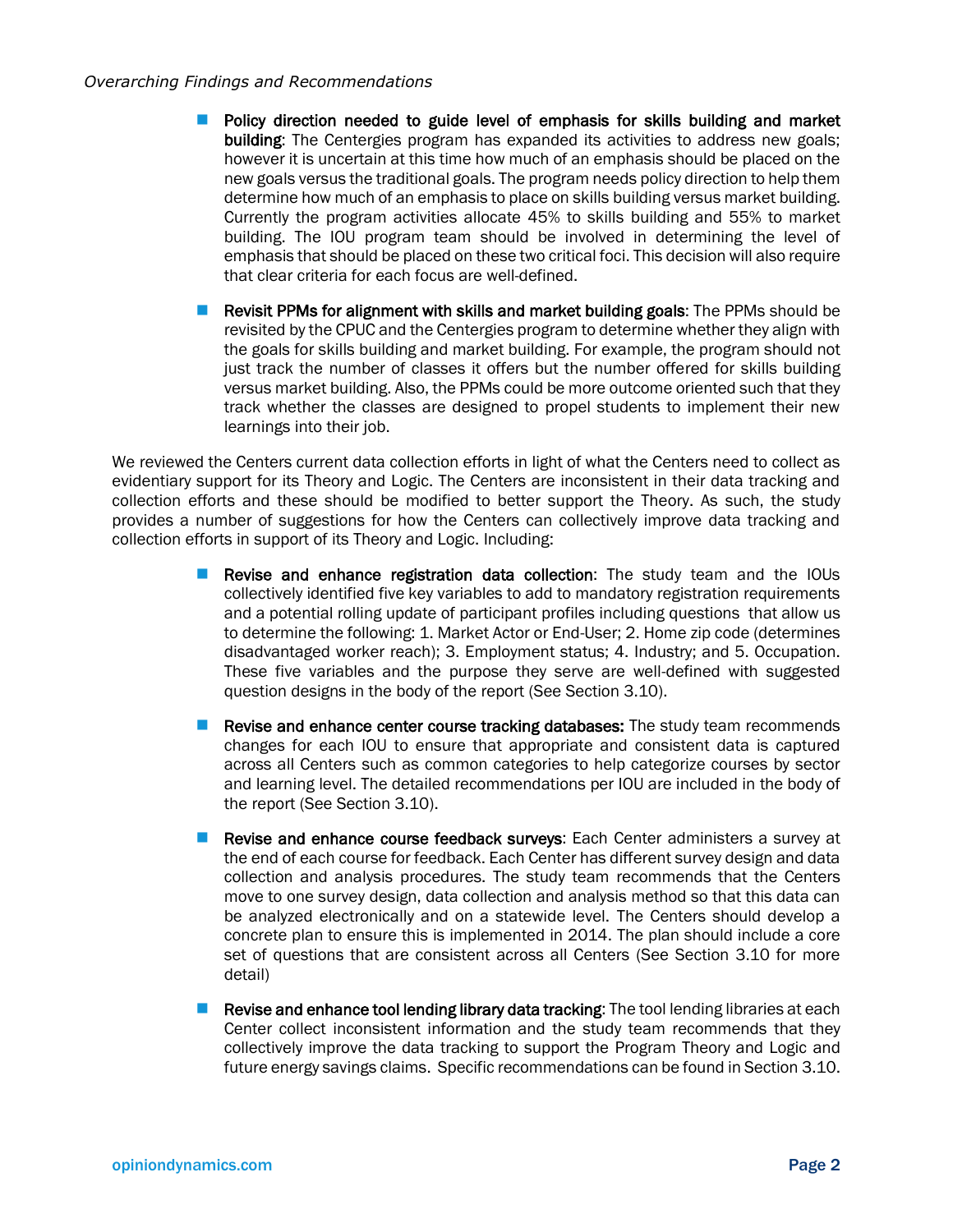Determine plan of action for making course tracking, registration and feedback survey changes: Notably, multiple past evaluations of the Centers have recommended similar data tracking and survey changes. We strongly recommend that the Centergies program take action to improve their data tracking systems. This action is necessary for statewide consistency and to allow for program performance monitoring and evaluation. All of the detailed improvements necessary can be found in Section [3.10.](#page-25-0)

#### WE&T Critical Data Needs

The 2013-2014 WE&T research roadmap references two decisions (Decisions 12-05-015 and 12-08- 044) that are relevant to Workforce Education and Training initiatives. The WE&T roadmap called for the IOUs to initiate a study to explore these decisions, how the IOUs have responded to the decisions thus far and what options they might have for responding to them in the future. Since these decisions were included in the WE&T roadmap it was initially assumed they were directly relevant to the Centergies activities. However, based on a deeper analysis of the Decisions, it is clear that these decisions are actually relevant to specific IOU resource programs and not Centergies as much of the data collection activities should be initiated by the specific programs rather than the WE&T team. Since the IOU WE&T Centergies M&E team initiated this research, the team was uncertain how far they should go with these Decisions.

The study team investigated the 12-05-015 Decision in the context of three certifications for three specific sectors: CALCTP for the non-residential lighting sector, BPI for the residential whole house retrofit sector, QI/QM for the residential HVAC sector. This Decision will continue to be explored through IOU and CPUC ED led research throughout 2014 and 2015. It is uncertain at this time whether there are any other certifications or sectors that should follow-up on this Decision.

After exploring these decisions, it became clear that WE&T is no longer clearly defined as a distinct program. The Statewide IOU WE&T Program currently includes three pivotal Sub-Programs; Centergies, Connections and Strategy. However, general discussions between the CPUC, IOUs and stakeholders and recent Decision language, refer to WE&T as something beyond these three sub-programs. Sometimes it is referred to as something that is part of the IOU Resource Programs' specific program training, mentoring and requirements. At other times, it is referred to as the training and education happening in the market generally and outside of the IOUs funding and purview such as external certification training that people may receive at the Centers or elsewhere such as BPI Certification. WE&T is now something that cuts across multiple programs and entities. The cross-cutting nature of WE&T has produced uncertainty amongst the IOUs and Centers as to who is supposed to act on policy decisions related to WE&T.

> Better define what programs are WE&T and what specific programs should respond to WE&T related policy decisions: The CPUC needs to better define what WE&T is and the IOUs need to determine whether a different taskforce or group needs to be created in order to best respond to how WE&T is defined. The current program management and EM&V structure is too fragmented across the Centers, Connections and IOU resource programs to efficiently respond to WE&T related directives from the CPUC. Further, WE&T policy decisions need to clearly state who should respond to directives, i.e. the Centers, Connections or specific IOU Resource Programs. The IOUs recommend a forum whereby the program teams and the WE&T team can sit down and discuss issues. It would allow the WE&T team an opportunity to understand the rebate program team training needs. Each month they could rotate through key contractor areas (i.e., HVAC, Lighting) and discuss what is working and what is not. The IOUs agree that this is vital to improving WE&T efforts however additional resources and time are needed.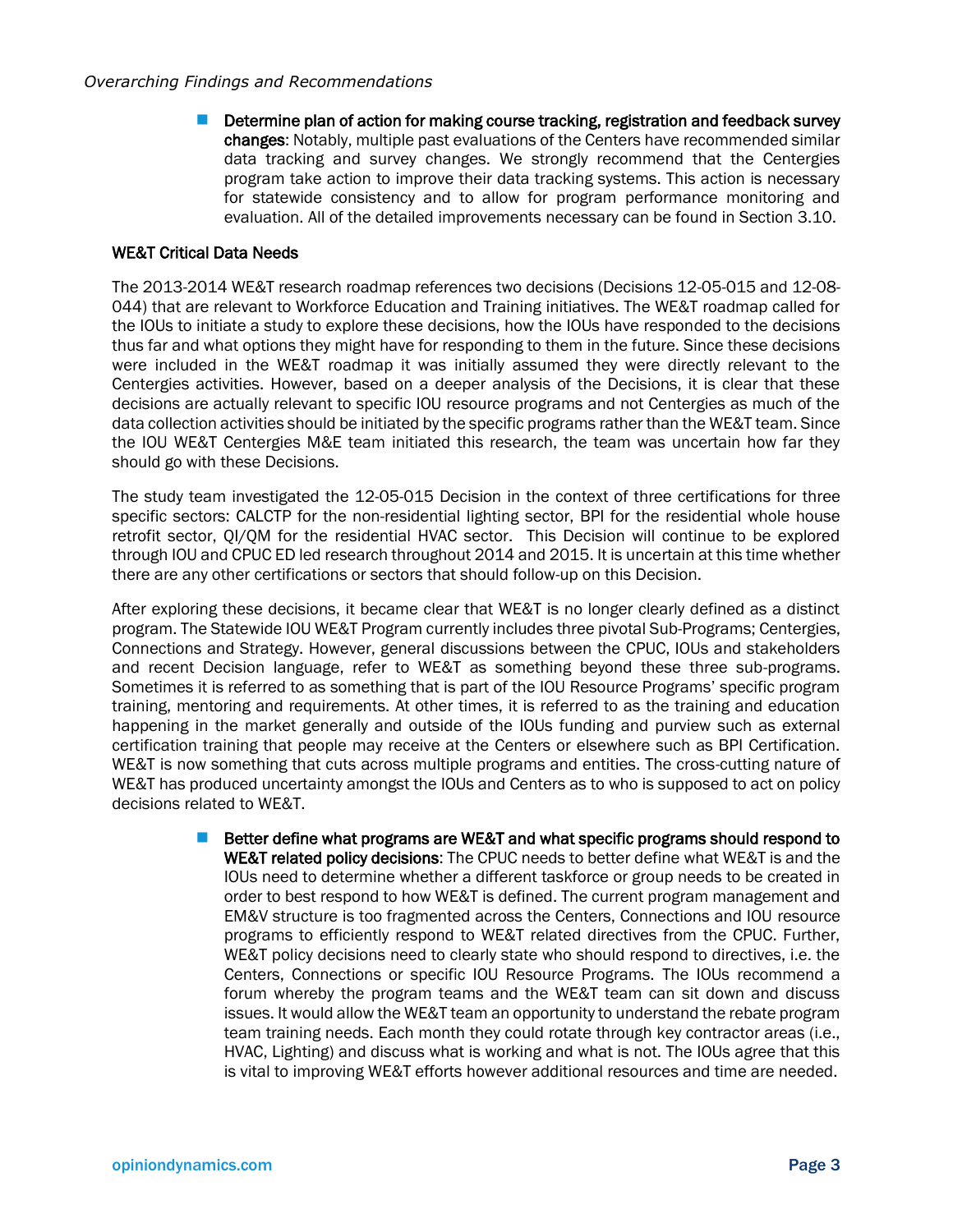#### *Overarching Findings and Recommendations*

■ Conduct further research for policy decisions under the ED-led studies for '13-'14: Based on the research to date, the WE&T team is recommending that the Decisions 12-05-015 and 12-08-044 are researched by a broader project team than just the WE&T Centergies program and EM&V staff since these decisions are largely directed toward the IOU resource program teams. These Decisions will be further explored under the 2013-2014 Energy Division evaluation contracts and will need support from the IOU resource program teams throughout the evaluation process. Relevant IOU resource program staff are ready and willing to be engaged in this and have already joined a WE&T Project Coordination Group to facilitate some of this research.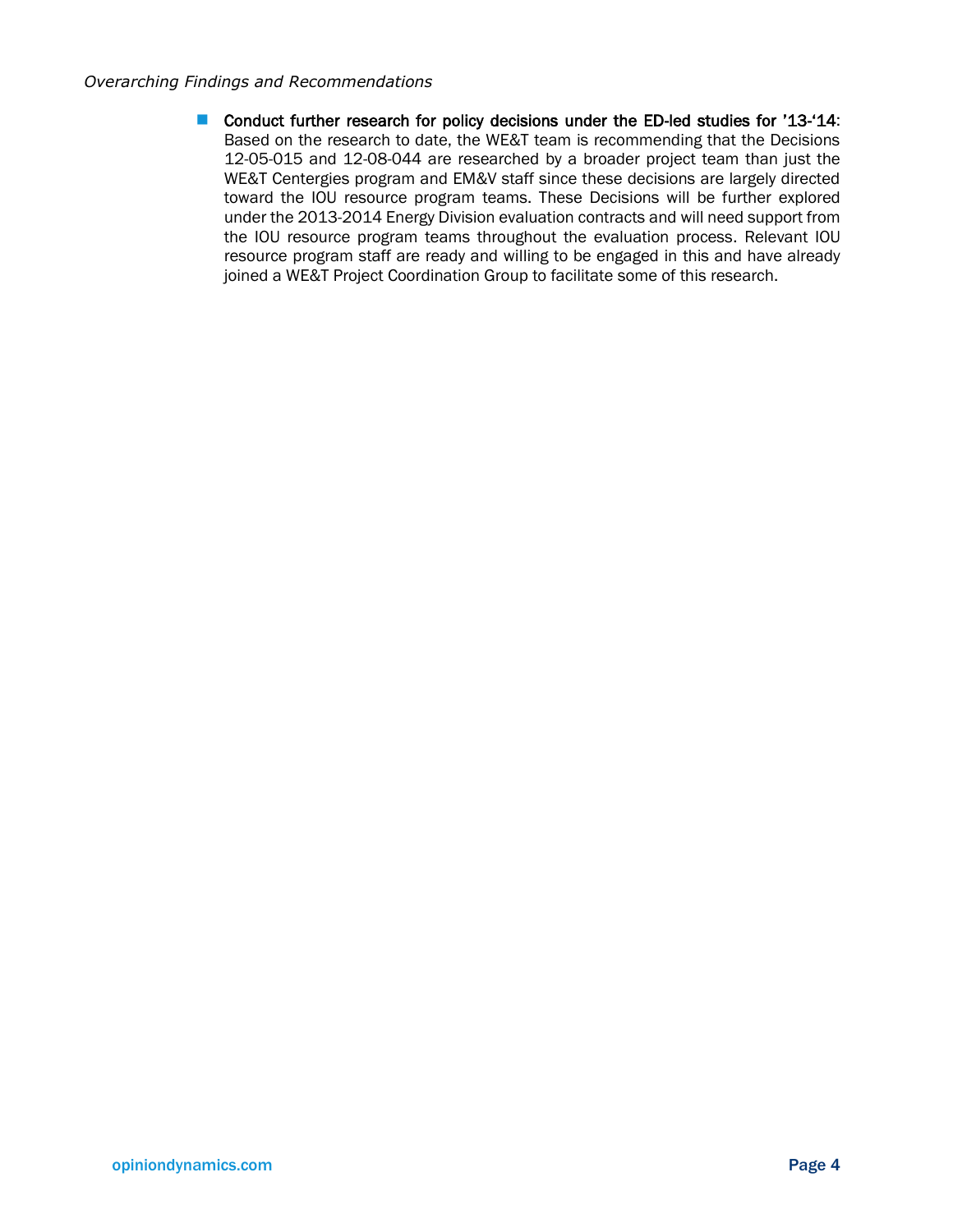## <span id="page-8-0"></span>2. Introduction to the WE&T Program

The Statewide IOU WE&T Program includes three pivotal Sub-Programs that form an integrated and cohesive structure for implementing WE&T curriculum and related activities in support of IOU energy savings targets and the long-term strategic goals. The WE&T program structure essentially remains the same for the 2013-2014 program cycle. However, the program focuses have evolved due to implementation of the California Workforce Education & Training Needs Assessment (WE&T Needs Assessment) findings, sector strategies and additional CPUC requirements.

The WE&T program consists of three Sub-Programs:

- WE&T Centergies Sub-Program (no change)
- WE&T Connections Sub-Program (no change)
- **WE&T Planning Sub-Program (no change)**

*The WE&T Centergies Sub-Program* consists of seven Energy Centers (across PG&E, SCE, SCG and SDG&E service territories<sup>1</sup>) and several free-standing programs that the Centers partner with, such as the Building Operator Certification program. The training is targeted primarily to workers that serve commercial and residential customers. Further, the program activities are generally organized around market sectors and cross-cutting segments to facilitate workforce education and training appropriate to achieve the energy savings, demand reduction, and related energy initiatives required of the IOUs. Historically, the Energy Centers have offered displays, equipment testing and technical consultations, and technology demonstrations on energy-efficient technologies. The Energy Centers also offer classes, workshops, educational seminars, and interactive training exhibits. In addition, some Energy Centers offer a Tool Lending Library so that customers can do their own analysis of technology alternatives.

More recently, the goals of the Energy Centers have been revised by the California Energy Efficiency Strategic Plan (CEESP2) and the associated WE&T Needs Assessment (Needs Assessment) to include increased emphasis on facilitating the goals of the CEESP. These goals include deep reductions in energy use and greenhouse gasses, and a trained workforce in energy management and systems energy efficiency.

<sup>1</sup> There are seven center locations including the PG&E Food Service Technology Center (a stand-alone location in PG&E territory) which was not interviewed separately for this program theory and logic model update.

<sup>2</sup> California Energy Efficiency Strategic Plan, January 2011 Update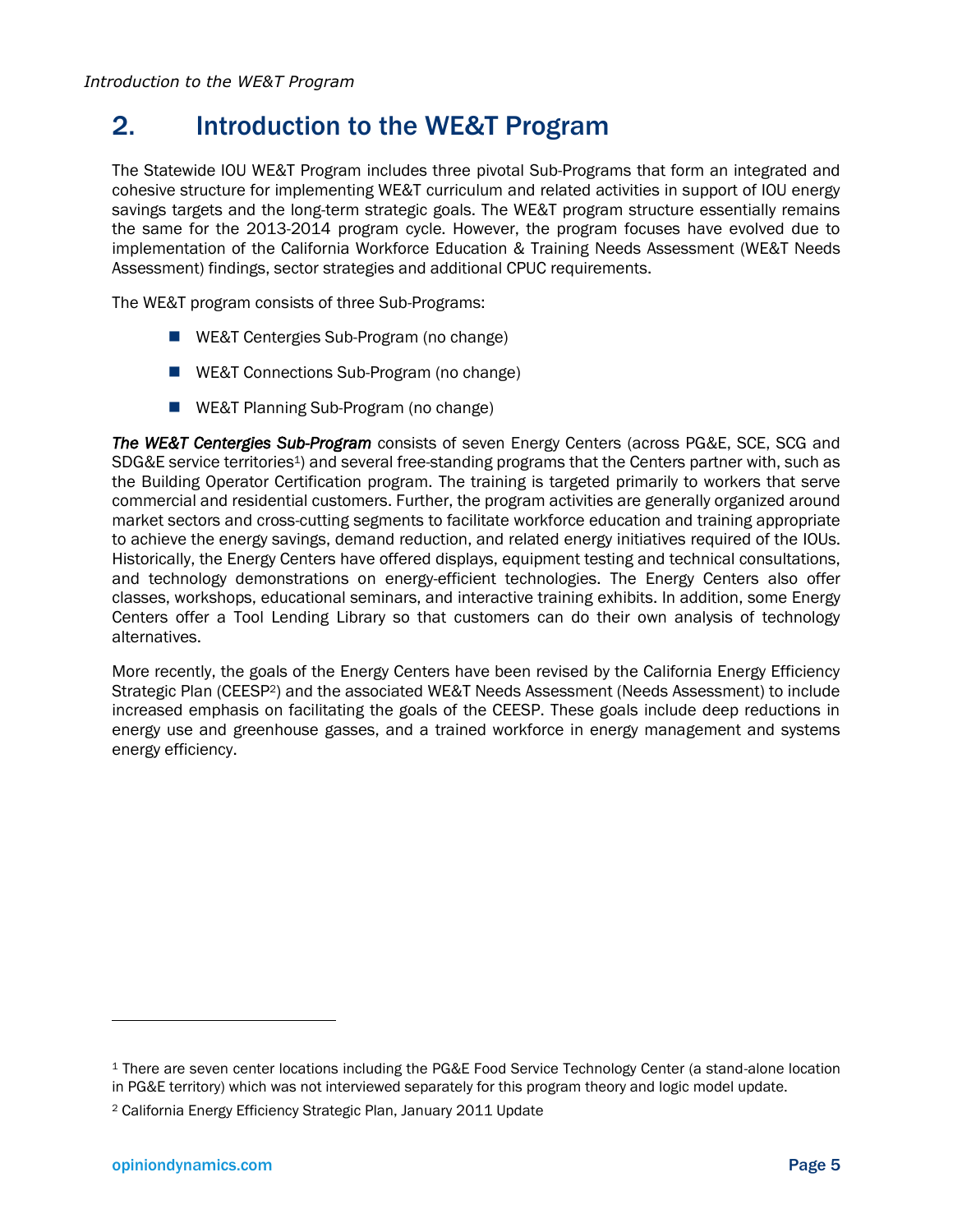#### *Introduction to the WE&T Program*

The Needs Assessment and Decision D12-05-015 also call on the IOUs to develop sector strategies that will lead to the development of a green<sup>3</sup> and high-road<sup>4</sup> workforce. The Energy Centers have a part to play in these sector strategies.

*The WE&T Connections Sub-Program* addresses lost opportunities in the school market by implementing a comprehensive, innovative approach that involves incorporating some of the nation's leading energy education programs. The sub-programis organized around downstream and upstream relationships between the IOUs and the educational sector by offering entry and intro-level communitybased training efforts that support workforce development in energy efficiency, energy management, and new emerging green careers. The Connections programs are curriculum- and education-driven programs offered to K-12 and post-secondary school agencies to facilitate interest in green careers. According to the program theory offered by the IOUs, WE&T Connections programs are designed to:

- $\blacksquare$  Promote green careers through energy and environmental curriculum
- **E** Educate students on energy, water, renewable energy, demand response, distributed generation as well as greenhouse gases and impact to the environment with the goal of influencing day-to-day decisions of students and their households
- Educate schools/facilities on the benefits of implementing energy efficiency policies and demand response programs at their sites to impact energy use in schools and universities and to project energy and environmental leadership by example

*The WE&T Planning Sub-Program* involves the management and execution of several strategic statewide planning tasks and resulting project implementation actions initiated by the Strategic Plan5.

<sup>&</sup>lt;sup>3</sup> The Needs Assessment describes the need for a green workforce to meet the needs of a green economy, which is defined as businesses that are involved in generating or storing renewable energy, recycling, producing, distributing, maintaining, or implementing products that increase energy efficiency, environmental education, compliance, and training, and production of natural and sustainable products. But since the CEESP addresses only a sub-sector of that economy, for our purposes, the green economy and the green workforce that supports it are limited to those involved in energy efficiency, demand response, and distributed generation.

<sup>4</sup> The Needs Assessment also describes a high-road sector of the economy, and the workforce that supports it. The high-road economy is the part of a particular market that is oriented to high quality and therefore high cost as well as minimum standards for skills and practices and certifications for those who work in it. The Needs Assessment focuses especially on the residential housing market as a target for improvement in workforce skills and certifications

<sup>5</sup> WE&T 2013-2014 Energy Division-Investor Owned Utility Energy Efficiency EM&V Plan, August 2013.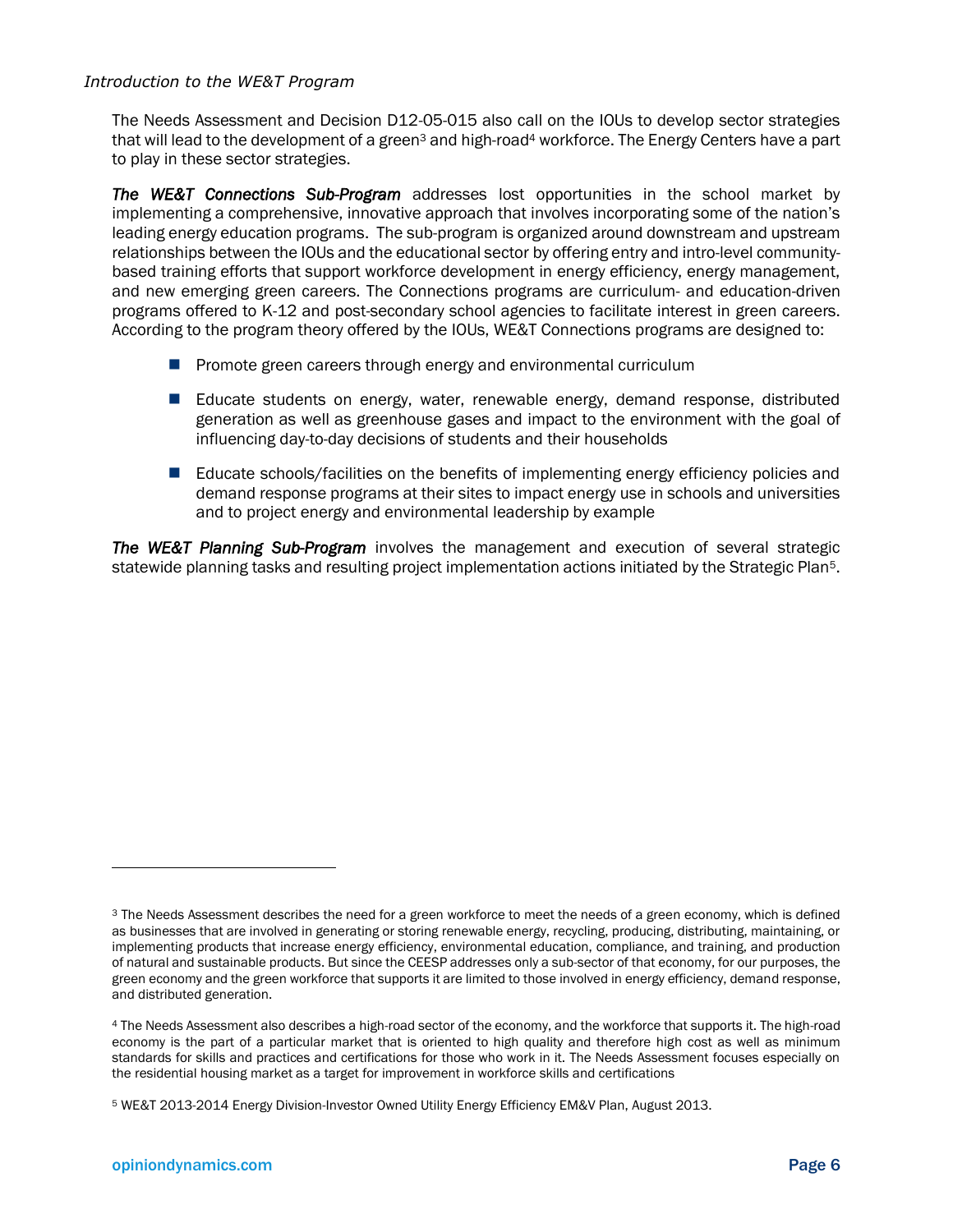## <span id="page-10-1"></span><span id="page-10-0"></span>3.1 Motivation for Update

This program theory and logic model was updated for all IOUs in California because of the redirection of the Centers requested by the CEESP and the Needs Assessment. While these documents have not required the Centers to stop providing their traditional services, new objectives were added to the old. The IOUs have been re-orienting themselves to include new objectives that focus on workforce training toward developing a green workforce capable of supporting CEESP goals, and toward bringing disadvantaged workers into that workforce. As a result, it is an appropriate time to gain clarity on the current direction of the Centers through an updated program theory and logic model (PTLM).

In addition, the updating of the PTLM will facilitate the generation and selection of new success indicators that are based on new needs and demands. This document brings together the Centers' goals, barriers, assessments of the economic environment, strategies and metrics.

## <span id="page-10-2"></span>3.2 Centergies Program Description

Historically, this program has been a non-resource program that promotes energy efficiency to a variety of customer segments through its Energy Centers (the Centergies program). The Centers' aims have been to disseminate information about efficient technologies and practices to electric, natural gas, and water utility customers for the purpose of assisting them in reducing energy and water usage, lowering their bills, reducing operation and maintenance costs, and improving customer productivity. This has been accomplished through the offering of classes, demonstrations, consultations and tool lending libraries. They have provided services to end-users as well as to a variety of midstream and upstream market actors, including architects, engineers, distributors, and contractors, who use information and tools to design more efficient buildings or processes, and to conduct efficient energy system retrofits and renovations. These activities were designed to produce energy savings indirectly, and to channel students into other IOU programs.

In response to the CEESP, the Needs Assessment and Decisions D12-05-015 and D12-11-015, the Centers, while continuing their traditional activities and goals, are increasing partnerships in order to:

- 1. Facilitate and contribute to certification programs
- 2. Reach out to disadvantaged workers
- 3. Increase awareness of integrated demand side management (IDSM) among the trades and professions that attend seminars
- 4. Increase the number of market actors and/or the skill levels in the green workforce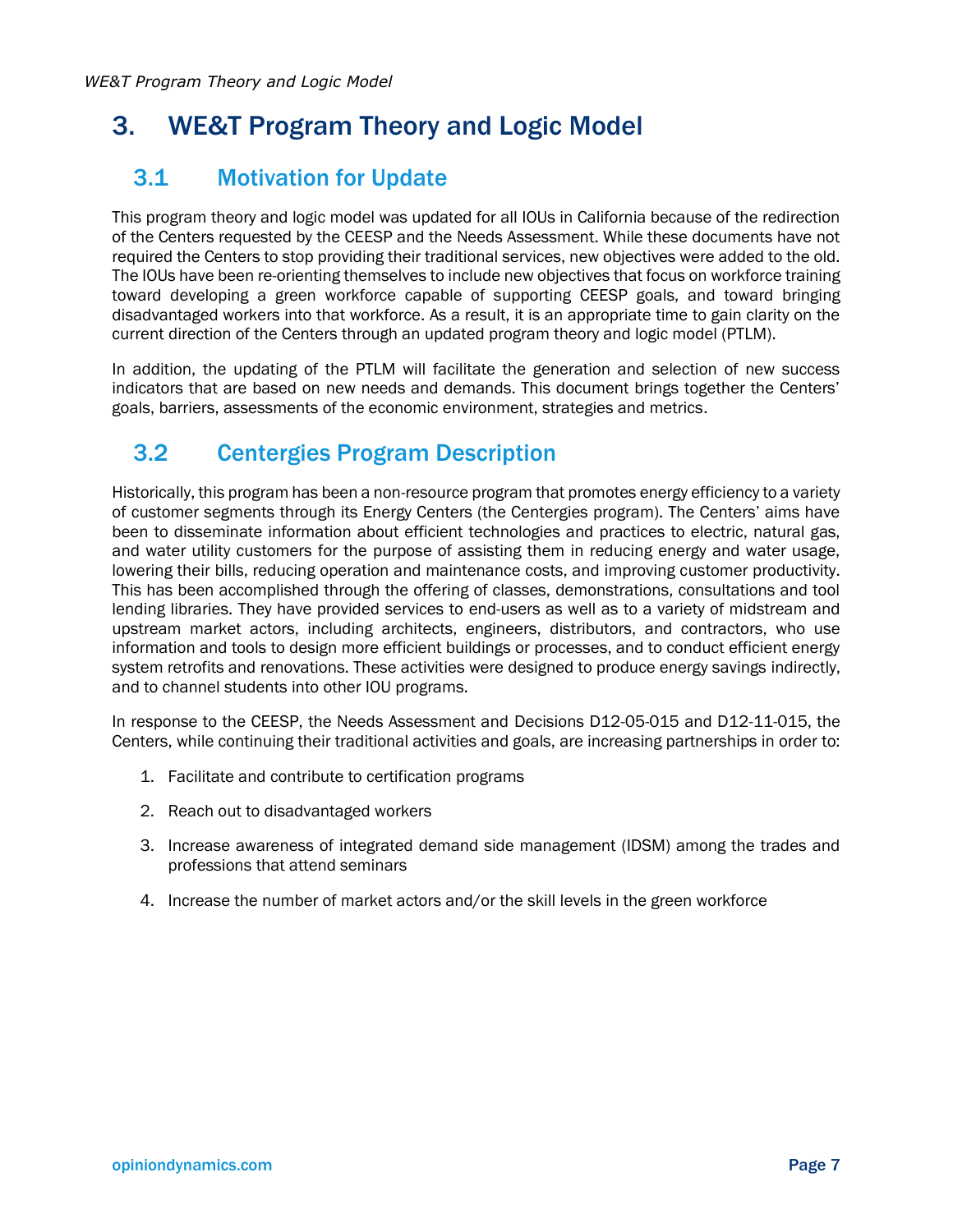## <span id="page-11-0"></span>3.3 Centergies Market Barriers & Challenges

Traditionally, the Centergies program has addressed the market barriers of performance uncertainty, asymmetric product information, and as first-cost barriers<sup>6</sup>. However, the barriers and challenges more closely related to the Centers' achievement of its own goals include:

- 1. Limited reach of Center offerings to customers
- 2. Limited access to disadvantaged workers
- 3. Limited resources
- 4. Inability to create demand for energy efficiency products and services

The limited reach of The Energy Centers has been both geographic and time-related. Specifically, there are a limited number of Centers serving the entire state of California. This has meant that Center participants sometimes had to travel long distances to benefit from the program, potentially leading them to decide not to participate at all. In addition, the scheduled seminars took place during business hours, limiting the ability of workers to attend during their own working hours. These traditional limitations have been somewhat mitigated in recent years by sometimes using other locations for Center instruction, by adding some online courses, and by offering more seminars during evening and weekend time periods. Nevertheless, these limitations of geography still remain, though at a lower level.

The Energy Centers have traditionally marketed their offerings mainly to trade and professional organizations. However, the newer goal of reaching disadvantaged workers, including the unemployed, presents a new challenge: how to reach them. Disadvantaged workers may not belong to trade or professional organizations.

The CEESP sets very high goals and the Needs Assessment calls on the Energy Centers to address goals such as training the green workforce of the future. However, the limitations of Center resources sets constraints on how much they can achieve, especially when the traditional goals of the Centers have not been abandoned.

One of the themes of the Needs Assessment is the generation of and supply for a "high-road" residential construction industry. In other words, the development of an industry that includes demand for high-quality construction processes, materials and features (including energy efficiency). For this to occur there must be both demand for and supply of high-road processes, materials, and features. This supply can be provided via a workforce with greater energy efficiency skills and knowledge. The resources of the Centers put limits on how much of the supply can be produced by their efforts, and the lack of resources results in almost no ability to create demand.

Finally, the recent economic environment has produced limits to companies' ability to sponsor their employees to attend Center classes.

<sup>&</sup>lt;sup>6</sup> Performance uncertainty is a market barrier that refers to the fact that buyers may worry about whether a new product will perform as well as similar, older products of that type have in the past. This creates a barrier to purchasing the product. Asymmetric product information is a market barrier that refers to the fact that the buyer of a product has less knowledge than the seller and may therefore be uncertain about whether the seller is providing the right information or that the product will meet the buyer's needs. Strictly speaking, the first-cost barrier is not a market barrier because products promoted by IOUs are economically beneficial over the long term. However, consumers are often reluctant to spend the extra money when purchasing in spite of the expectation of savings over the long term (Eto, Prahl, & Schlegel, 1996).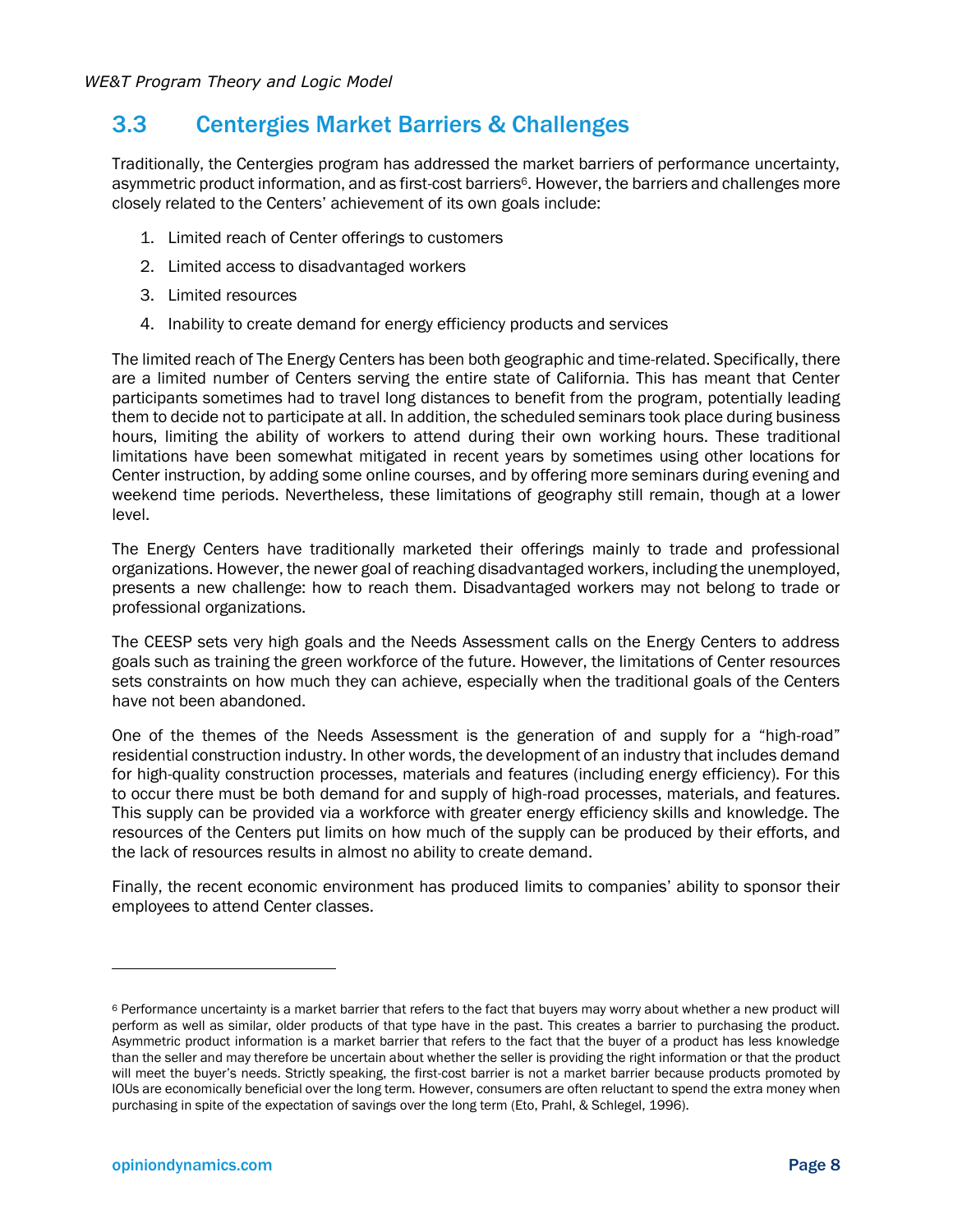These are some of the major barriers and challenges the Centergies program faces in the 2013-2014 program cycle. Following sections of this program theory document will discuss the ways that the Centers are working to overcome these barriers, which are listed in the next section.

## <span id="page-12-0"></span>3.4 Centergies Program Goals

The long-term goals of the Centers (as well as other IOU departments) are to contribute to the CEESP goals. The intermediate-term goals, which will move the Centers toward that long-term goal, are broken down by End-users and Market Actors. The intermediate-term goals are as follows:

### 3.4.1 End-users

- 1. Increase energy and demand savings (indirectly through end-user practices and program participation)
- 2. Increase integration of the elements of demand side management (IDSM) in the thinking and practice of its customers

### 3.4.2 Market Actors

- 1. Increase the number of people in the green and high-road workforce
- 2. Increase the level of energy efficiency skills available to the green and high-road workforce, and their application
- 3. Increase the inclusion of disadvantaged workers in the green and high-road workforce (employed by market actors)

Shorter-term goals will facilitate the achievement of these intermediate- and long-term goals, and are similarly broken down by End-users and Market Actors. These are to:

### 3.4.3 End-users

- 1. Increase energy and demand savings where Center participants are employed or in the businesses they own
- 2. Increase awareness and knowledge of energy efficiency, demand response, and distributed generation (IDSM) among their participants
- 3. Increase the channeling of Center participants into other IOU programs
- 4. Improve energy efficiency practices of Center participants

#### 3.4.4 Market Actors

- 1. Improve energy efficiency skills, and their application, of Center participants
- 2. Facilitate the career advancement of Center participants
- 3. Increase the number of certified workers
- 4. Increase the number of continuing education units of participants in the professions and relevant trades
- 5. Increase the participation of disadvantaged workers in the Centers (employed by market actors)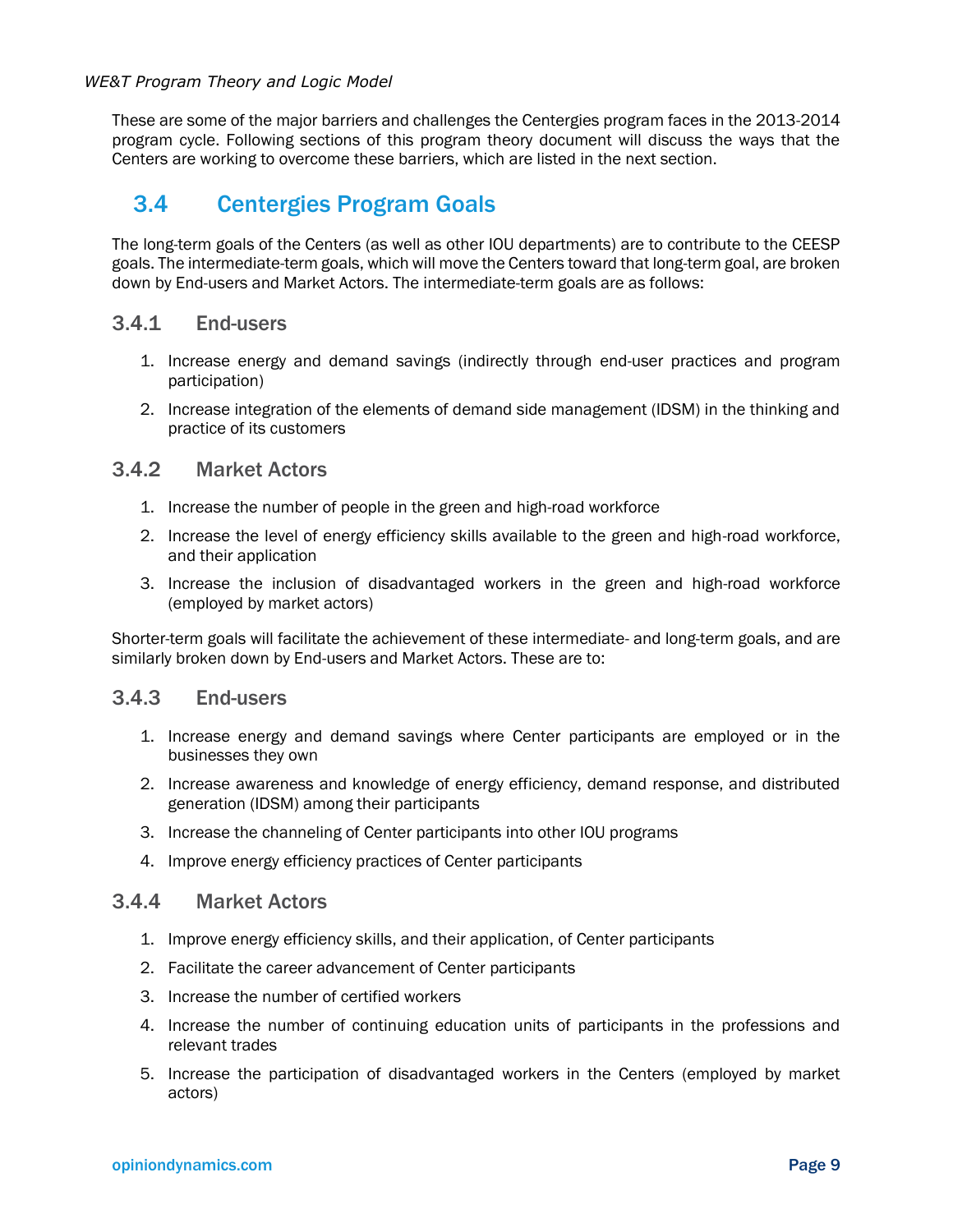6. Increase the knowledge, skills and benefits listed in all goals for other market actors

Of course the long-, intermediate-, and short-term goals are interlinked. Their connections are made explicit in the logic model that is incorporated into this document.

## <span id="page-13-0"></span>3.5 Centergies Program Strategies

The activities and strategies that support achievement of the program goals can be usefully divided into two parts. The first part consists of activities and strategies that support the traditional goals of the Centers, including increasing savings and demand reduction, as well as increased participation in other IOU programs. The second part of the activities and strategies can be characterized as supporting the newer goals generated by the CEESP and the Needs Assessment. These include increasing the focus on IDSM, increased focus on skills and certifications, participation in sector strategies, and the focus on including disadvantaged workers into the green and high-road workforce.

### 3.5.1 Strategies for Traditional Goals

These strategies include offering seminars, consultations, demonstrations, and tool lending libraries. To overcome the barriers to the traditional goals, the strategies of offering classes online, in different locations, and in non-working hours are continuing. These strategies also include the use of adult learning principles to maximize the learning that Center participants gain. Marketing in the traditional manner will continue to help meet the traditional goals. Continuing to emphasize the connections between what participants are learning and other energy programs offered by the IOUs will help to achieve the goal of further channeling Center participants to additional DSM programs and thus promote savings at places of employment.

### 3.5.2 Strategies for New Goals

A discussion of strategies to attain new goals must include the sector strategies that have been mandated by Decision D12-05-015. Work on these strategies has begun, including attempts at defining "sectors" for this purpose. Three are agreed upon already: Lighting, HVAC, and energy program managers. Discussions of other sectors and definitions of what constitutes a sector for this purpose are under way among the IOUs. Some may be defined in terms of end uses and others by professions or those who practice in a workforce segment.

In the meantime, a lighting sector strategy is detailed in the Statewide Lighting Market Transformation Program Report, and referred to as the CALCTP (June, 2013). An HVAC sector strategy is described in the California HVAC Contractor & Technician Behavior Study (CALMAC Study ID SCE0323.01). An Energy Efficiency Workforce Sector Strategy (October, 2012, PG&E) is also in progress.

The sector strategies that have been developed or in progress are quite detailed, and they have implications for the Centers. The major implication for them is that they should offer classes whose goals align with the sector strategies' goals. While it is clear that the Centers can support the sector strategies by facilitating series of courses that lead to certification, not all of the strategies are developed. Further, where they are developed, details of the required certifications (e.g. uniform standards for CA) are not complete. For this reason, the activities, outputs and outcomes specific to sector strategies are not detailed in this document or the logic models it includes.

The Needs Assessment further describes the need to increase the targeted skills and the number of workers with those skills within the green and high-road workforce. Alignment with the Needs Assessment requires that the Centers add courses that emphasize skills beyond simply knowledge, that they collaborate with other organizations to offer courses that lead to third-party certification, and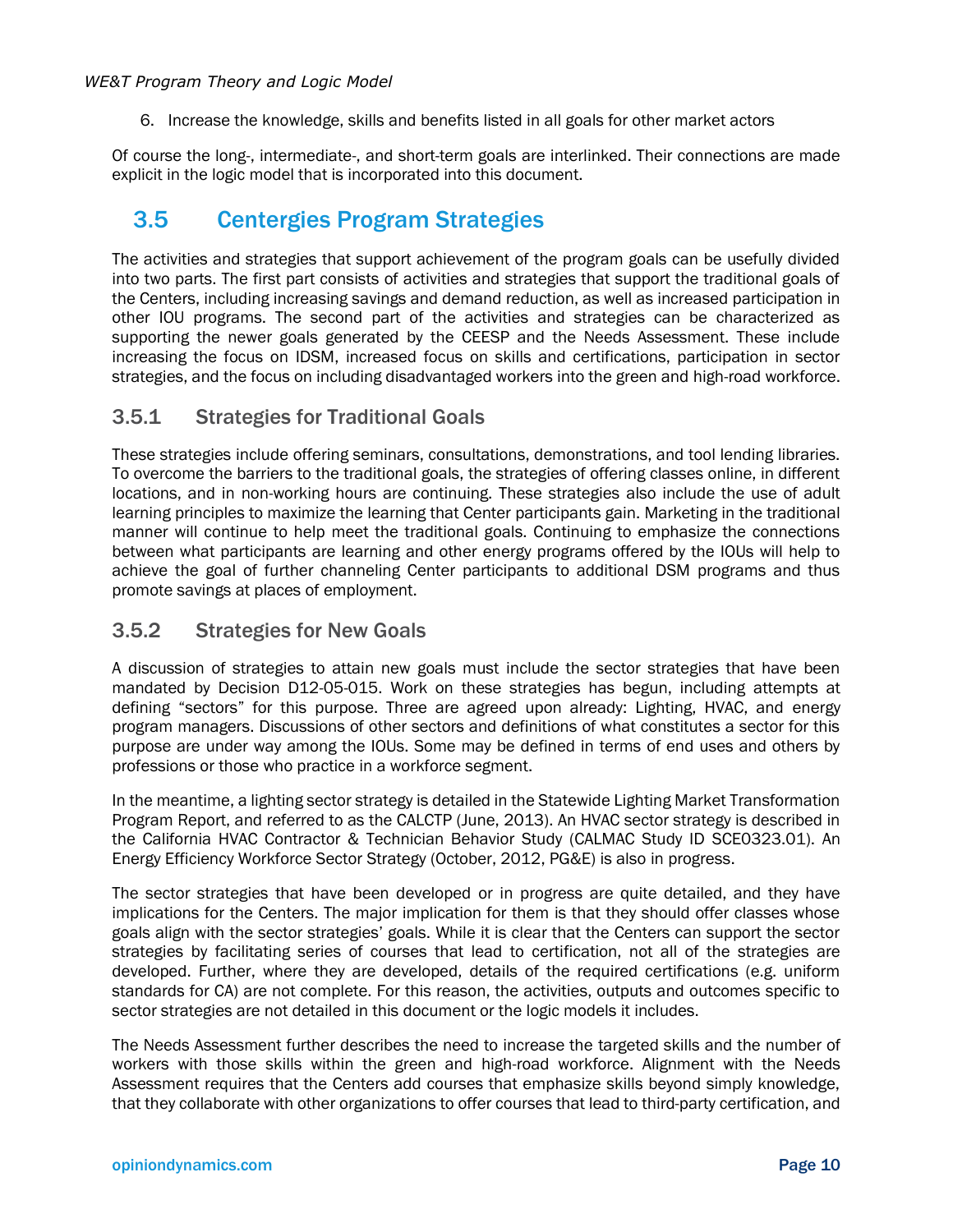that they offer more courses that align with existing and future sector strategies. These activities will upgrade the skills and promote the career advancement of Center participants because of additional certifications and courses focused on skills.

A major strategy for increasing certifications that will advance individual careers as well as develop the green and high-road workforce is to develop more formal and informal partnerships with existing certifying agencies and programs. Examples include the Centers' partnerships with the Institute of Heating and Air Conditioning Industries (IHACI) and the American Institute of Architects (AIA). This strategy helps to overcome the challenge of limited resources by leveraging the resources of these agencies and organizations. Furthermore, the IOUs are not in the business of certifying skills. The Energy Centers offer space, instructors, and funding to supplement them.

The major strategy that the Centers have adopted for more inclusion of disadvantaged workers is to develop partnerships with agencies such as Workforce Investment Boards and the Los Angeles Job Corps who have contact with some of these workers. Through their mailing lists and contacts, the Centers are able to reach some disadvantaged workers and offer them programs. With increased participation in Center offerings, the Centers anticipate that more of these workers will attain the knowledge and skills that will lead them to full participation in all of the benefits of these offerings as well as career advancement. While the Centers have some responsibility to reach out to disadvantaged workers and include them in their activities and courses, they are also expected to be addressed within the Community College component of the Connections program.

## <span id="page-14-0"></span>3.6 Centergies External Influences

The most influential external force for the Centers is the economy. When the economy is bad, companies cannot afford to send employees to the Centers to take classes, even though many are free. When businesses operate with fewer employees, it is difficult to spare them for class time. Of course it is also difficult for companies to pay the fees associated with the various certification series.

The regulatory environment is also an important influence on the Centers and the activities undertaken. The funding level for this program, as well as the direction that regulators give to the Centers' activities and goals, are heavily influential.

## <span id="page-14-1"></span>3.7 Centergies Relationship to Other Programs and Activities

One relationship for the Centers is with the Emerging Technologies Program (ETP). This is the source of some of the Centers' knowledge of new technologies that can be incorporated into classes. It is essential that the Centers keep current on new technological developments.

Centers are also closely linked with all other customer service and energy efficiency programs within their associated IOUs. One of the goals of the Centers is to channel Center participants into direct resource acquisition programs. This goal is most effectively met when representatives of those programs visit classes in person to point out the benefits of the programs to Center participants.

## <span id="page-14-2"></span>3.8 Centergies Program Logic Model

[Figure 1](#page-16-0) portrays the program theory of how the activities, outputs, short-, intermediate-, and longterm outcomes expected based on the 2013-2014 program are inter-related. Note that the outcomes that go beyond 2013 are also represented in the intermediate- and long-term outcome sections[. Table](#page-17-0)  [1](#page-17-0) explains the links between activities, outputs and outcomes in more detail than can be represented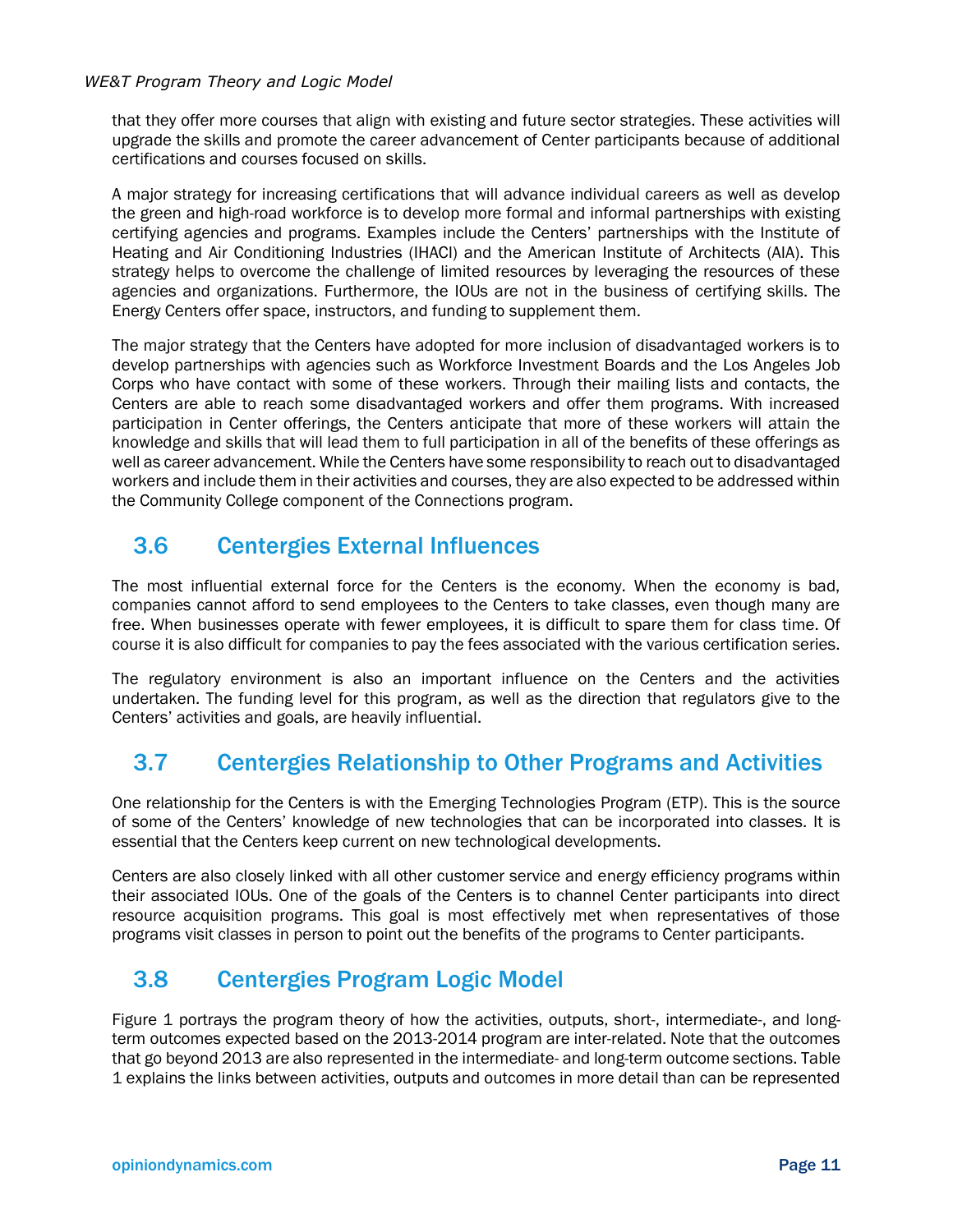in the diagram i[n Figure 1.](#page-16-0) Note that in the figure, there is a letter in each oval or box and a number in each line that represents a link between them. The table is organized by the link numbers.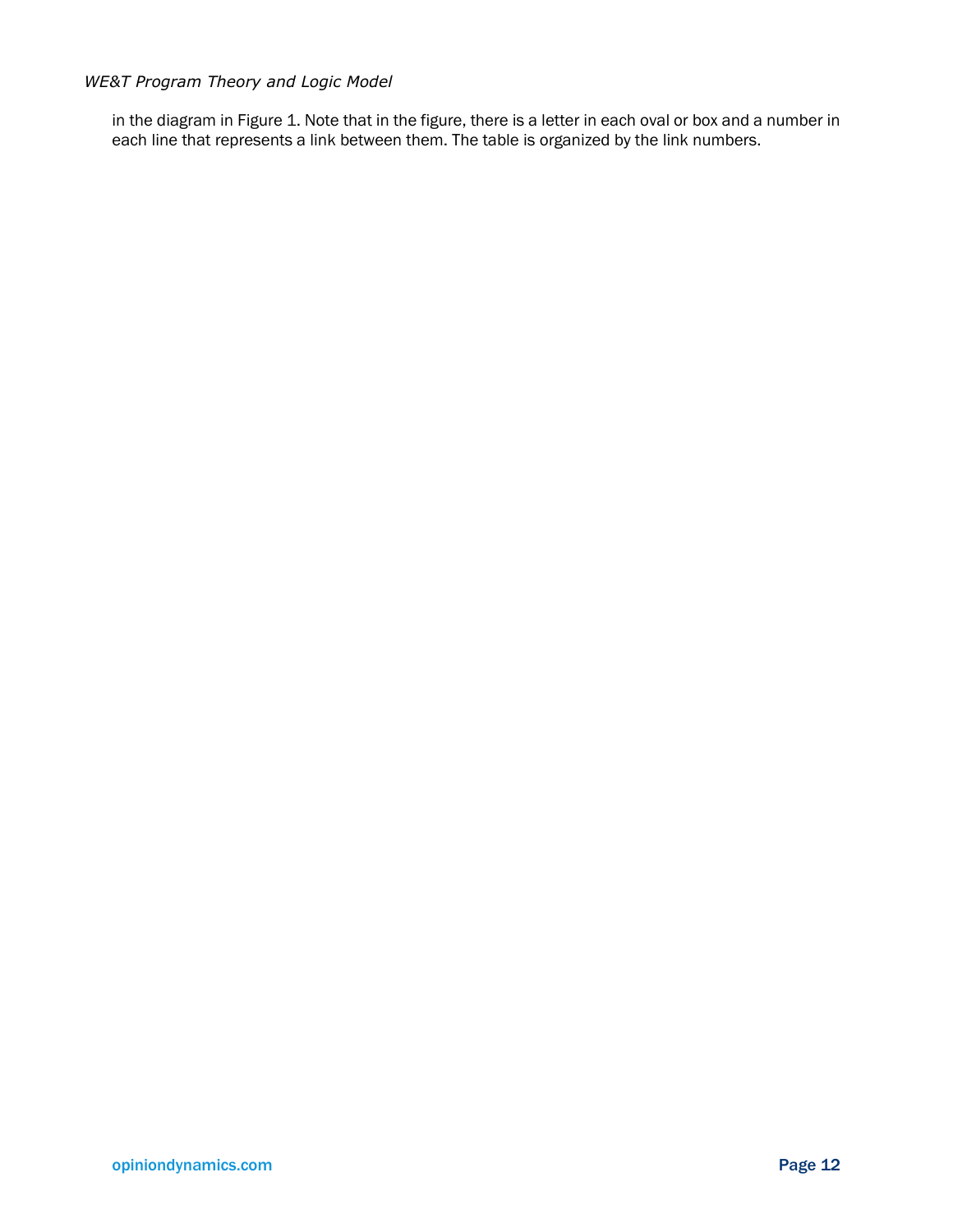<span id="page-16-1"></span><span id="page-16-0"></span>



\* Not all centers operate tool lending libraries \*\*See definition in Program Theory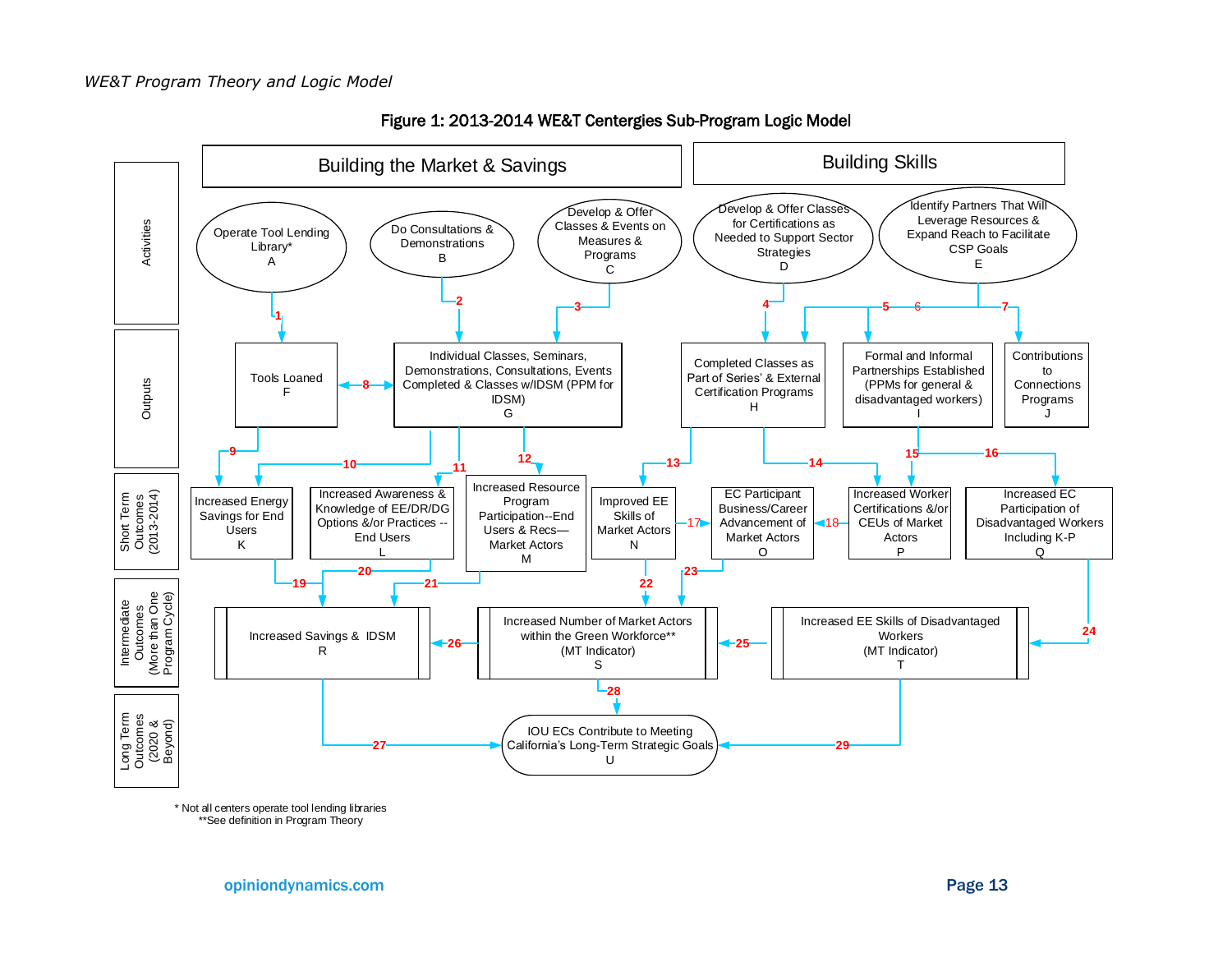### Table 1. Explanation of Links

<span id="page-17-1"></span><span id="page-17-0"></span>

| <b>Link</b>    | <b>Segment Theory</b>                                                                                                                                                                                                                                                                                                                                                                                                                                                                                                                                          | <b>Potential Indicators</b>                                                                                                                                                                                                                                | <b>Success Criteria</b><br>(TBD at a later<br>date by the<br>IOUs) |
|----------------|----------------------------------------------------------------------------------------------------------------------------------------------------------------------------------------------------------------------------------------------------------------------------------------------------------------------------------------------------------------------------------------------------------------------------------------------------------------------------------------------------------------------------------------------------------------|------------------------------------------------------------------------------------------------------------------------------------------------------------------------------------------------------------------------------------------------------------|--------------------------------------------------------------------|
| $\mathbf 1$    | The output of the tool lending library activity (A) is the<br>number of tools loaned (F). End-user oriented.                                                                                                                                                                                                                                                                                                                                                                                                                                                   | # of tools loaned                                                                                                                                                                                                                                          | <b>TBD</b>                                                         |
| $\overline{2}$ | The output of Consultations and Demonstration<br>activities (B) is a list of completed Consultations &<br>Demonstrations for end-users (G). End-user oriented.                                                                                                                                                                                                                                                                                                                                                                                                 | # of Consultations and<br>Demonstrations<br># of classes that include<br><b>IDSM</b>                                                                                                                                                                       | <b>TBD</b>                                                         |
| 3              | The output of classes & events focused on EE<br>measures and programs (C), including adult learning<br>principles, is the completed classes and seminars that<br>focus on those topics (G). An increasing number and<br>percent of those classes is to include IDSM content.<br>End-user oriented.                                                                                                                                                                                                                                                             | # & % of Classes and<br>$\bullet$<br>Seminars + Hours of<br>class<br># & % of classes and<br>Seminars with at least<br>50% of the content on<br>IDSM + Hours of class<br># & % of Classes that<br>include Adult Learning<br>Principles + Hours of<br>class | <b>TBD</b>                                                         |
| 4              | The output of the development and offering of class<br>series, certifications that support sector strategies (D)<br>is the completed Series & Certification Programs (H).<br>The organization and marketing (and completion) of<br>these classes (C) is paired with sector strategies. Thus<br>the output includes classes that lead to certifications<br>(H). One of the points of emphasizing series' and<br>certifications is that they will be skills oriented-i.e. not<br>just knowledge or information oriented (see Link 13).<br>Market actor oriented. | $\bullet$ # & % of classes (+Hours<br>of class) that are part of<br>a series<br># & % classes (+Hours of<br>class) that are part of<br>certification programs                                                                                              | <b>TBD</b>                                                         |
| 5              | Forming new partnerships with other relevant<br>organizations (E) will have multiple outcomes related to<br>different goals. The first is the ability to offer and<br>facilitate classes that involve certifications and/or form<br>parts of series (H). Market actor oriented.                                                                                                                                                                                                                                                                                | # & % of classes (+Hours<br>of class) that are part of<br>series'<br># & % classes (+Hours of<br>class) that are part of<br>certification programs                                                                                                         | <b>TBD</b>                                                         |
| 6              | Another output (I) that will come from formation of new<br>partnerships (E) is partnerships for multiple goals:<br>facilitating certification and series of classes, and<br>reaching disadvantaged workers. The output of this<br>activity will be more partnerships that facilitate these<br>goals (I). This path focuses mostly on workers<br>employed by market actors, in this case, disadvantaged<br>workers. Market actor oriented.                                                                                                                      | # of partnerships with<br>certifying agencies<br># of partnerships that<br>involve series' of classes<br># of partnerships that<br>allow outreach to<br>disadvantaged workers                                                                              | <b>TBD</b>                                                         |
| $\overline{7}$ | Another type of partnership (E) is with schools and<br>colleges. This type of partnership facilitates the goals of<br>the Connections program (J). This link is not followed                                                                                                                                                                                                                                                                                                                                                                                   | List of contributions to<br>Connections program                                                                                                                                                                                                            | <b>TBD</b>                                                         |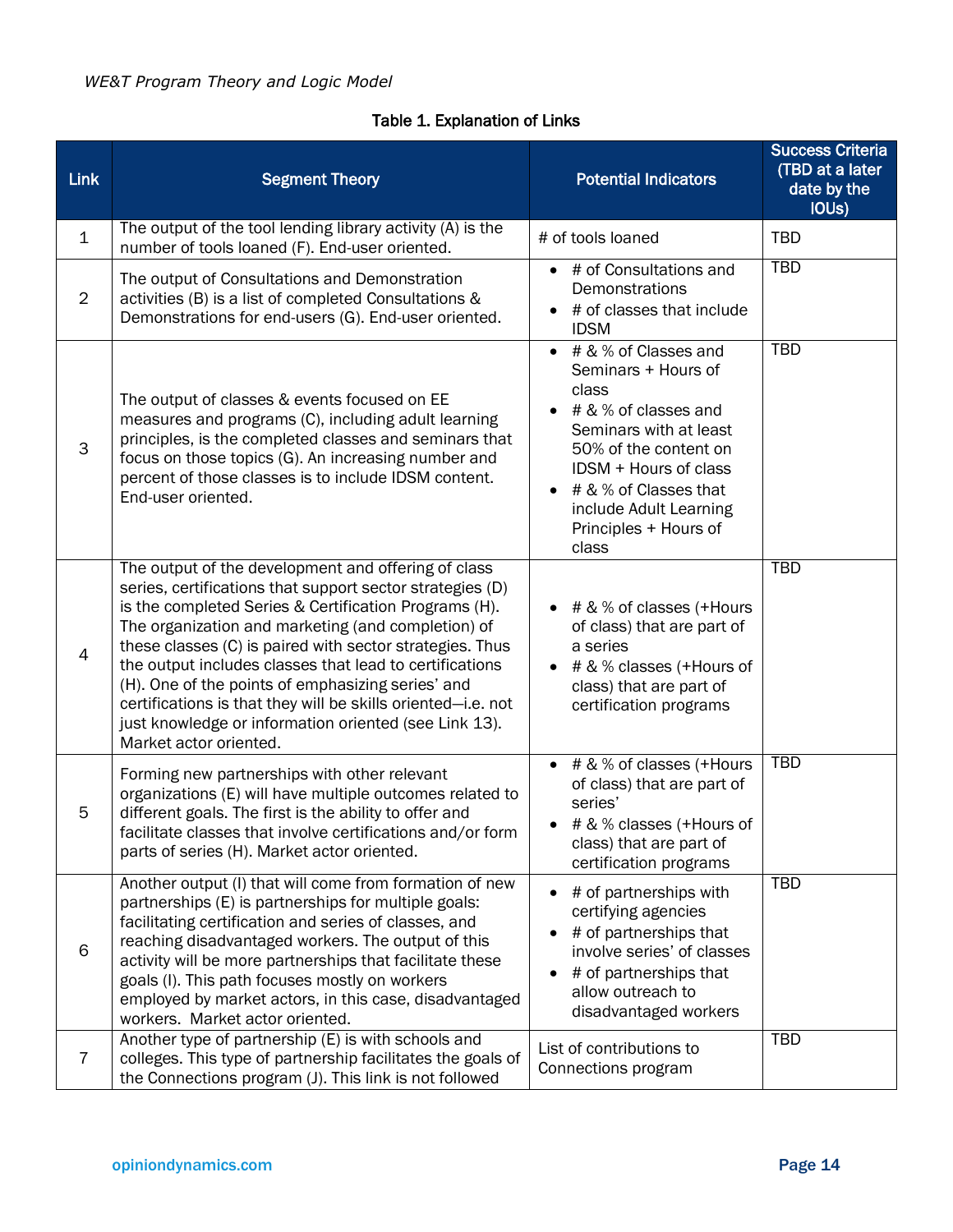| <b>Link</b> | <b>Segment Theory</b>                                                                                                                                                                                                                                                                                                                                                                                                                                                                               | <b>Potential Indicators</b>                                                                                                                                                                                                                                                                     | <b>Success Criteria</b><br>(TBD at a later<br>date by the<br>IOU <sub>s</sub> ) |
|-------------|-----------------------------------------------------------------------------------------------------------------------------------------------------------------------------------------------------------------------------------------------------------------------------------------------------------------------------------------------------------------------------------------------------------------------------------------------------------------------------------------------------|-------------------------------------------------------------------------------------------------------------------------------------------------------------------------------------------------------------------------------------------------------------------------------------------------|---------------------------------------------------------------------------------|
|             | further in this program theory as it would be<br>represented in the Connections program theory.                                                                                                                                                                                                                                                                                                                                                                                                     |                                                                                                                                                                                                                                                                                                 |                                                                                 |
| 8           | Classes and seminars promote use of the tool lending<br>library and vice versa. Both F and G have impacts on<br>the same outputs and outcomes.                                                                                                                                                                                                                                                                                                                                                      |                                                                                                                                                                                                                                                                                                 |                                                                                 |
| 9           | Tools that are loaned from the Centers that operate<br>tool lending libraries (F) should result in energy savings<br>for the businesses that borrow them (K). However,<br>some tools are borrowed that will increase comfort<br>more than decrease usage. This may be seen in<br>customer satisfaction, which is not part of the logic<br>model. End-user oriented.                                                                                                                                 | KWh/Therms saved (part of<br>impact evaluation)                                                                                                                                                                                                                                                 | <b>TBD</b>                                                                      |
| 10          | The individual classes, seminars, consultations, and<br>demonstrations (G) should result in energy savings<br>where the participant works or in the business he/she<br>owns (K). End-user oriented.                                                                                                                                                                                                                                                                                                 | KWh/Therms saved (part of<br>impact evaluation)                                                                                                                                                                                                                                                 | <b>TBD</b>                                                                      |
| 11          | The individual classes, seminars, demonstrations,<br>consultations, and events (G) should result in<br>increased knowledge and practices on how to be<br>efficient in the use of energy, in saving energy, and for<br>the ability to think in terms of the integration of EE, DR,<br>and DG (L). This is mainly focused on end-users, but<br>can serve the general EE education of market actors as<br>well; in the latter case, a multiplier effect is expected<br>while it is not with end-users. | Measures of increased<br>awareness, knowledge of<br>practices about efficient<br>energy use, conservation of<br>energy, and IDSM among<br>participants, identified by<br>market status: end-user or<br>market actor.                                                                            | <b>TBD</b>                                                                      |
| 12          | Individual classes, seminars, demonstrations,<br>consultation, and events (G) should result in increased<br>participation of Center participants who are end-users<br>in other IOU programs. When attended by market<br>actors we would expect increased recommendations<br>for participation in other IOU programs to their<br>customers (M). End-user and market actor oriented.                                                                                                                  | # & % of Center end-user<br>participants participating in<br>other IOU programs or<br>measure of increase in<br>recommending their clients<br>participate in other IOU<br>programs after Center<br>participation for market<br>actors                                                           | <b>TBD</b>                                                                      |
| 13          | Participants completing a series and/or attaining<br>certification (H) will support an increase in EE skills (N)<br>as indicated by reaching at least the Analyze/Apply<br>level of learning or higher. This should be especially<br>true for certifications that include a mentoring<br>component. Market actor oriented.                                                                                                                                                                          | # & % of Center participants<br>completing series' and/or<br>certification that report<br>increases in energy-related<br>skills and/or practices as<br>measured by attainment of<br>the Analyze/Apply level of<br>learning. Broken out by those<br>involving mentoring vs those<br>that do not. | <b>TBD</b>                                                                      |
| 14          | Completed class series and certification programs<br>resulting from partnerships (I) should result in                                                                                                                                                                                                                                                                                                                                                                                               | # & % of participants in these<br>types of classes that attained<br>certification                                                                                                                                                                                                               | TBD                                                                             |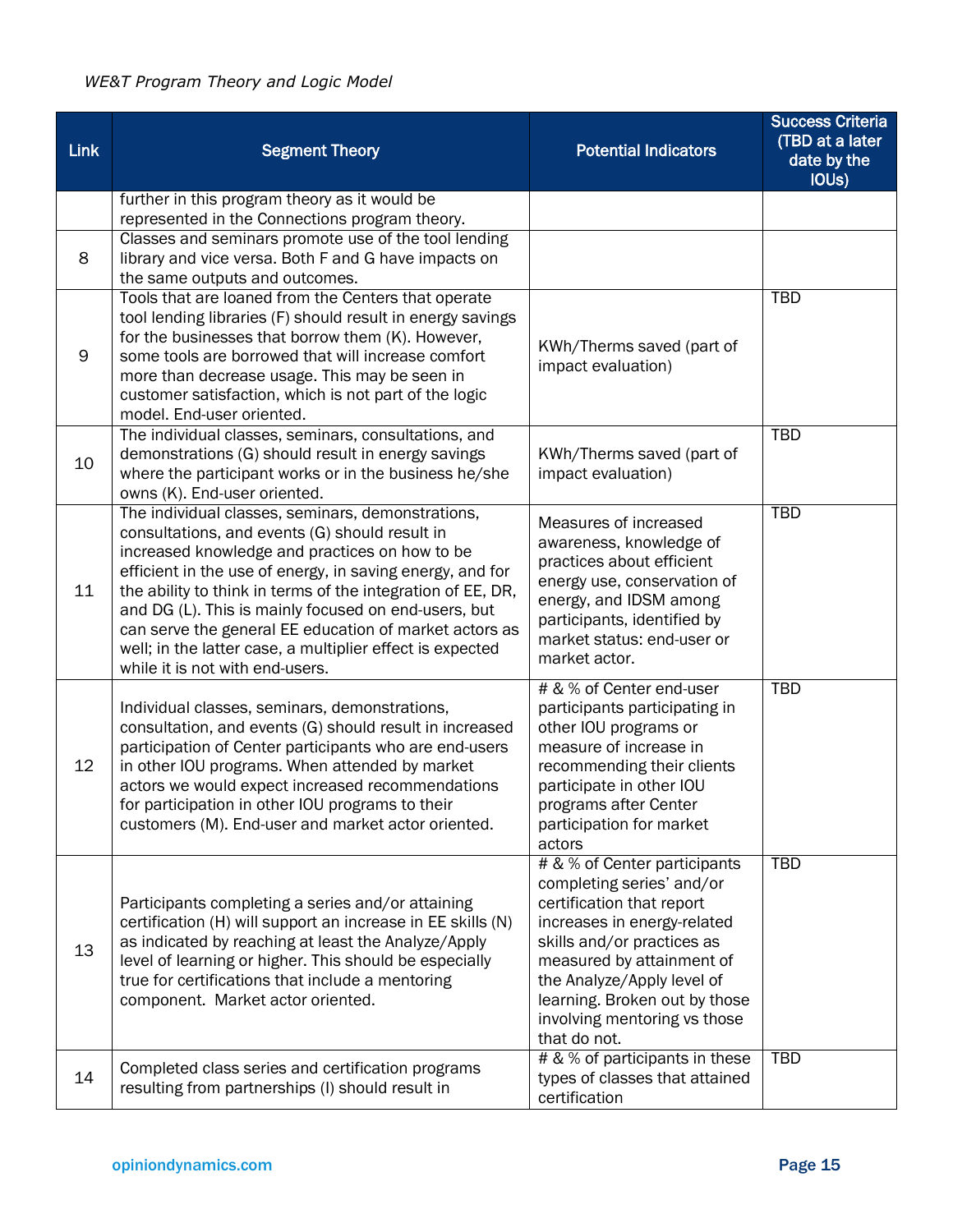| <b>Link</b> | <b>Segment Theory</b>                                                                                                                                                                                                                                                                     | <b>Potential Indicators</b>                                                                                                                                                                                                                                                                       | <b>Success Criteria</b><br>(TBD at a later<br>date by the<br>IOU <sub>s</sub> ) |
|-------------|-------------------------------------------------------------------------------------------------------------------------------------------------------------------------------------------------------------------------------------------------------------------------------------------|---------------------------------------------------------------------------------------------------------------------------------------------------------------------------------------------------------------------------------------------------------------------------------------------------|---------------------------------------------------------------------------------|
|             | increased certifications (P) and/or CEU credits. Market<br>actor oriented.                                                                                                                                                                                                                |                                                                                                                                                                                                                                                                                                   |                                                                                 |
| 15          | Partnerships, formal and informal (I), should result in<br>more certifications of participants enrolled in classes<br>that result (P). Market actor oriented.                                                                                                                             | # & % of Center participants<br>that receive certifications and<br>CEU credits connected with<br>classes resulting from<br>partnerships.                                                                                                                                                          | <b>TBD</b>                                                                      |
| 16          | The partnerships that are formed by the Centers (I)<br>should result in increased participation of<br>disadvantaged workers in the Center offerings and this<br>should result in the same outcomes as listed for other<br>participants in outcomes K through P. Market actor<br>oriented. | # & % of Center<br>$\bullet$<br>participants that are<br>disadvantaged workers<br># & % of disadvantaged<br>$\bullet$<br>worker participants who<br>report increases in<br>outcomes associated<br>with the classes they<br>take. (i.e., Links 8-14)                                               | <b>TBD</b>                                                                      |
| 17          | Improved EE skills &/or practices (N) should result in<br>Center participants' business/career advancement (O).<br>This may mean increased employment for<br>disadvantaged workers. Market actor oriented.                                                                                | # & % of participants<br>(including disadvantaged)<br>who report career<br>advancement, including<br>employment, promotions, pay<br>increases, and business<br>improvements (for owner<br>participants) such as jobs<br>won and jobs won in new<br>categories.                                    | <b>TBD</b>                                                                      |
| 18          | Increased worker certifications &/or CEUs (P) should<br>result in Center participants' business & career<br>advancement (O). Market actor oriented.                                                                                                                                       | # & % of participants with<br>certifications or CEUs<br>resulting from Center classes<br>who report career<br>advancement, including<br>employment, promotions, pay<br>increases, and business<br>improvements (for owner<br>participants) such as jobs<br>won and jobs won in new<br>categories. | <b>TBD</b>                                                                      |
| 19          | Increased energy savings where Center participants are<br>employed or in the businesses they own (K) will<br>contribute to savings over the longer term (R). End-user<br>oriented.                                                                                                        | KWh & Therms saved (part of<br>impact evaluation)                                                                                                                                                                                                                                                 | <b>TBD</b>                                                                      |
| 20          | Increased awareness & knowledge of EE, DR, & DG<br>options and/or practices (L) should lead to increased<br>participation in multiple areas of EE, DR, & DG, and<br>that should lead to more savings over the longer term<br>(R). End-user oriented.                                      | # & % of Center<br>participants who<br>participate in multiple<br>program categories                                                                                                                                                                                                              | <b>TBD</b>                                                                      |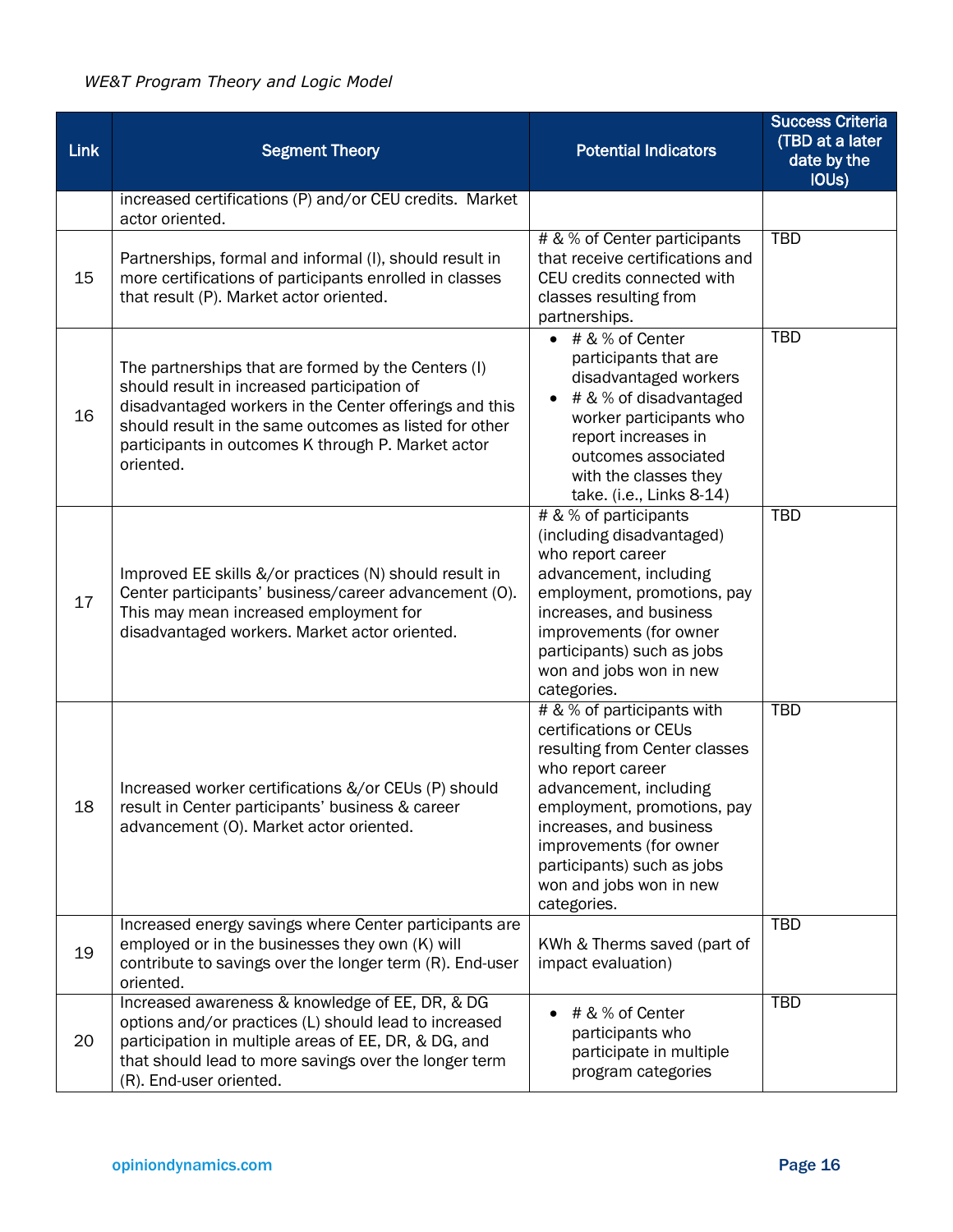| <b>Link</b> | <b>Segment Theory</b>                                                                                                                                                                                                                                                                                                                                                                                                                                                                                                                                                                                                                                                | <b>Potential Indicators</b>                                                                                                                                                                                                                                                                                                                                                                                                                                                                                                            | <b>Success Criteria</b><br>(TBD at a later<br>date by the<br>IOU <sub>s</sub> ) |
|-------------|----------------------------------------------------------------------------------------------------------------------------------------------------------------------------------------------------------------------------------------------------------------------------------------------------------------------------------------------------------------------------------------------------------------------------------------------------------------------------------------------------------------------------------------------------------------------------------------------------------------------------------------------------------------------|----------------------------------------------------------------------------------------------------------------------------------------------------------------------------------------------------------------------------------------------------------------------------------------------------------------------------------------------------------------------------------------------------------------------------------------------------------------------------------------------------------------------------------------|---------------------------------------------------------------------------------|
|             |                                                                                                                                                                                                                                                                                                                                                                                                                                                                                                                                                                                                                                                                      | KWh & Therms saved<br>(part of impact<br>evaluation)                                                                                                                                                                                                                                                                                                                                                                                                                                                                                   |                                                                                 |
| 21          | Increased participation in resource acquisition<br>programs (M) should lead to more savings (R). End-user<br>oriented.                                                                                                                                                                                                                                                                                                                                                                                                                                                                                                                                               | KWh & Therms saved (part of<br>impact evaluation)                                                                                                                                                                                                                                                                                                                                                                                                                                                                                      | <b>TBD</b>                                                                      |
| 22          | Improved energy efficiency skills and practices among<br>Center participants (N) should contribute to the growing<br>number of people and/or skills within the green<br>workforce (S). Market actor oriented.                                                                                                                                                                                                                                                                                                                                                                                                                                                        | # & % of Center participants<br>employed in the green<br>workforce; i.e. with EE, DR, or<br>DG skills.                                                                                                                                                                                                                                                                                                                                                                                                                                 | <b>TBD</b>                                                                      |
| 23          | Energy Center participants should experience career<br>and/or business advancement (0) due to the increase<br>in their skills (N), which should contribute to the<br>growing number of people and/or skills within the<br>green and high-road workforce (S). Market actor<br>oriented.                                                                                                                                                                                                                                                                                                                                                                               | # & % of Center<br>participants who have<br>experienced career<br>advancement<br># & % of Center<br>participants employed in<br>the green workforce; i.e.<br>with EE, DR, or DG skills.                                                                                                                                                                                                                                                                                                                                                | <b>TBD</b>                                                                      |
| 24          | Increased participation of disadvantaged workers in the<br>energy Center activities (Q) should lead to increased<br>high-road skills (T) as well as all other benefits of<br>participating in the Centers' activities: Increased energy<br>savings where employed (if employed) (R), increase<br>awareness, knowledge and practices in EE, DR, & DG<br>(L), increased participation in resource acquisition<br>programs (M), improved energy efficiency skills &/or<br>practices (N), career advancement (which would<br>include becoming employed if unemployed before)(O),<br>& increased certifications and CEUs (where<br>applicable)(P). Market actor oriented. | # & % of disadvantaged<br>$\bullet$<br>workers participating in<br>Center activities who:<br>have green skills; i.e.<br>with EE, DR, or DG skills.<br>become aware of &<br>$\bullet$<br>knowledgeable in EE,DR,<br>& DG options &/or<br>practices<br>participated in resource<br>acquisition programs (if<br>employed)<br>improved energy<br>efficiency skills &<br>practices<br>experienced career<br>advancement, including<br>becoming employed if<br>unemployed before<br>gained certifications<br>&/or CEUs (where<br>applicable) | <b>TBD</b>                                                                      |
| 25          | Increased EE skills of disadvantaged workers (T) will<br>contribute to the increasing number of people or skills<br>within the green workforce (S). Market actor oriented.                                                                                                                                                                                                                                                                                                                                                                                                                                                                                           | # & % of disadvantaged<br>workers employed in green<br>workforce, i.e. with EE, DR, or<br>DG skills.                                                                                                                                                                                                                                                                                                                                                                                                                                   | <b>TBD</b>                                                                      |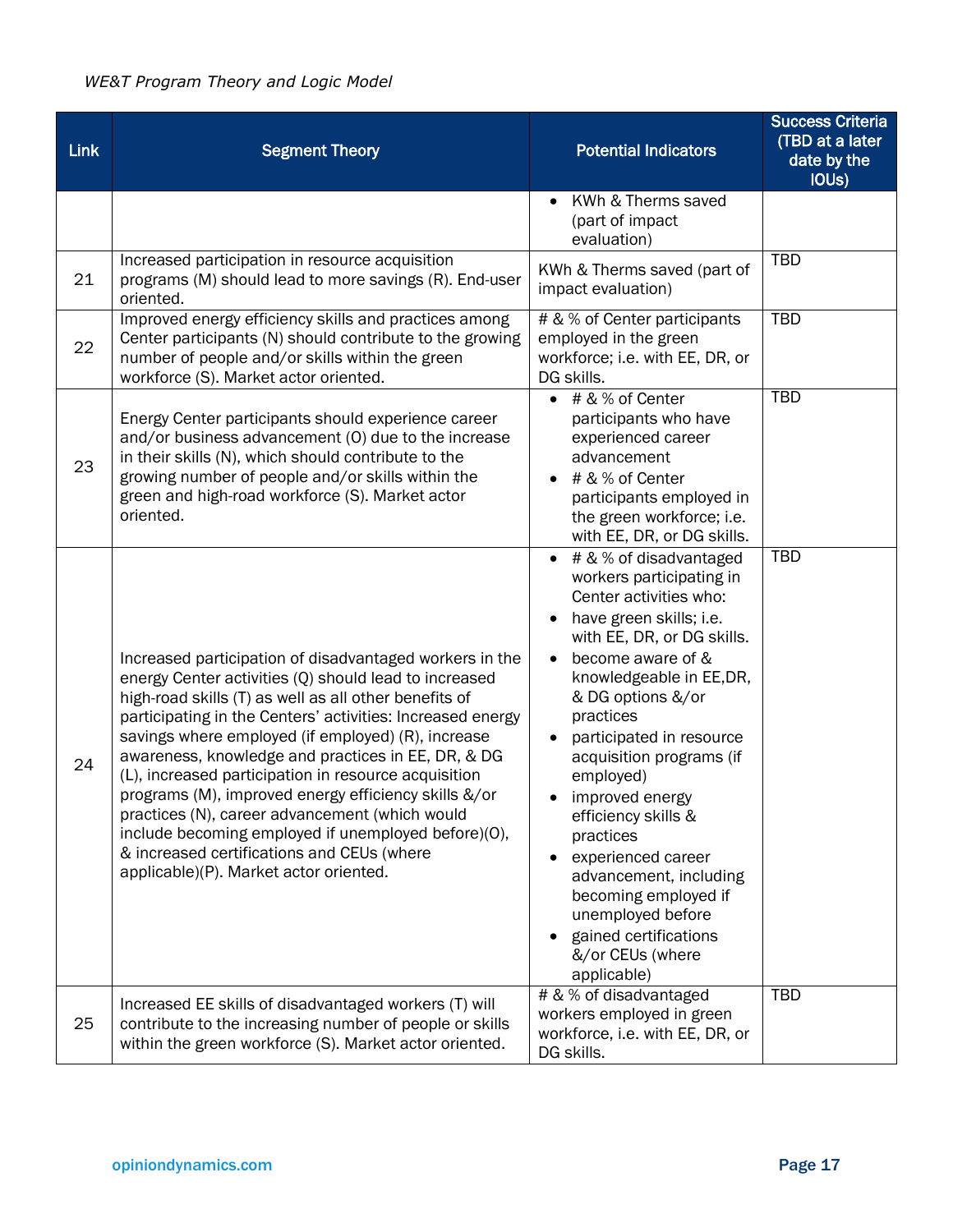| <b>Link</b>  | <b>Segment Theory</b>                                                                                                                                                                                                                                    | <b>Potential Indicators</b>                             | <b>Success Criteria</b><br>(TBD at a later<br>date by the<br><b>IOUS</b> ) |
|--------------|----------------------------------------------------------------------------------------------------------------------------------------------------------------------------------------------------------------------------------------------------------|---------------------------------------------------------|----------------------------------------------------------------------------|
| 26           | The increases in the number of people or skills in the<br>green workforce (S) should lead to longer-term savings<br>& IDSM (R). Market actor oriented.                                                                                                   | KWh & Therms saved (part of<br>impact evaluation)       | <b>TBD</b>                                                                 |
| $27 -$<br>28 | Increased energy savings & IDSM (R), increased<br>number of people or skills in the green workforce (S),<br>and the increased high-road skills of disadvantaged<br>workers (T) will contribute to meeting California's long-<br>term strategic goals (U) | Achievement of deep savings<br>goals in 2020 and beyond | <b>TBD</b>                                                                 |

## <span id="page-21-0"></span>3.9 Connections and Strategies Program Logic Models

Although not part of the original project scope, the Opinion Dynamics team received a request to address two additional logic models. It was not feasible to do a full development of the other WE&T PTLMs, but we have agreed to review and critique the existing logic model for the Connections subprogram and the overarching model that encompasses the whole WE&T program. The following addresses that request.

The existing Connections model is shown in [Figure 2.](#page-22-0) The following points describe what the Opinion Dynamics team considers potentially worthy modifications/updates to this model.

- We suggest taking out some of the process statements in the Activities section.
- It might be more useful to enter the various Connections programs as Activities.
	- **This would allow the outcomes for each to be clear since they are different by sub**program.
	- $\blacksquare$  The logic of the activities to outcomes would then become very clear
- The long-term goals about building the green workforce are not shown, though they do appear in the PIP.
- The Centergies logic model shows a link to Connections, but it is not clear where that would tie in to the Connections program—is it curriculum input? We did not see anything in the PIPs about this, but we did think we heard in the workshops that Centergies provides consultation on content to Connections. If there is a tie-in, that should be reflected in the Connections as well as the Centergies logic model. If there isn't, it should be removed from the Centergies model.
- **Communities are mentioned in box F, but the outcomes from that output are not clear, and** what leads to work in the communities or what outcomes that work produces are not shown.
- The special efforts and outcomes for disadvantaged workers/students are not shown in a clear way within the logic model: How are they to be found and recruited? Where will they fit in the Connections program, and what are the expected outcomes from that segment?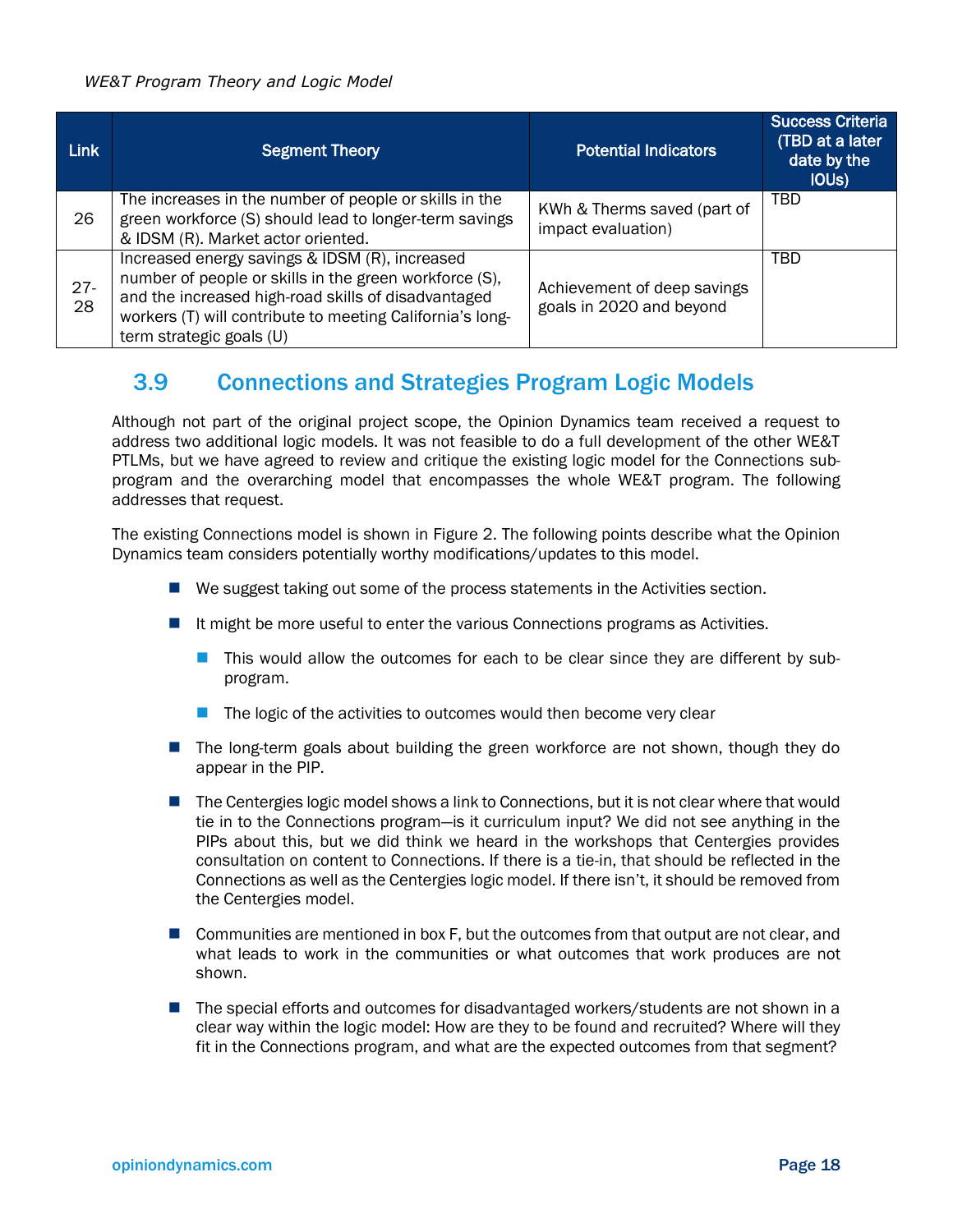

<span id="page-22-0"></span>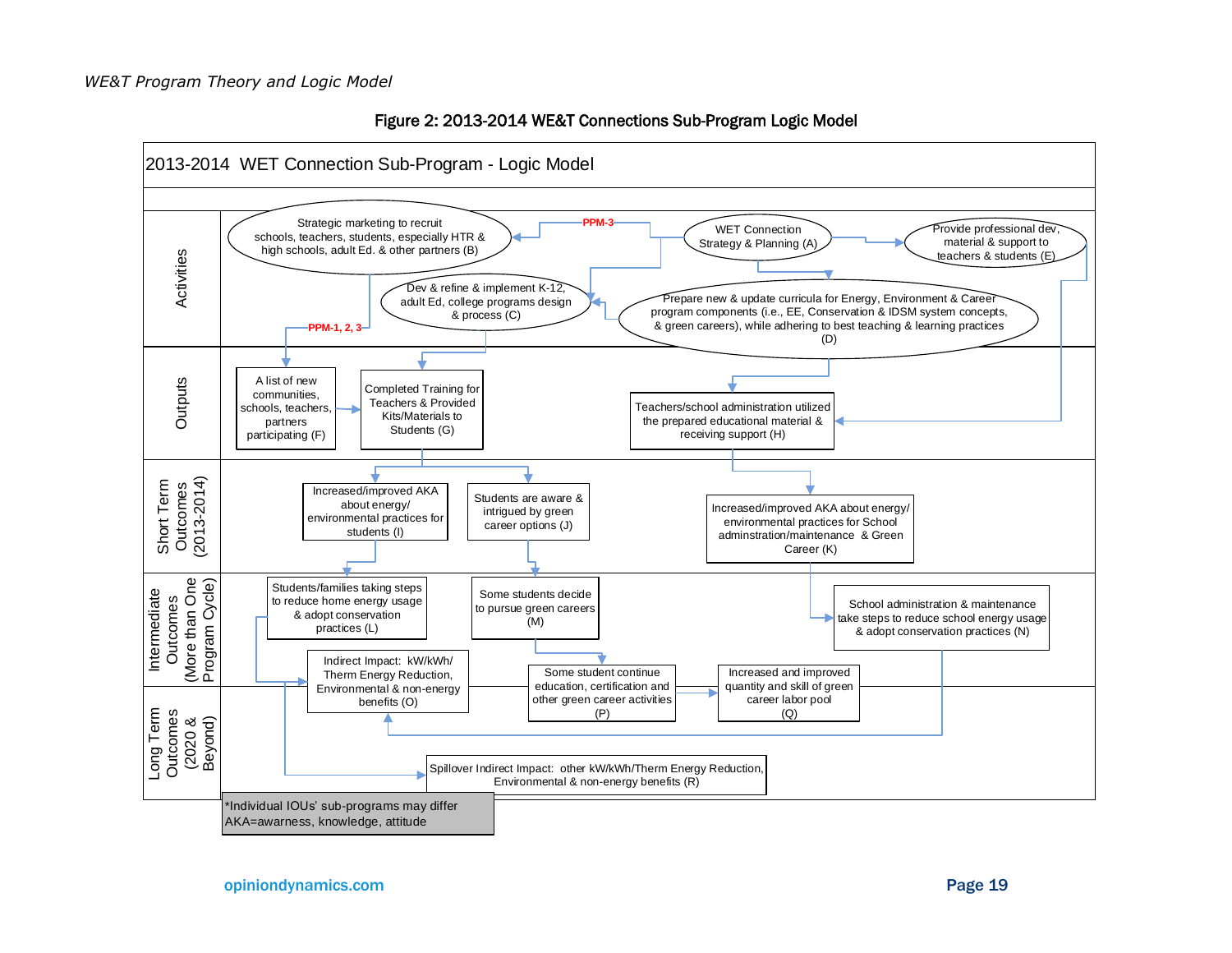The overarching model is shown in [Figure 3.](#page-24-0) The following points describe what the Opinion Dynamics team considers potentially worthy modifications/updates to this model.

- Tie in the WE&T Centergies inputs to Connections colleges/universities, if appropriate.
	- We don't know if Centergies actually has input into Connections curricula.
	- Currently the logic model indicates that the Strategic Planning component provides input to Connections (as well as to Centergies).
- Make the skills aspect of WE&T Connections path more explicit.
- Make the market actor aspect of WE&T Connections path explicit.
- Make distinctions between market actor and end-user outcomes explicit.
- **Remove the attitude aspect of the outcomes for Centergies as it was determined through** the PTLM workshops that the Centergies program does not intend to change the participants' attitudes toward energy efficiency given that most participants come to the centers with a favorable attitude toward it. However, it is still appropriate to the Connections outcomes.
- We don't know where the WE&T Web Portal stands right now, so we don't know if the logic model represents it correctly or not
- While box O mentions increase in skills and competence, there is no long-term goal of building a green workforce (except that it is embedded in the bubble (S) for meeting CA long-term policies).
- $\blacksquare$  Bubble B mentions communities as part of the activities, but it isn't clear what is to happen in them that comes from the Connections program (communities also appear in the Connections logic model as an output, but what leads to that output or what outcomes result from community activities is not clear).
- The WE&T overarching logic model refers to a strategic component as well as a Web Portal. This raises the question of whether each should also be represented by a logic model.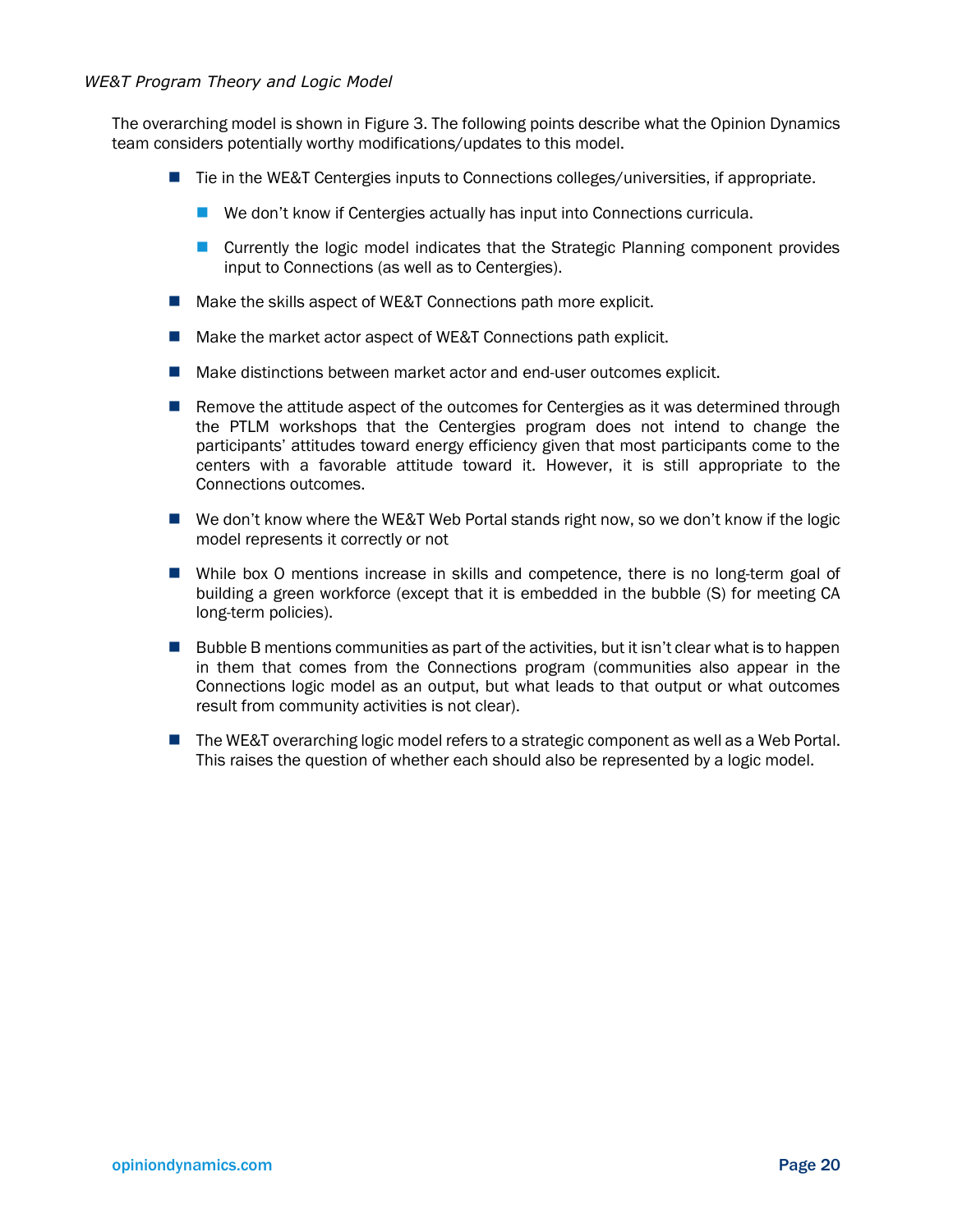<span id="page-24-0"></span>

Figure 3: 2013-2014 WE&T Overarching Logic Model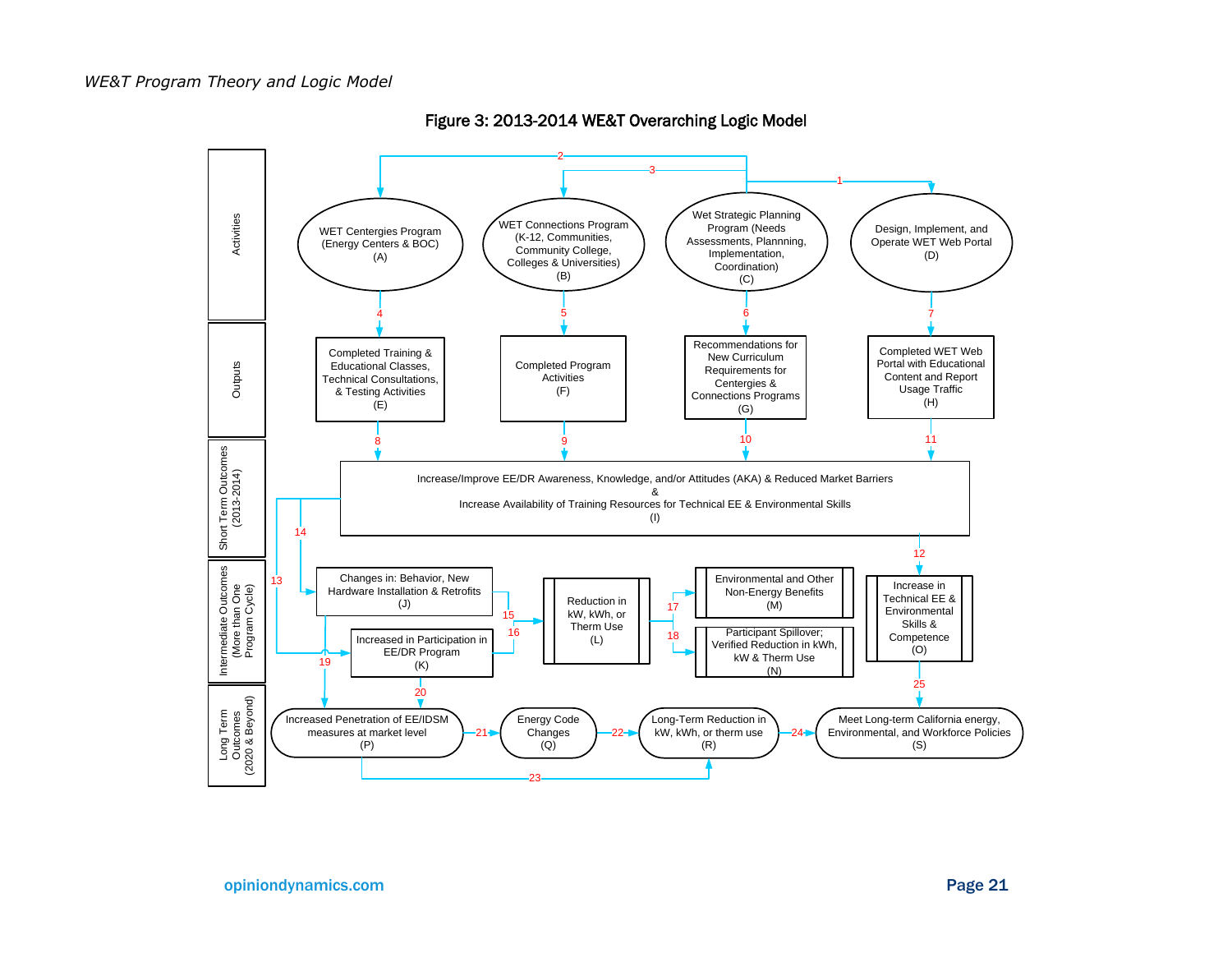## <span id="page-25-0"></span>3.10 Centergies Data Needs

The evaluation team reviewed the Centers current data collection efforts in light of what the Centers need to collect as evidentiary support for its Theory and Logic. We found that the Centers are inconsistent in their data tracking and collection efforts and we also found that some of the data tracking and collection efforts could be modified to better support the Theory. As such, below we provide some suggestions for how the Centers can collectively improve data tracking and collection efforts in support of its Theory and Logic.

### 3.10.1 Registration Questions

Information collected from participants at the time of registration makes it possible to understand who we are reaching, and how that might change over time. This goal is all the more important now that the Centers are charged with recruiting new categories of participants such as disadvantaged workers and to focus more on skills appropriate to participant types and to increase the ability of market actors to fully participate in the field of energy efficiency. (See Links 11, 12, 17, 18, 22-25 in Table 1.) The Centers currently collect the following information from people when they register for a course:

■ Name, address, phone number, email, course name, company name, course date, enrollment date and job title

This is crucial information that should continue to be collected. However, there are a few critical data points that the Centers could collect at registration time that will help to better understand who is coming to the Centers in terms of market actors and end-users. As stated earlier in this report, the paths to energy savings are very different between these two sectors and future impact evaluations would benefit from knowing this information in advance of scoping future studies. Further, it would help to collect additional information at registration to better understand how many underserved or disadvantaged workers are coming to the Centers. Collecting this data once and then developing a protocol for updating this information on an annual or semi-annual basis will allow the Centers to track changes over time given that a Center participant's career profile and location are fluid over time.

The evaluation team collaborated with the Centers to explore the barriers to adding questions at the registration stage. The Centers are limited in what they can add to registration data collection because they want to maintain the ease and convenience of the current registration process.

There is also complexity in that the Centers can easily add new data fields for registering new participants but past participants who are already in the system present a larger challenge of how to get past participants to update their registration information. Some options may include encouraging course participants to update their profile through information cards distributed at each course, or surveys/email requests on a frequent basis to encourage profile updates.

Fortunately, the Centers all use the same data tracking software vendor. However, they all may have purchased different products from that vendor (Currently SDG&E and SCG are using EBMS).

The most cost-effective and efficient way to collect additional information at registration and to collect frequent profile updates may be to identify the exact data needs and then have the Centers work with their software vendor to develop a technological solution for all of the Centers in the next PIP cycle (PG&E is leading the PIP effort). To help facilitate this process, we begin to describe the data needs below for the registration process.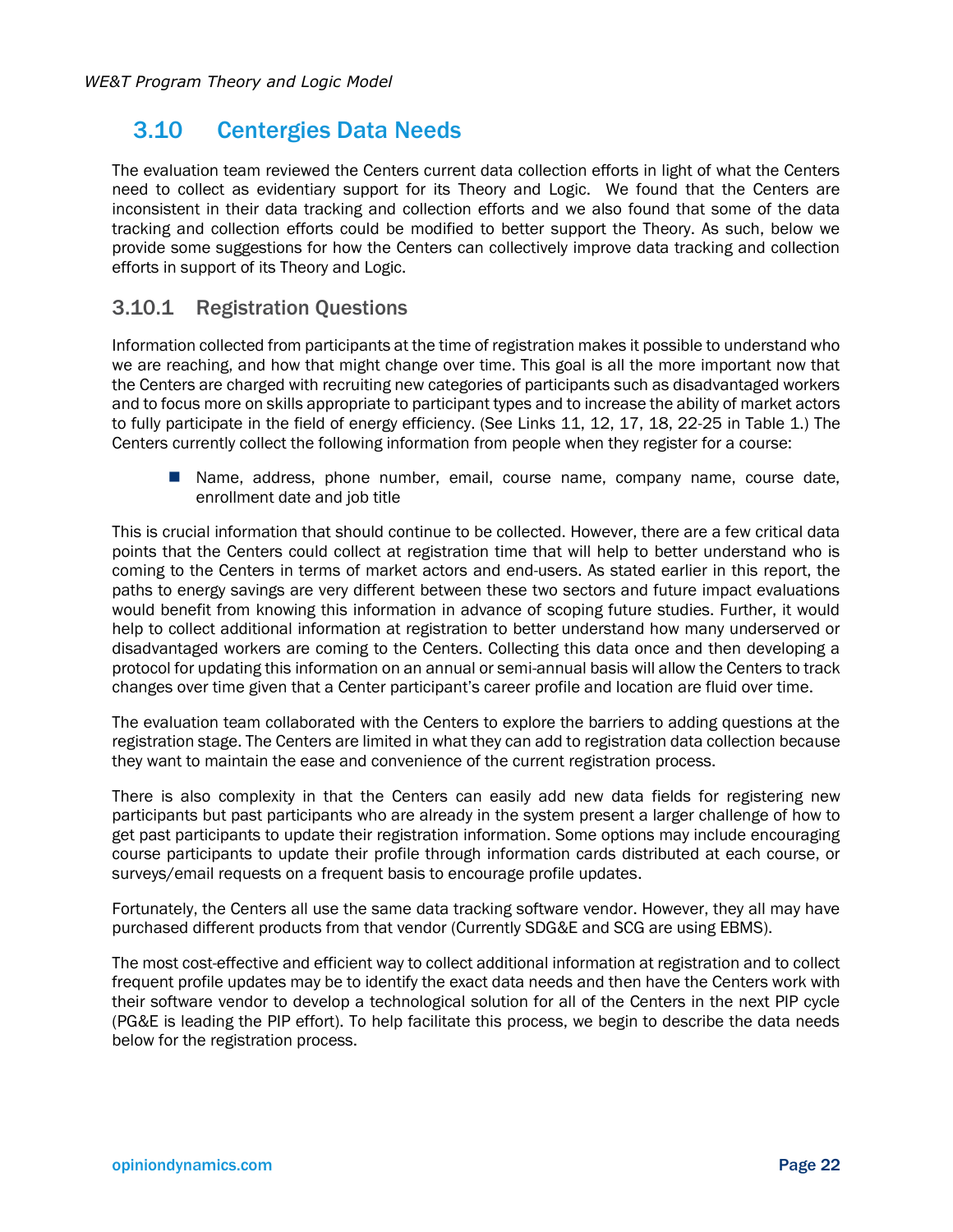The evaluation team and the IOUs collectively identified five key variables to add to mandatory registration requirements and a potential rolling update of participant profiles including questions that allow us to determine the following:

- **Market Actor or End-User**
- $\blacksquare$  Home zip code (determines disadvantaged worker reach)
- **Employment status**
- **I**I Industry
- **D** Occupation

Below is a draft of five additional registration and profile/update questions for the Centers' consideration. These questions should be reviewed by the Don Vial Center to see if they would recommend revisions given their position as the WE&T Strategic Consultant.

#### SUGGESTED CENTER PARTICIPANT PROFILE QUESTIONS

- 1. Please check the box that **best describes your job as it relates to the energy efficiency industry.** 
	- A. I own or manage a facility
	- B. I build, install, or maintain equipment for clients
	- C. I am involved with the design of non-residential and/or residential buildings
	- D. My work is in the sales, manufacturing and/or distribution of energy-using equipment
	- E. I am a building inspector, home energy rater, or other type of energy-use auditor/consultant
	- F. I work for the government (city, county, state, federal)
	- G. I work for a utility
	- H. I am a full time or part time student
	- I. I am currently unemployed
	- J. None of the above, please specify \_\_\_\_\_\_\_\_\_\_\_\_\_\_\_\_\_\_\_\_\_\_\_\_\_\_\_\_\_\_

#### [If 1A is checked]

2a. Which of the following best describes your position:

- A. Plant Manager
- B. Building/Facility Operator or Manager
- C. Restaurant Business Owner/Manager
- D. Food and Beverage Manager
- E. Energy Manager
- F. Other, specify

#### [If 1B is checked]

2b. Which of the following best describes your position:

- A. General Contractor
- B. Lighting Contractor
- C. HVAC Contractor
- D. Solar Contractor
- E. New Construction Builder
- F. Water Heating Contractor
- G. Equipment Installers (fitters, plumbers, sheet metal workers)
- H. Other, specify \_\_\_\_\_\_\_\_\_\_\_\_\_\_\_\_\_\_\_\_\_\_\_\_\_\_\_\_\_\_\_\_\_\_\_\_\_\_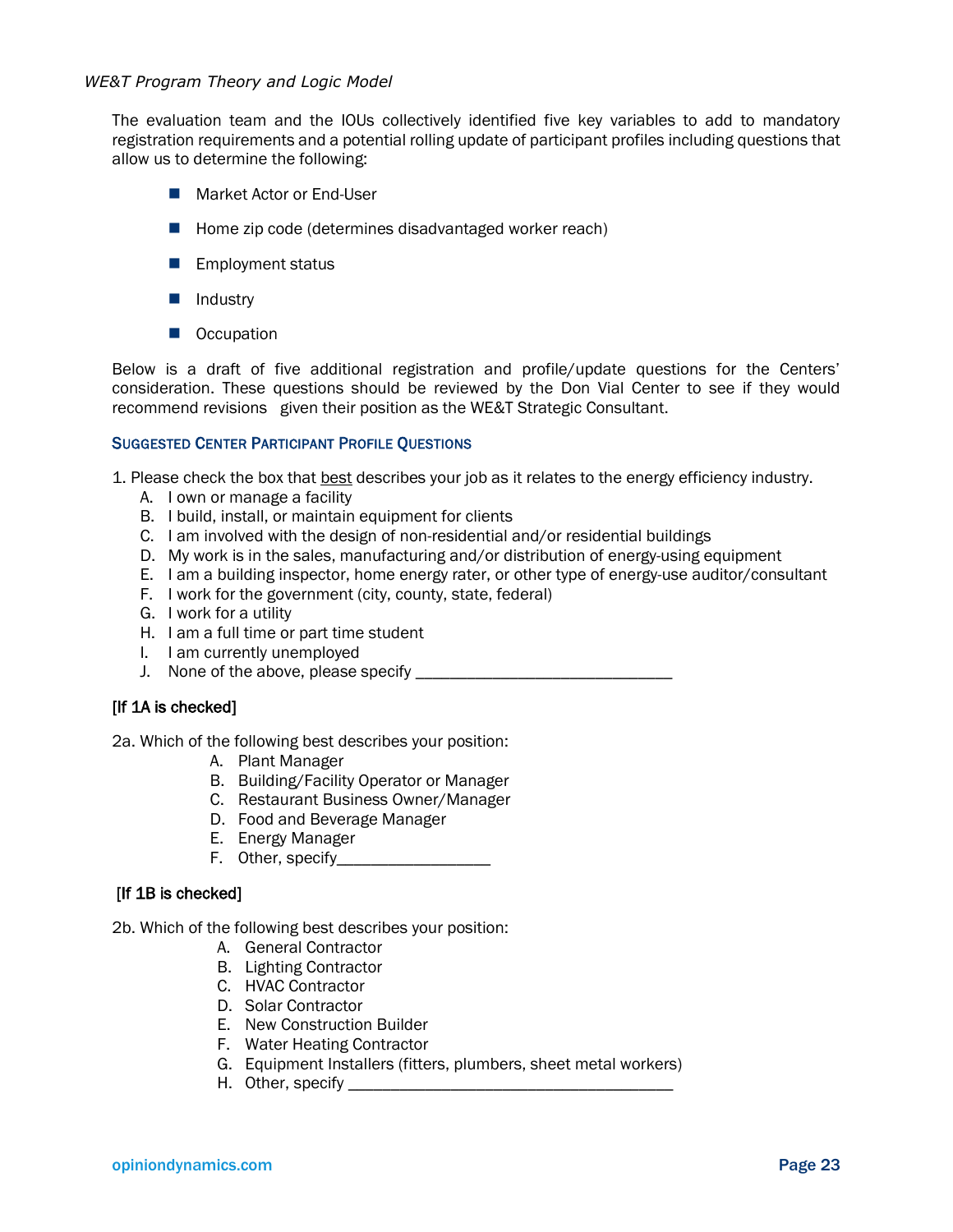#### [If 1C is checked]

2c. Which of the following best describes your position:

- A. Architect, Engineer
- B. Lighting Designer or Consultant
- C. Restaurant/Facility Designer
- D. Other, specify \_\_\_\_\_\_\_\_\_\_\_\_\_\_\_\_\_\_\_\_\_\_\_\_\_\_\_\_\_\_\_\_\_\_\_\_\_\_

#### [If 1D is checked]

2d. Which of the following best describes your position:

- A. Manufacturer or Manufacturers' Rep
- B. Equipment Distributor
- C. Equipment Sales
- D. Other, specify \_\_\_\_\_\_\_\_\_\_\_\_\_\_\_\_\_\_\_\_\_\_\_\_\_\_\_\_\_\_\_\_\_\_\_\_\_\_

#### [If 1E is checked]

2e. Which of the following best describes your position:

- A. Building Inspector, Plan Checker, Health Department
- B. Sustainability Consultant
- C. Home Energy Rater
- D. Other, specify \_\_\_\_\_\_\_\_\_\_\_\_\_\_\_\_\_\_\_\_\_\_\_\_\_\_\_\_\_\_\_\_\_\_\_\_\_\_

#### [SKIP IF STUDENT OR UNEMPLOYED]

Q3. Which sector do you currently work in? Please select all that apply.

- A. Residential
- B. Commercial
- C. Industrial
- D. Agricultural
- E. Other, please specify\_\_\_\_\_\_\_\_\_\_\_\_

#### [SKIP IF STUDENT OR UNEMPLOYED]

Q4. Are you involved in the following kinds of decisions at your company? Please select all that apply.

- A. Making energy-efficiency improvements
- B. Purchasing energy-using equipment
- C. Operating and/or maintaining energy-using equipment

Q5. What is the zip code where you live?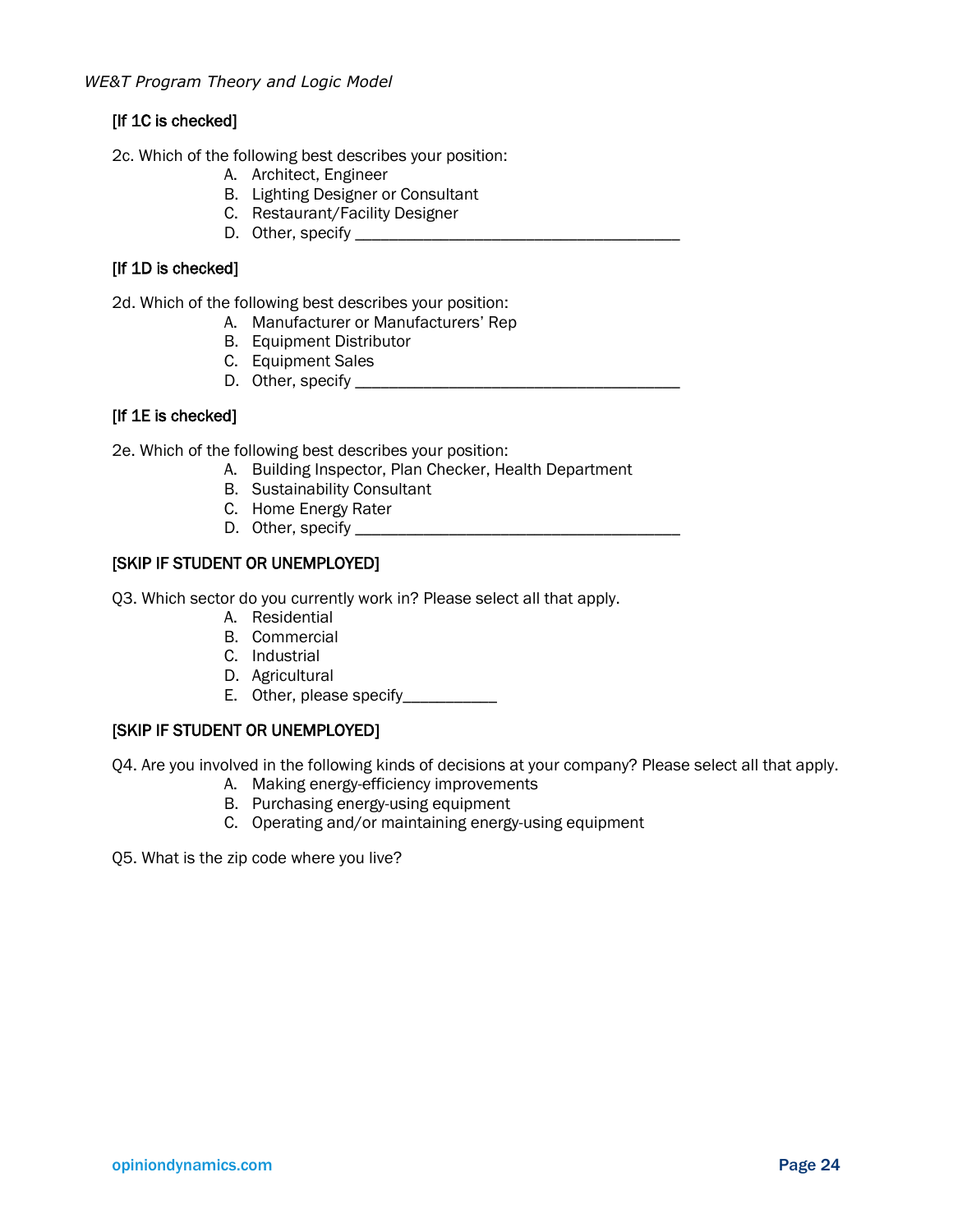### 3.10.2 Course Tracking Databases

Information about the courses offered, skills taught, etc. has become very important due to the new goals the Centers are being asked to meet. With the increased emphasis on skills, IDSM, contributions to certification series, employment of ALP, leveraging partnerships etc., it is essential that information about those aspects of Center offerings be tracked. The evaluation team reviewed how the Centers are tracking course information in comparison to what they could collect to best support the Theory and Logic of the program (See Links 2-5,11,13-18, 23-25 in Table 1). The table below shows what the Centers should ideally collect to support the PTLM. It also shows that some of the Centers are already tracking courses in the ideal fashion (shown by a full green mark). Some Centers need to alter their current approach (shown by the half blue marks) and some need to start collecting this data (shown by red marks).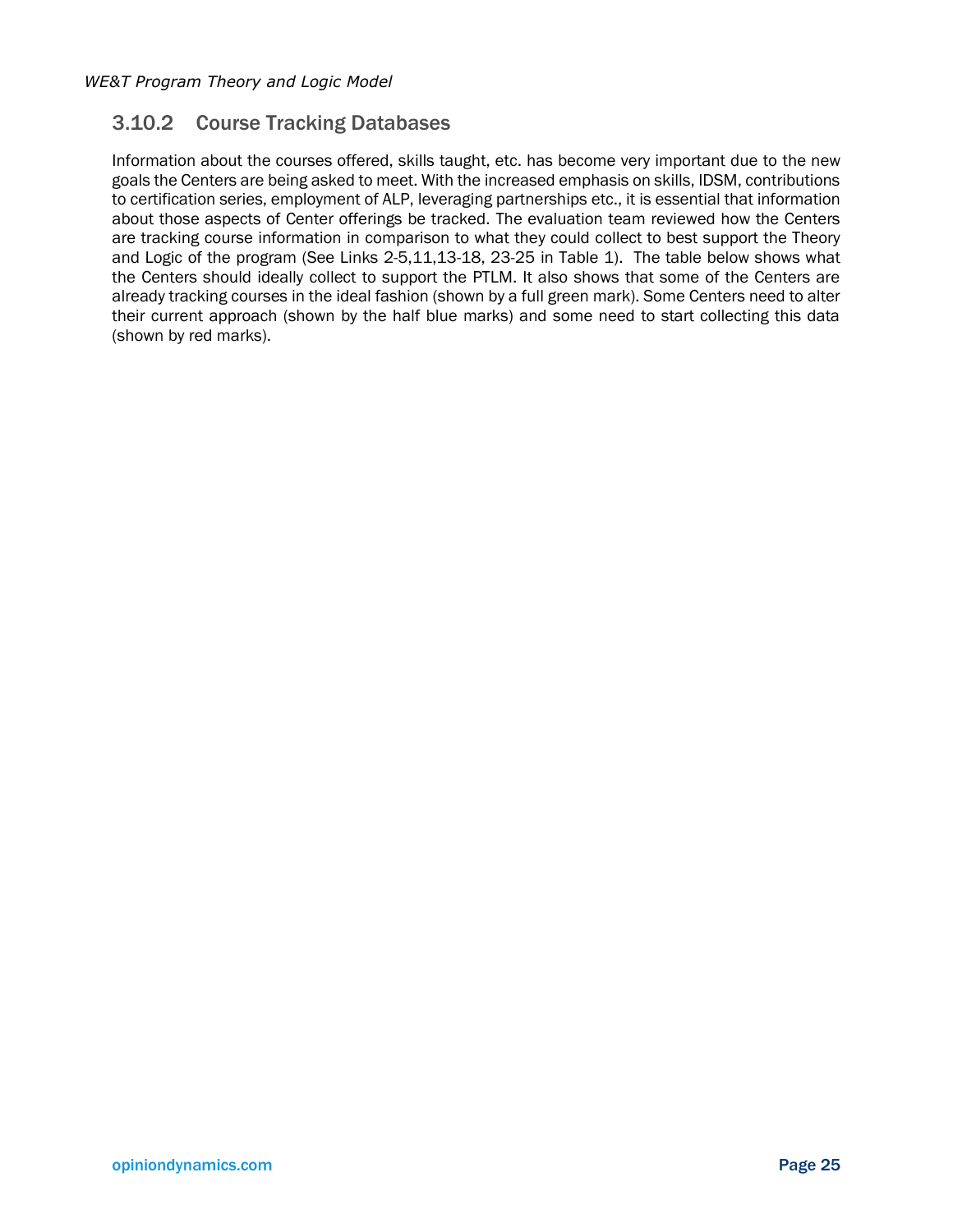<span id="page-29-0"></span>

| Data Needs to Support PTLM                         | <b>Purpose of Data</b>                                                                      | <b>Ideal to Collect</b>                                                    | <b>Current IOU Data Tracking</b> |            |       |            |
|----------------------------------------------------|---------------------------------------------------------------------------------------------|----------------------------------------------------------------------------|----------------------------------|------------|-------|------------|
|                                                    |                                                                                             |                                                                            | PG&E                             | <b>SCE</b> | SDG&E | <b>SCG</b> |
| <b>Center Activities Information</b>               |                                                                                             |                                                                            |                                  |            |       |            |
|                                                    | For tracking customers and<br>ability to survey them after<br>course attendance - currently | Name                                                                       |                                  |            |       |            |
|                                                    |                                                                                             | <b>Address</b>                                                             |                                  |            |       |            |
|                                                    |                                                                                             | <b>Phone Number</b>                                                        |                                  |            |       |            |
|                                                    |                                                                                             | Email                                                                      |                                  |            |       |            |
| Participant Information                            | these data fields are optional.<br>Additionally IOUs can gather                             | <b>Company Name</b>                                                        |                                  |            |       |            |
|                                                    | current and historical                                                                      | <b>Job Title</b>                                                           |                                  |            |       |            |
|                                                    | attendance by each                                                                          | Courses attended                                                           |                                  |            |       |            |
|                                                    | participant.                                                                                | <b>Enrollment Date</b>                                                     |                                  |            |       |            |
|                                                    |                                                                                             | <b>Course Date</b>                                                         |                                  |            |       |            |
|                                                    | For measuring reach of each<br>course                                                       | Size limit                                                                 |                                  |            |       |            |
| Attendance information                             |                                                                                             | # registered                                                               |                                  |            |       |            |
|                                                    |                                                                                             | # attendees                                                                |                                  |            |       |            |
|                                                    | Track the number of courses                                                                 | Course ID                                                                  |                                  |            |       |            |
|                                                    |                                                                                             | <b>Course Name</b>                                                         |                                  |            |       |            |
|                                                    |                                                                                             | <b>Start Date</b>                                                          |                                  |            |       |            |
|                                                    |                                                                                             | <b>End Date</b>                                                            |                                  |            |       |            |
|                                                    |                                                                                             | <b>Start Time</b>                                                          |                                  |            |       |            |
|                                                    |                                                                                             | End Time                                                                   |                                  |            |       |            |
|                                                    |                                                                                             | Classes per year                                                           |                                  |            |       |            |
| # & % of individual classes,                       | offered. This will help                                                                     | Instructor Information                                                     |                                  |            |       |            |
| seminars and conventions (not<br>part of a series) | determine how to augment<br>other objectives of the<br>Centers.                             | Learning Level (basic, intermediate,<br>advanced etc.)                     |                                  |            |       |            |
|                                                    |                                                                                             | Class Type (on site, off site, seminar,<br>workshop, etc.)                 |                                  |            |       |            |
|                                                    |                                                                                             | Category (IDSM categories such as<br>building integration EE, DR, DG etc.) |                                  |            |       |            |
|                                                    |                                                                                             | Topic (Lighting, HVAC, ZNE, etc.)                                          |                                  |            |       |            |
|                                                    |                                                                                             | Collaboration (internal or external and<br>specification of collaborators) |                                  |            |       |            |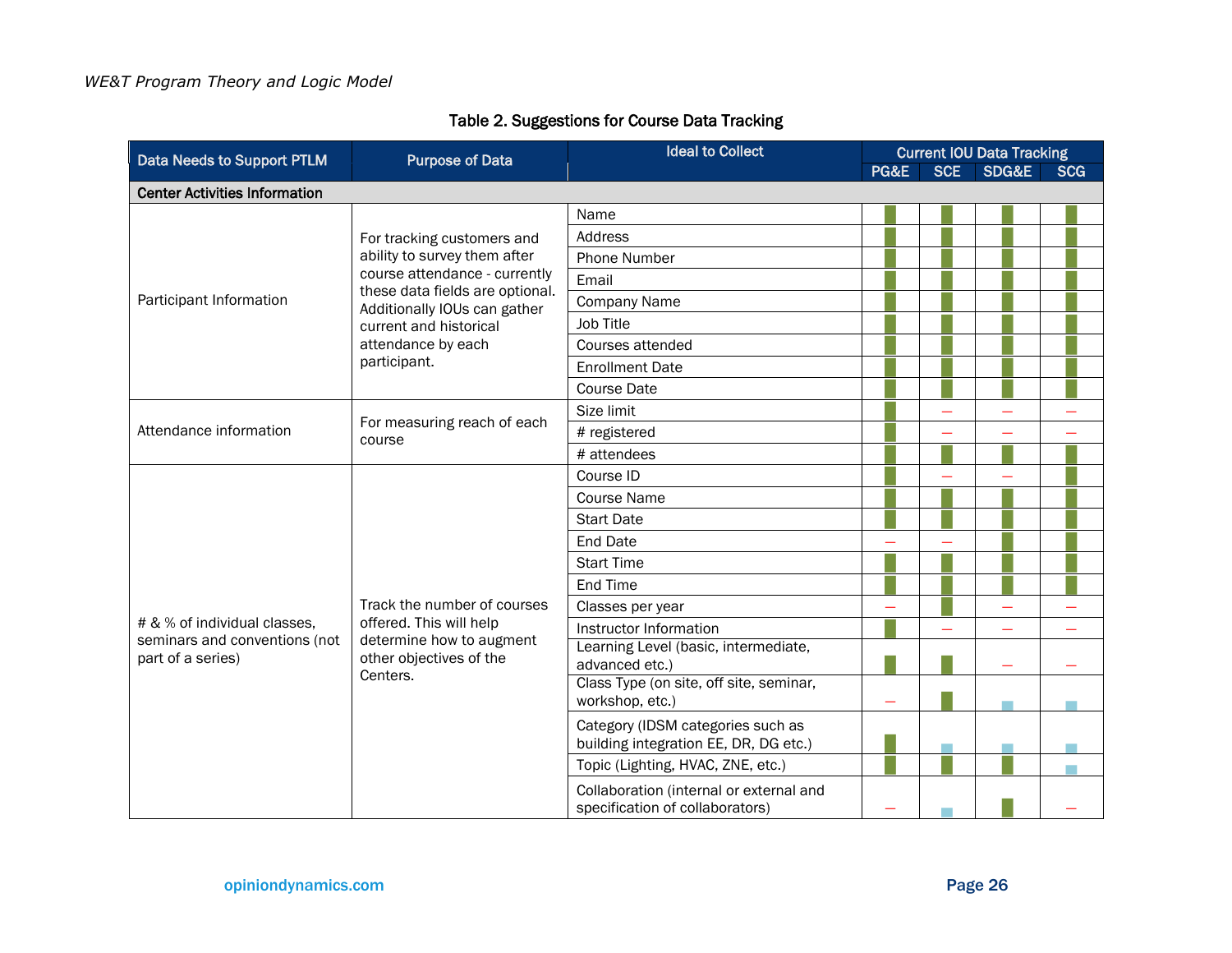| Data Needs to Support PTLM                                   | <b>Purpose of Data</b>                                   | <b>Ideal to Collect</b>                                                                                         | <b>Current IOU Data Tracking</b> |            |       |            |
|--------------------------------------------------------------|----------------------------------------------------------|-----------------------------------------------------------------------------------------------------------------|----------------------------------|------------|-------|------------|
|                                                              |                                                          |                                                                                                                 | PG&E                             | <b>SCE</b> | SDG&E | <b>SCG</b> |
|                                                              |                                                          | Cost                                                                                                            |                                  |            |       |            |
|                                                              |                                                          | <b>Funding Source</b>                                                                                           |                                  |            |       |            |
| # & % of class syllabi that<br>incorporate ALP               | Determine adult learning<br>needs being met              | Yes/No (specify type of ALP e.g. Entry<br>level, continued education, etc. and type<br>of continued education)  |                                  |            |       |            |
| # & % of classes that are part                               |                                                          | Yes/No (Specify which series)                                                                                   |                                  |            |       |            |
| of a series                                                  |                                                          | Duration (in hours)                                                                                             |                                  |            |       |            |
| # & % of classes that are part<br>of a certification program | Determine certification needs<br>being met               | Yes/No (Specify certification program e.g.<br>BOC, CALCTP etc.)                                                 |                                  |            |       |            |
|                                                              |                                                          | Sector Targeted (end-use sectors such as<br>HVAC, lighting)                                                     |                                  |            |       |            |
| End-use focus of class or<br>demonstration                   | Whether the courses are<br>targeting the correct sectors | Market Sector Targeted (residential,<br>commercial etc. which more detailed<br>sectors within these categories) |                                  |            |       |            |
|                                                              |                                                          | Market Actor Target (specify contractor,<br>architect, building operator etc.)                                  |                                  |            |       |            |
| Class type                                                   |                                                          | Training Delivery (classroom, hands-on,<br>webinar etc.)                                                        |                                  |            |       |            |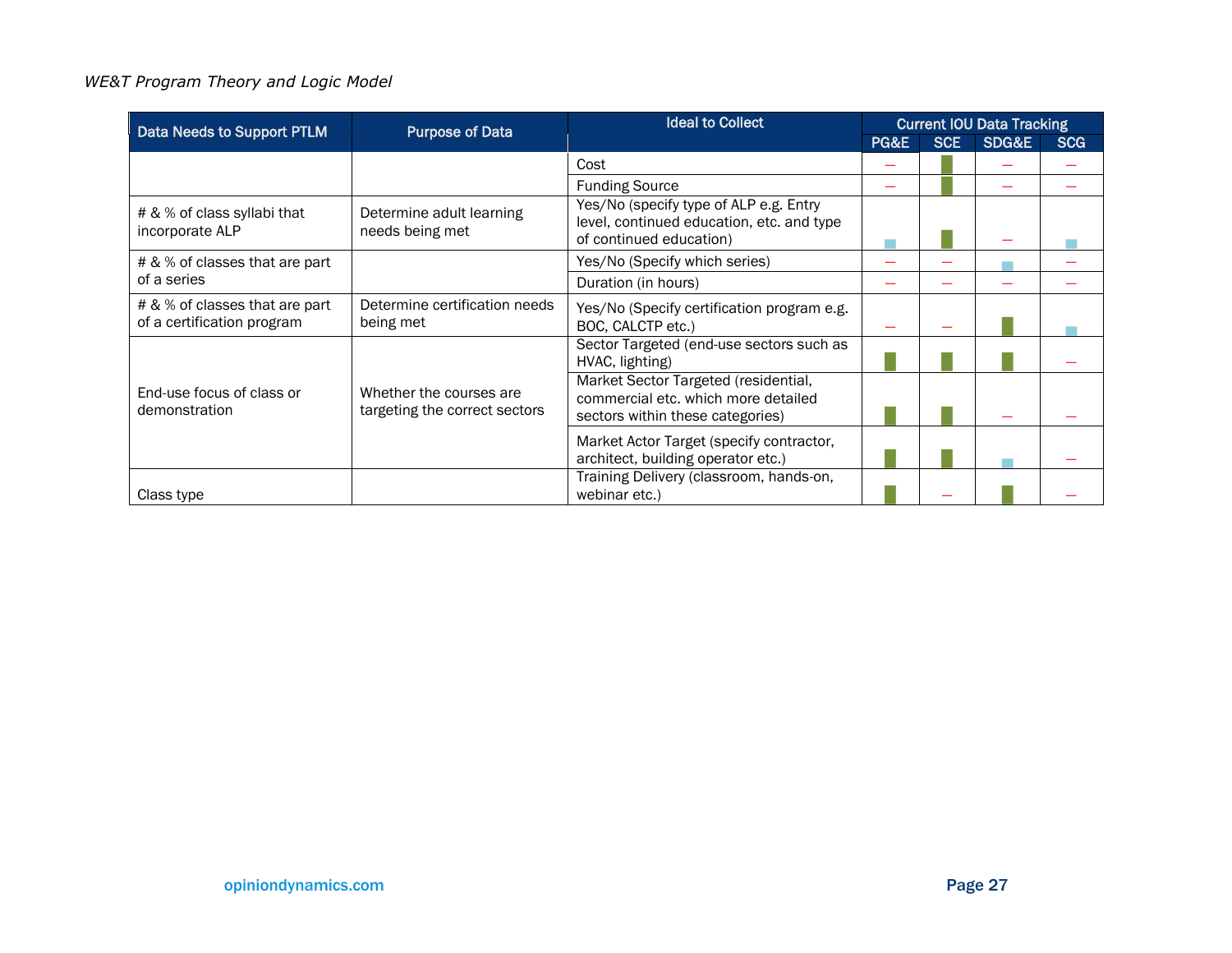### 3.10.3 Course Feedback Surveys

Each Center administers a survey at the end of each course for feedback. Each Center has different survey design and data collection and analysis procedures. Below is a suggestion for how the Centers can improve these surveys for both statewide consistency and to best support the PTLM. We recommend that the Centers move to one survey design and data collection and analysis method so that this data can be analyzed electronically and on a statewide level.

The table below shows what the Centers should ideally collect from surveys to support the PTLM, and to help the Centers understand customer needs and satisfaction. It also shows that some of the Centers are already collecting ideal data (shown by a full green mark). Some Centers need to alter their current approach (shown by the half blue marks) and some need to start collecting this data (shown by red marks).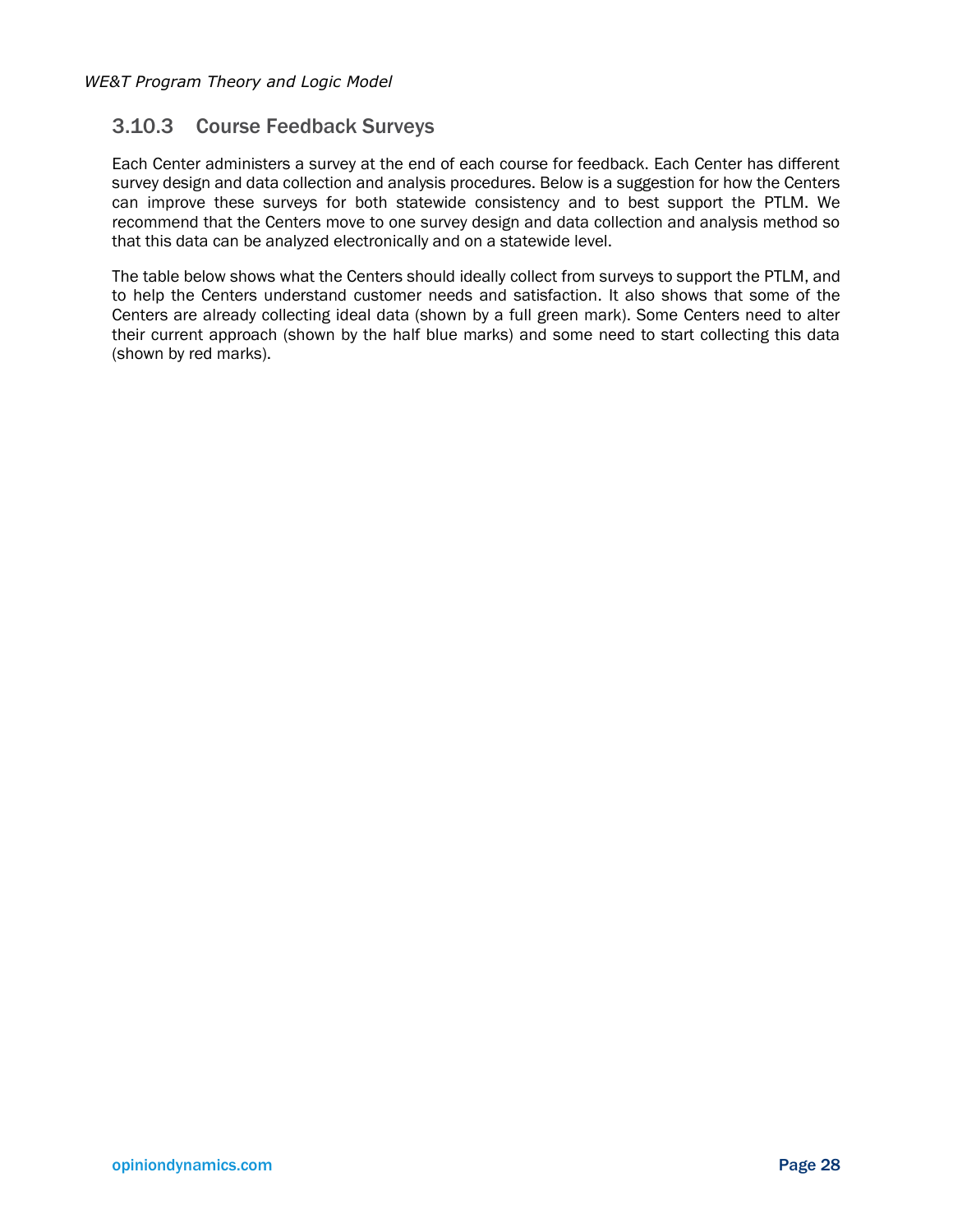<span id="page-32-0"></span>

| Data Needs to Support                 | <b>Purpose of Data</b>                                                                                                                           | <b>Ideal Question</b>                                                                                                                                                                                                                                                                                                                                                                                                                                                                                                                                                                                                                           | <b>Current IOU Surveys</b> |            |            |                |            |
|---------------------------------------|--------------------------------------------------------------------------------------------------------------------------------------------------|-------------------------------------------------------------------------------------------------------------------------------------------------------------------------------------------------------------------------------------------------------------------------------------------------------------------------------------------------------------------------------------------------------------------------------------------------------------------------------------------------------------------------------------------------------------------------------------------------------------------------------------------------|----------------------------|------------|------------|----------------|------------|
| <b>PTLM</b>                           |                                                                                                                                                  |                                                                                                                                                                                                                                                                                                                                                                                                                                                                                                                                                                                                                                                 | PG&E<br><b>PEC</b>         |            | <b>SCE</b> | SDG&E          | <b>SCG</b> |
|                                       |                                                                                                                                                  |                                                                                                                                                                                                                                                                                                                                                                                                                                                                                                                                                                                                                                                 |                            | <b>ETC</b> |            |                |            |
| <b>Participant Information</b>        |                                                                                                                                                  |                                                                                                                                                                                                                                                                                                                                                                                                                                                                                                                                                                                                                                                 |                            |            |            |                |            |
|                                       | Participant tracking                                                                                                                             | Name                                                                                                                                                                                                                                                                                                                                                                                                                                                                                                                                                                                                                                            |                            |            |            |                |            |
|                                       | Participant<br>information                                                                                                                       | Job Title                                                                                                                                                                                                                                                                                                                                                                                                                                                                                                                                                                                                                                       |                            |            |            |                |            |
| Participant Information               | Reason for<br>attending course<br>(For ECs to<br>understand what<br>customers want, not<br>to support testing<br>PTLM)                           | What were your goals or reasons for attending the course?<br>(Check all that apply)<br>1. Career advancement within the company<br>2. Career advancement into a new company or industry<br>3. Required by employer<br>4. Suggested by employer<br>5. To gain new customers<br>6. To deliver a higher level of service to customers<br>7. To stay competitive in the marketplace<br>8. To learn about new technologies<br>9. Personal desire/decision<br>10. Help obtain certification<br>11. Was unemployed or underemployed and thought it would<br>help in job search<br>00. Other, please specify<br>96. I did not have any reasons or goals | T.                         |            |            | <b>Talling</b> |            |
|                                       | Course met reason<br>for attending (For<br>ECs to benefit in<br>understanding<br>participant<br>satisfaction, not to<br>support testing<br>PTLM) | Do you think the course was successful in meeting these goals<br>or reasons?<br>1. Yes<br>2. No (Why not?)<br>8. Don't know                                                                                                                                                                                                                                                                                                                                                                                                                                                                                                                     |                            |            |            |                |            |
| Level of relevant<br>knowledge-before | Knowledge baseline<br>(Links 11,20,24)                                                                                                           | Before taking this class, how knowledgeable were you about<br>the subject (use scale of "Extremely Knowledgeable, Very<br>Knowledgeable, Somewhat knowledgeable, Not at all<br>Knowledgeable")                                                                                                                                                                                                                                                                                                                                                                                                                                                  | p.                         |            |            |                |            |

### Table 3. Suggestions for Course Feedback Surveys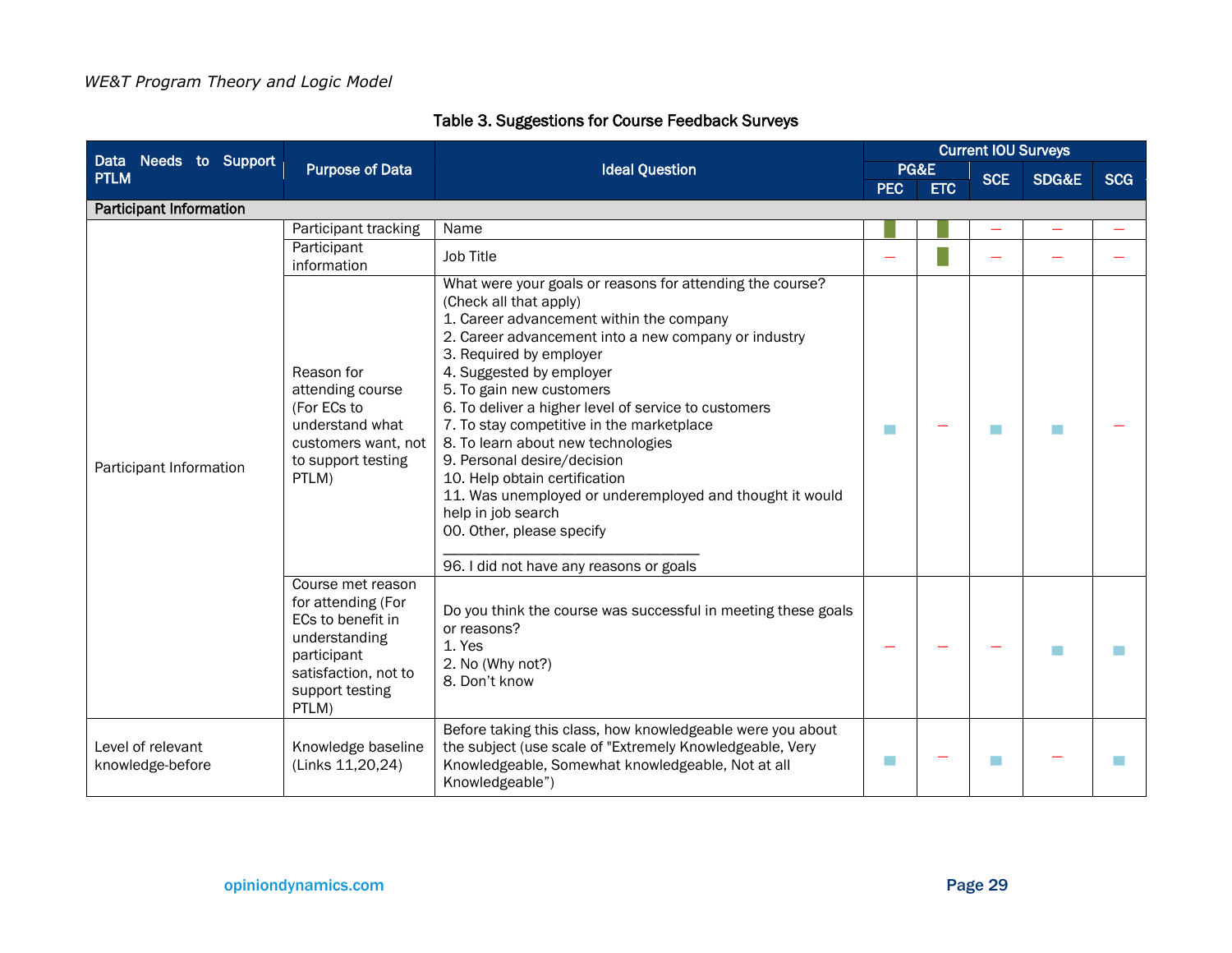|                                                                                                        |                                                                                                                                     | <b>Ideal Question</b>                                                                                                                                                                                                                                                                                                                                                                                                                                                                                                                                                                                                                                                                                                                                                                                                                                                                                                                                                                                                                                                                                                                                                                                                                                                                            |            | <b>Current IOU Surveys</b> |            |       |            |  |
|--------------------------------------------------------------------------------------------------------|-------------------------------------------------------------------------------------------------------------------------------------|--------------------------------------------------------------------------------------------------------------------------------------------------------------------------------------------------------------------------------------------------------------------------------------------------------------------------------------------------------------------------------------------------------------------------------------------------------------------------------------------------------------------------------------------------------------------------------------------------------------------------------------------------------------------------------------------------------------------------------------------------------------------------------------------------------------------------------------------------------------------------------------------------------------------------------------------------------------------------------------------------------------------------------------------------------------------------------------------------------------------------------------------------------------------------------------------------------------------------------------------------------------------------------------------------|------------|----------------------------|------------|-------|------------|--|
| Data Needs to Support<br><b>PTLM</b>                                                                   | <b>Purpose of Data</b>                                                                                                              |                                                                                                                                                                                                                                                                                                                                                                                                                                                                                                                                                                                                                                                                                                                                                                                                                                                                                                                                                                                                                                                                                                                                                                                                                                                                                                  |            | PG&E                       | <b>SCE</b> | SDG&E | <b>SCG</b> |  |
|                                                                                                        |                                                                                                                                     |                                                                                                                                                                                                                                                                                                                                                                                                                                                                                                                                                                                                                                                                                                                                                                                                                                                                                                                                                                                                                                                                                                                                                                                                                                                                                                  | <b>PEC</b> | <b>ETC</b>                 |            |       |            |  |
| Level of relevant<br>knowledge-after                                                                   | Knowledge gain<br>(Links 11,20,24)                                                                                                  | After taking this class, how knowledgeable are you about the<br>subject (use scale of "Extremely Knowledgeable, Very<br>Knowledgeable, Somewhat knowledgeable, Not at all<br>Knowledgeable") (In wording this question, the questionnaire<br>developer should take account of the fact that when we learn<br>more we realize more clearly what we still do not know)                                                                                                                                                                                                                                                                                                                                                                                                                                                                                                                                                                                                                                                                                                                                                                                                                                                                                                                             | m.         |                            |            |       |            |  |
| Knowledge outcome level (Reaction/Learning/Work-Behavior/Organizational)                               |                                                                                                                                     |                                                                                                                                                                                                                                                                                                                                                                                                                                                                                                                                                                                                                                                                                                                                                                                                                                                                                                                                                                                                                                                                                                                                                                                                                                                                                                  |            |                            |            |       |            |  |
| Level of knowledge<br>targeted<br>(Remember/Understand,<br>Analyze/Apply,<br>Evaluate/Create) by class | Scaled questions<br>for comparing what<br>is and what is not<br>leading to create<br>value for the<br>participants (Links<br>11,13) | Please rate your agreement or disagreement with each of the<br>following statements on a 1-7 scale, where 1 is "completely<br>disagree" and 7 is "completely agree." If a statement is not<br>relevant to your situation, please indicate "Not applicable."<br>a. Overall, the course provided useful knowledge<br>b. The course provided me with a better understanding of how<br>to apply energy efficiency best practices in my job<br>c. The course included training that applied to my everyday job<br>responsibilities<br>d. The course helped me understand a program or technology<br>better so that I could participate in an energy-related program<br>e. The course helped me deliver a higher level of service to my<br>customers<br>f. The course will help me do my job better<br>g. The course will help me advance my career<br>h. The course will help me in seeking employment<br>i. I am now more aware of the solutions available to meet my<br>or my company's energy needs<br>j. I now have a better understanding of what energy savings to<br>expect from the solutions discussed.<br>k. There is an increase in likelihood that I, my company, or my<br>clients will purchase energy efficient<br>equipment or implement energy efficiency practices in the<br>future. |            |                            |            |       |            |  |
|                                                                                                        | How the knowledge<br>gained through the<br>Center is being<br>applied by the<br>participants (Links<br>$12-14$                      | What kinds of things are you able to do as a result of the<br>course you completed? [CHECK ALL THAT APPLY]<br>1. Design or develop a new work product or new approach to<br>accomplishing an end result<br>2. Evaluate alternatives or judge an issue or process using<br>specific criteria or standards                                                                                                                                                                                                                                                                                                                                                                                                                                                                                                                                                                                                                                                                                                                                                                                                                                                                                                                                                                                         |            |                            |            |       |            |  |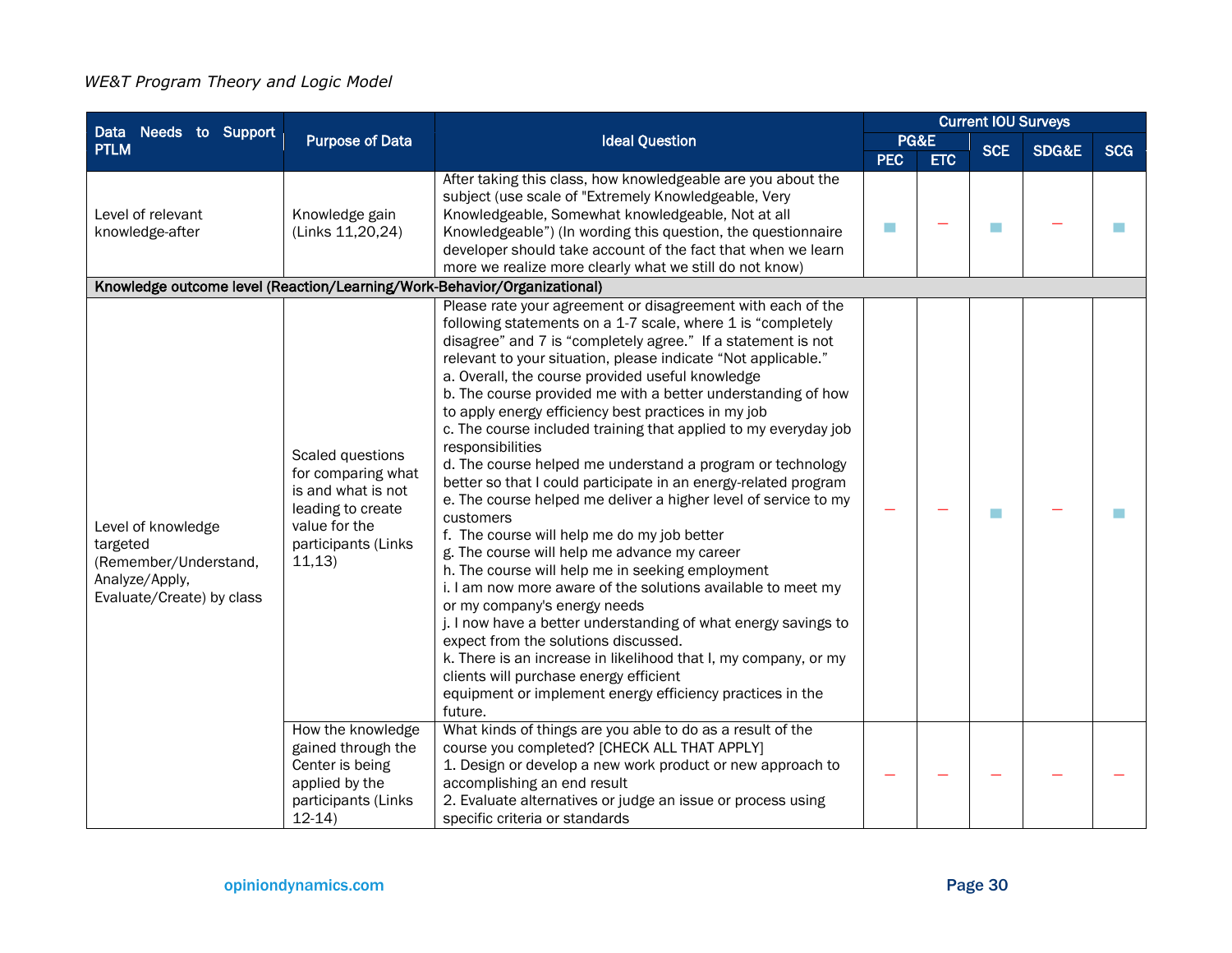| Data Needs to Support                                                                          |                                          |                                                                                                                                                                                                                                                                                                                                                                          | <b>Current IOU Surveys</b> |                    |            |                  |            |
|------------------------------------------------------------------------------------------------|------------------------------------------|--------------------------------------------------------------------------------------------------------------------------------------------------------------------------------------------------------------------------------------------------------------------------------------------------------------------------------------------------------------------------|----------------------------|--------------------|------------|------------------|------------|
| <b>Purpose of Data</b><br><b>PTLM</b>                                                          |                                          | <b>Ideal Question</b>                                                                                                                                                                                                                                                                                                                                                    | <b>PEC</b>                 | PG&E<br><b>ETC</b> | <b>SCE</b> | <b>SDG&amp;E</b> | <b>SCG</b> |
|                                                                                                |                                          | 3. Analyze situations to identify patterns or trends in the work<br>environment or organize information or tasks<br>4. Apply information or concepts to perform tasks or solve<br>problems<br>5. Explain ideas or describe how something works or does not<br>work<br>6. Other, please specify __<br>7. Cannot do anything new or different as a result of the<br>course |                            |                    |            |                  |            |
| Application of<br>knowledge (Links<br>$12-14$<br>Application of<br>knowledge (Links<br>$12-14$ |                                          | Has your company done any projects resulting from your<br>course participation? If so, when and what was the project.<br>(including improving EE, repair or replace existing inefficient<br>equipment)                                                                                                                                                                   |                            |                    |            |                  |            |
|                                                                                                |                                          | Do you plan to start an energy efficiency project within the next<br>6 months?                                                                                                                                                                                                                                                                                           |                            |                    |            |                  |            |
| <b>Process Related Questions</b>                                                               |                                          |                                                                                                                                                                                                                                                                                                                                                                          |                            |                    |            |                  |            |
| Center/Course Marketing<br>and Satisfaction                                                    | Marketing and<br>Outreach to             | How did you hear about this course (add in center specific<br>marketing and outreach efforts)                                                                                                                                                                                                                                                                            |                            |                    |            |                  |            |
|                                                                                                | increase customer<br>reach (Link 3,6,16) | How did you register for this course (add in center specific<br>registration options)                                                                                                                                                                                                                                                                                    |                            |                    |            |                  |            |
|                                                                                                |                                          | Do you have a preferred day or time for the courses?                                                                                                                                                                                                                                                                                                                     |                            |                    |            |                  |            |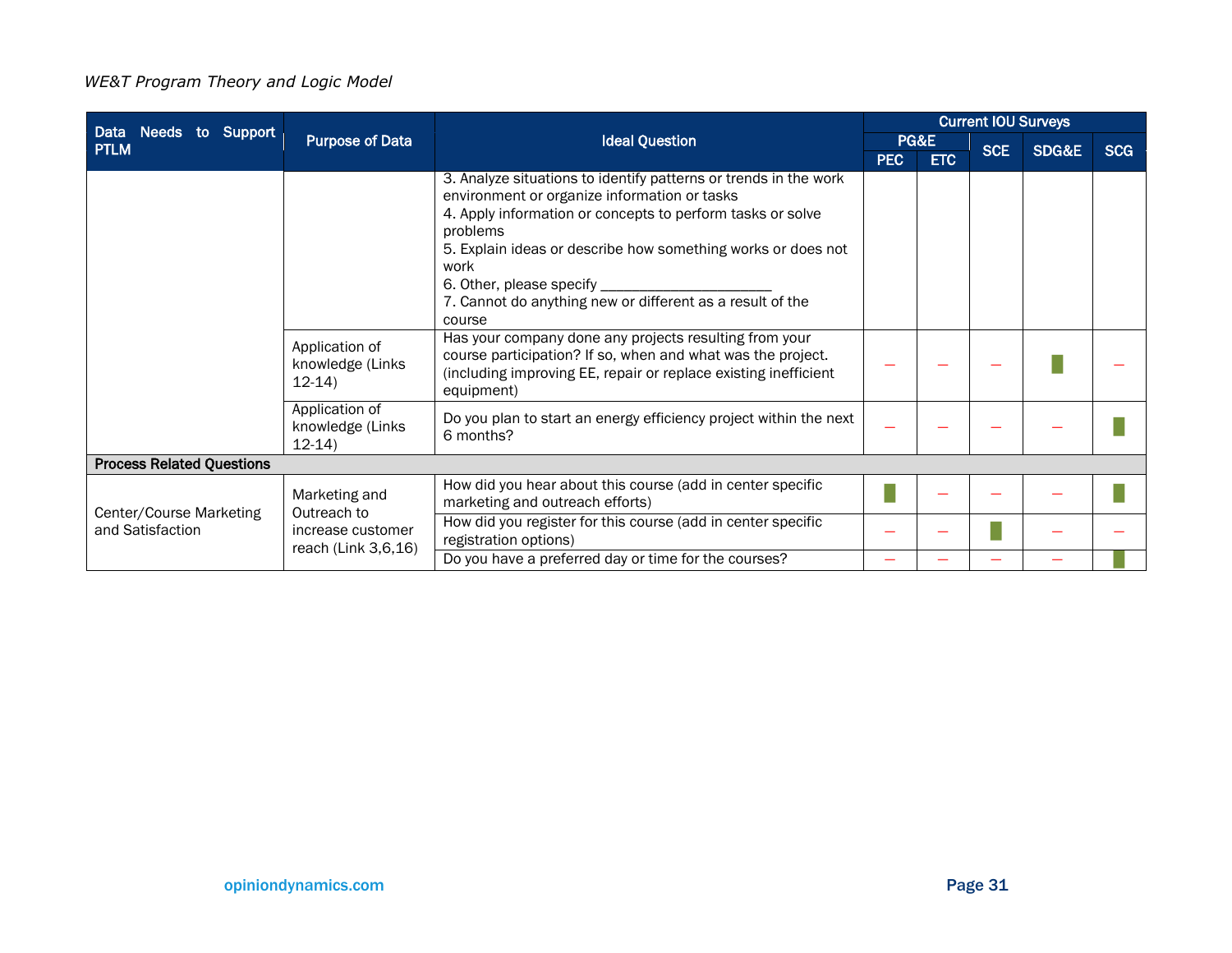|                                      |                                                                                                                                                                                                       | <b>Ideal Question</b>                                                                                                                                                                                                                                                                                                                                                                                                                                                                                                                                                                                                                                                                                                                     |             | <b>Current IOU Surveys</b> |            |                             |            |  |
|--------------------------------------|-------------------------------------------------------------------------------------------------------------------------------------------------------------------------------------------------------|-------------------------------------------------------------------------------------------------------------------------------------------------------------------------------------------------------------------------------------------------------------------------------------------------------------------------------------------------------------------------------------------------------------------------------------------------------------------------------------------------------------------------------------------------------------------------------------------------------------------------------------------------------------------------------------------------------------------------------------------|-------------|----------------------------|------------|-----------------------------|------------|--|
| Data Needs to Support<br><b>PTLM</b> | <b>Purpose of Data</b>                                                                                                                                                                                |                                                                                                                                                                                                                                                                                                                                                                                                                                                                                                                                                                                                                                                                                                                                           |             | PG&E                       |            | SDG&E                       | <b>SCG</b> |  |
|                                      |                                                                                                                                                                                                       |                                                                                                                                                                                                                                                                                                                                                                                                                                                                                                                                                                                                                                                                                                                                           | <b>PEC</b>  | <b>ETC</b>                 | <b>SCE</b> |                             |            |  |
|                                      | Satisfaction with the<br>course and<br>instructor - for ways<br>to improve<br>classwork (For ECs<br>to benefit in<br>understanding<br>participant<br>satisfaction, not to<br>support testing<br>PTLM) | Please rate your satisfaction with each of the following items<br>on a 1-7 scale, where 1 is "Not at all satisfied" and 7 is<br>"Extremely satisfied." If any item is not relevant to the course<br>you took, please indicate "Not applicable."<br>a. The course overall<br>b. The course materials (including presentations, exhibits,<br>displays and handouts)<br>c. The instructor knowledge<br>d. The instructor teaching style<br>e. The course design (including the course structure and<br>activities)<br>f. The times and days that courses are offered<br>g. The course duration<br>h. The technical difficulty of the course<br>i. Opportunity for Audience participation<br>j. Alignment of course topic with course content | T.          | m                          | m          |                             |            |  |
|                                      | Satisfaction with the<br>center and ways to<br>improve (For ECs to<br>benefit in<br>understanding<br>participant<br>satisfaction, not to<br>support testing                                           | Please rate your satisfaction with each of the following items<br>on a 1-7 scale, where 1 is "Not at all satisfied" and 7 is<br>"Extremely satisfied." If any item is not relevant, please<br>indicate "Not applicable."<br>a. The Center overall<br>b. Registration process<br>c. Learning environment                                                                                                                                                                                                                                                                                                                                                                                                                                   |             |                            | m          |                             |            |  |
|                                      |                                                                                                                                                                                                       | On a scale of 1 to 7, where 1 is very unlikely and 7 is very<br>likely, how likely are you attend another course at this Center?                                                                                                                                                                                                                                                                                                                                                                                                                                                                                                                                                                                                          |             |                            |            |                             | <b>I</b>   |  |
|                                      |                                                                                                                                                                                                       | On a scale of 1 to 7, where 1 is very unlikely and 7 is very<br>likely, how likely are you to recommend this course to others?                                                                                                                                                                                                                                                                                                                                                                                                                                                                                                                                                                                                            |             |                            | <b>T</b>   |                             |            |  |
|                                      | PTLM)                                                                                                                                                                                                 | Is there something that you liked or disliked about the center<br>and / or course?                                                                                                                                                                                                                                                                                                                                                                                                                                                                                                                                                                                                                                                        | <b>Tale</b> |                            |            |                             |            |  |
|                                      |                                                                                                                                                                                                       | Please provide any other comments or suggestions that you<br>may have.                                                                                                                                                                                                                                                                                                                                                                                                                                                                                                                                                                                                                                                                    | Т.          |                            |            | $\mathcal{L}_{\mathcal{A}}$ |            |  |
|                                      | Other training needs<br>to augment current<br>classes (For ECs to<br>understand what<br>customers want, not                                                                                           | What other offerings, seminars, or exhibits would you like to<br>see at the Energy Centers?                                                                                                                                                                                                                                                                                                                                                                                                                                                                                                                                                                                                                                               | $\sim$      | <b>I</b>                   |            |                             |            |  |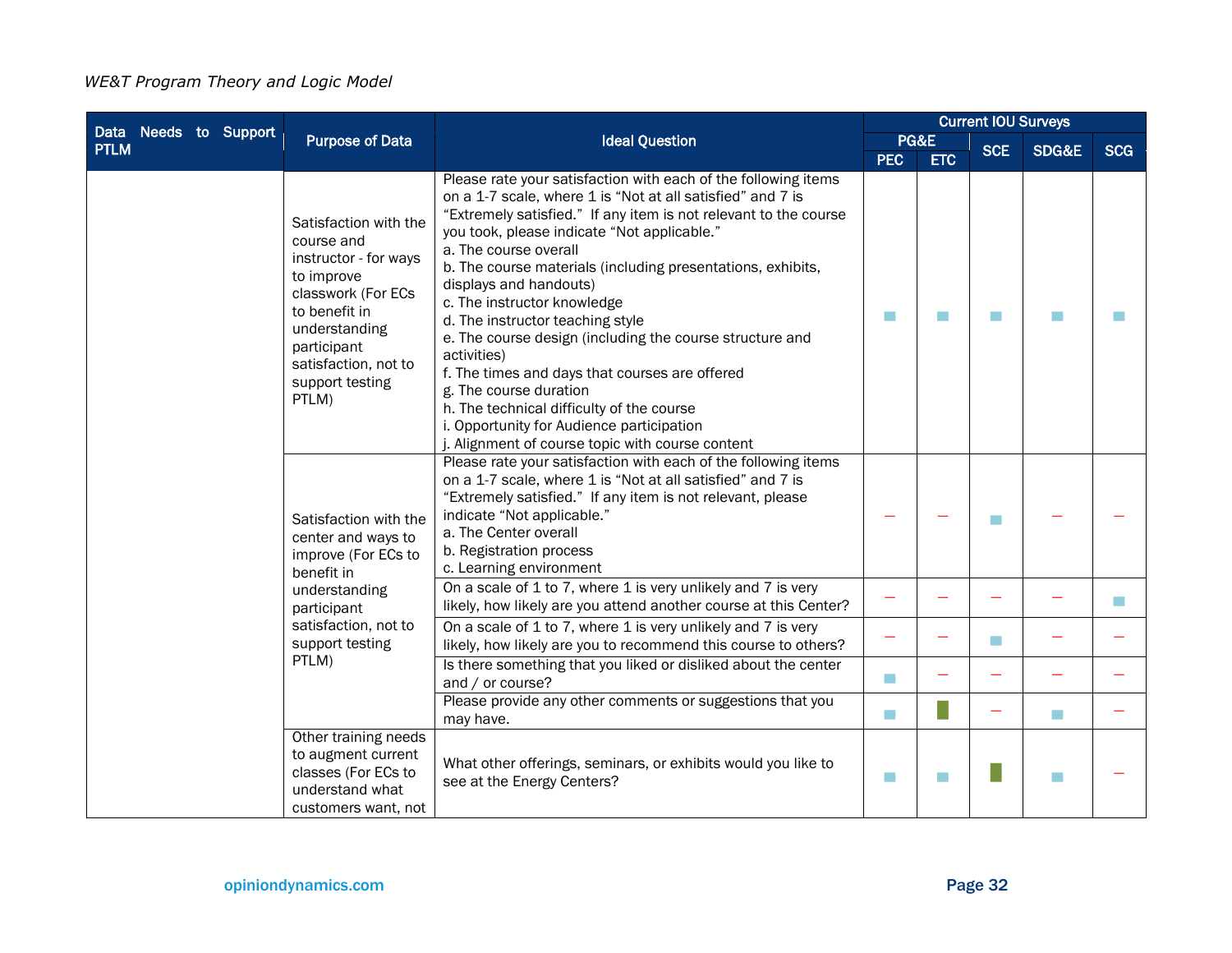| Data Needs to Support<br><b>PTLM</b> | Purpose of Data 1  | <b>Ideal Question</b> | <b>Current IOU Surveys</b> |            |     |           |  |
|--------------------------------------|--------------------|-----------------------|----------------------------|------------|-----|-----------|--|
|                                      |                    |                       | PG&E                       |            | SCE | SDG&E SCG |  |
|                                      |                    |                       | <b>PEC</b>                 | <b>ETC</b> |     |           |  |
|                                      | to support testing |                       |                            |            |     |           |  |
|                                      | PTLM)<br>.         |                       |                            |            |     |           |  |

Table Note: Link numbers refer to Table 1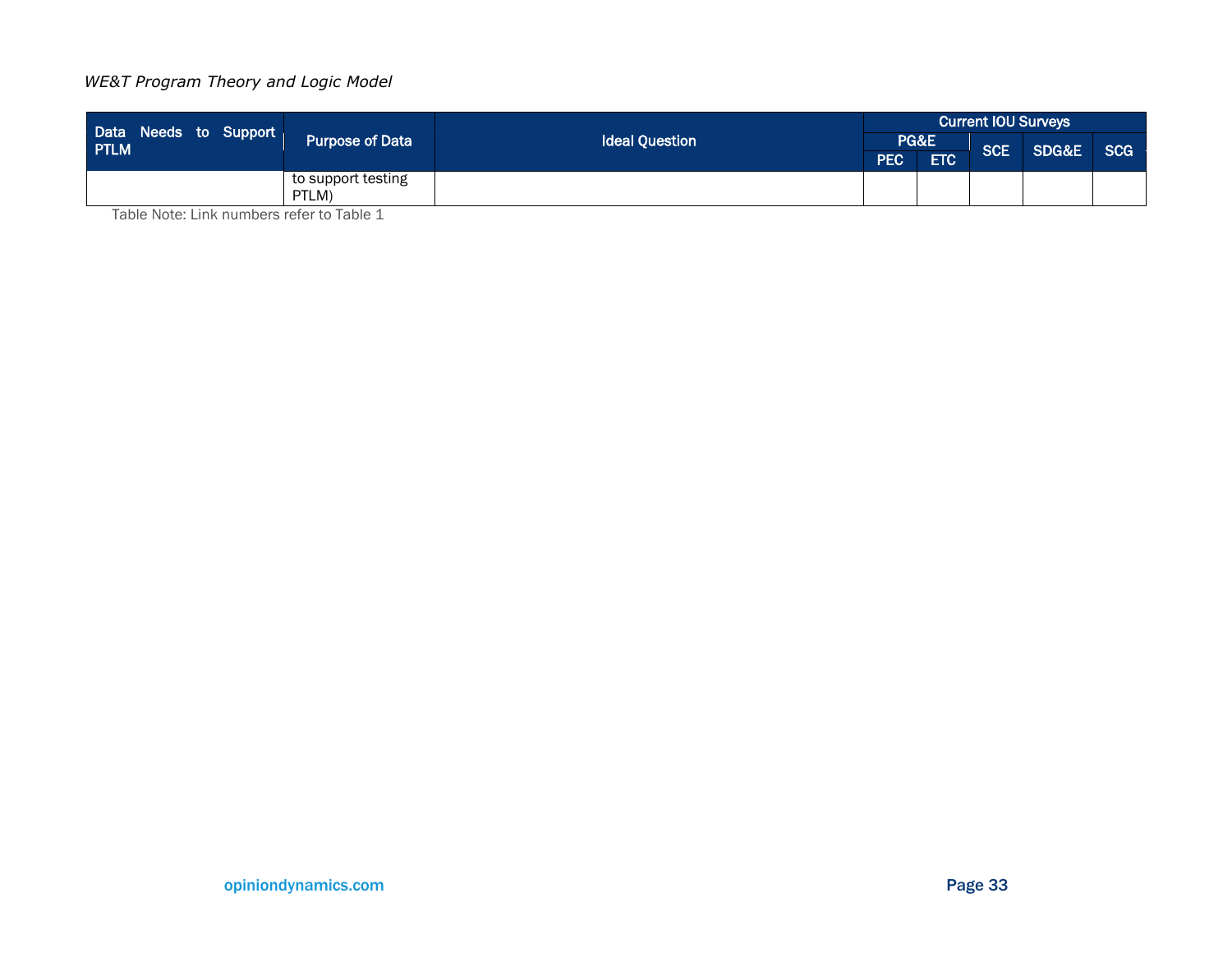### 3.10.4 Tool Lending Library

The tool lending libraries at each Center collect inconsistent information and could collectively improve the data tracking to support the PTLM and future energy savings claims. The table below shows what the Centers should ideally collect for the tool lending libraries to support the PTLM. It also shows that some of the Centers are already collecting ideal data (shown by a full green mark). Some Centers need to alter their current approach (shown by the half blue marks) and some need to start collecting this data (shown by red marks).

<span id="page-37-0"></span>

|                                                                                      |                                                                                                  | <b>Current IOU Data Tracking</b> |            |                  |             |  |  |  |
|--------------------------------------------------------------------------------------|--------------------------------------------------------------------------------------------------|----------------------------------|------------|------------------|-------------|--|--|--|
| Data Needs to Support<br><b>PTLM</b>                                                 | Data Currently Collected that we<br>received during Evaluability Assessment                      | PG&E                             |            | <b>SCE</b>       | Sempra      |  |  |  |
|                                                                                      |                                                                                                  | <b>PEC</b>                       | <b>ETC</b> | <b>AGTAC</b>     | <b>CCSE</b> |  |  |  |
| <b>Participant Information</b>                                                       |                                                                                                  |                                  |            |                  |             |  |  |  |
|                                                                                      | Project Name                                                                                     |                                  |            |                  |             |  |  |  |
|                                                                                      | Address                                                                                          |                                  |            |                  |             |  |  |  |
|                                                                                      | Phone                                                                                            |                                  |            | <b>The State</b> |             |  |  |  |
| Contact Information                                                                  | Email                                                                                            | m.                               |            | m.               |             |  |  |  |
| (Links 9-15,22,23)                                                                   | Company                                                                                          | <b>Tale</b>                      |            |                  |             |  |  |  |
|                                                                                      | <b>Company Description</b>                                                                       | $\sim$                           |            |                  |             |  |  |  |
|                                                                                      | Customer Profile (end-user, market<br>actor)                                                     |                                  |            |                  |             |  |  |  |
|                                                                                      | Market Sector                                                                                    |                                  |            |                  |             |  |  |  |
| <b>Tool Lending Library</b>                                                          |                                                                                                  |                                  |            |                  |             |  |  |  |
|                                                                                      | <b>Tool Name</b>                                                                                 |                                  |            |                  |             |  |  |  |
|                                                                                      | Number of available tools                                                                        |                                  |            |                  |             |  |  |  |
| Inventory of Tools (Link                                                             | Tool end-use                                                                                     |                                  |            |                  |             |  |  |  |
| 1)                                                                                   | Tool model number                                                                                |                                  |            |                  |             |  |  |  |
|                                                                                      | Tool description                                                                                 |                                  |            |                  |             |  |  |  |
|                                                                                      | What tool measures                                                                               |                                  |            |                  |             |  |  |  |
| # of tools loaned (Link                                                              | Loan Start Date                                                                                  |                                  |            |                  |             |  |  |  |
| 1)                                                                                   | Duration of Ioan                                                                                 |                                  |            |                  |             |  |  |  |
| Purpose of borrowing<br>tool with end-use<br>specified (for EC<br>benefit, not PTLM) | <b>Intended Use</b>                                                                              |                                  |            |                  |             |  |  |  |
|                                                                                      | Annual Savings - kWh (via post survey)                                                           |                                  |            |                  |             |  |  |  |
|                                                                                      | Annual Savings - kW (via post survey)                                                            |                                  |            |                  |             |  |  |  |
|                                                                                      | Annual Savings - Therms (via post<br>survey)                                                     |                                  |            |                  |             |  |  |  |
| Expected outcome of<br>tool use (at time it is                                       | Annual Savings - Dollars (via post<br>survey)                                                    |                                  |            |                  |             |  |  |  |
| borrowed) (Link 9)                                                                   | Satisfaction (via post survey)                                                                   |                                  |            |                  |             |  |  |  |
|                                                                                      | Participated in EE Program (via post<br>survey)                                                  |                                  |            |                  |             |  |  |  |
|                                                                                      | Possible energy conservation measures<br>implements as result of using tool (via<br>post survey) |                                  |            |                  |             |  |  |  |

Table 4. Suggestions for Tool Lending Library Data Tracking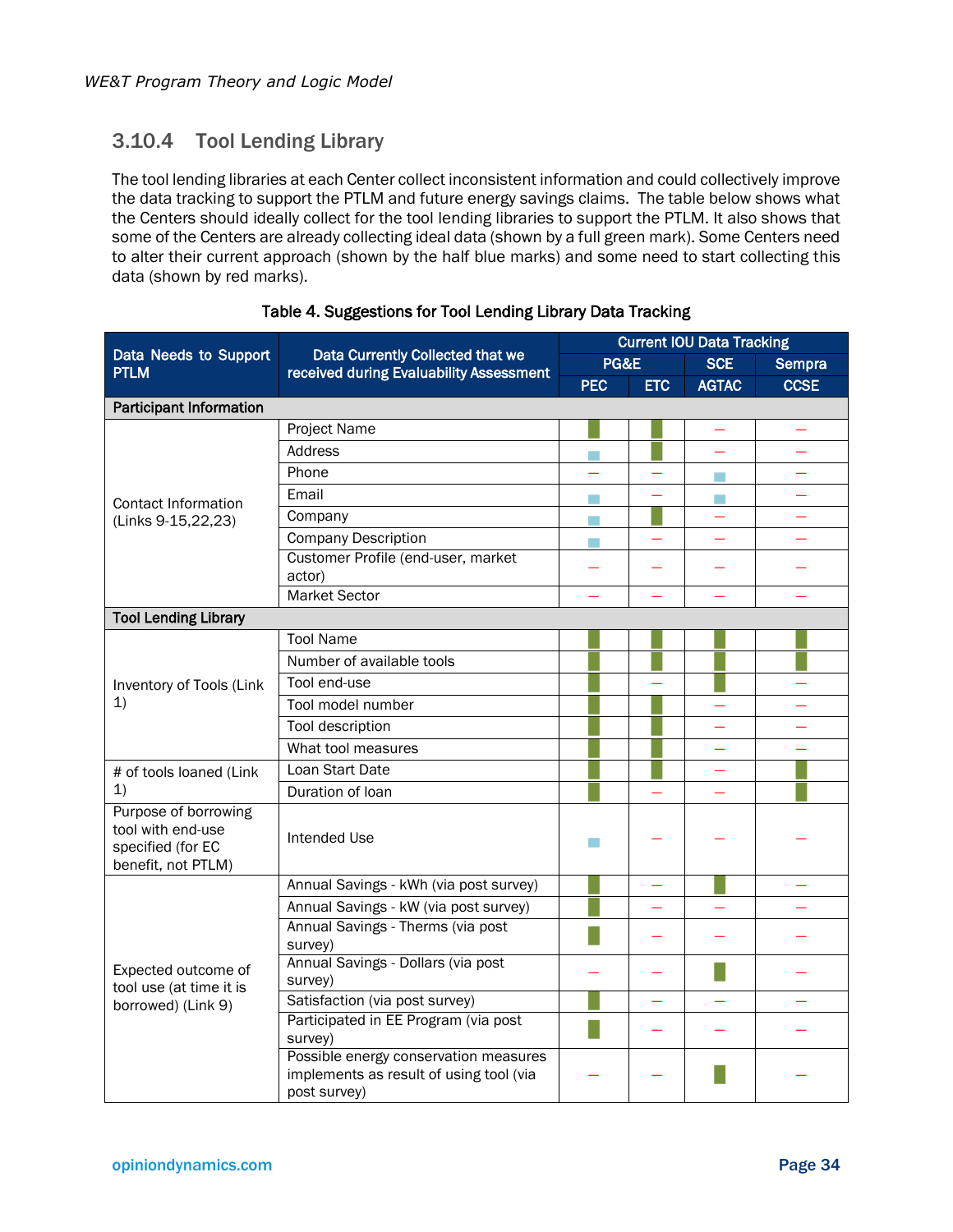|                                      |                                                                                                  | <b>Current IOU Data Tracking</b> |            |              |             |  |  |  |
|--------------------------------------|--------------------------------------------------------------------------------------------------|----------------------------------|------------|--------------|-------------|--|--|--|
| Data Needs to Support<br><b>PTLM</b> | Data Currently Collected that we<br>received during Evaluability Assessment                      | PG&E                             |            | <b>SCE</b>   | Sempra      |  |  |  |
|                                      |                                                                                                  | <b>PEC</b>                       | <b>ETC</b> | <b>AGTAC</b> | <b>CCSE</b> |  |  |  |
|                                      | Where or how did you find out about<br>TLL (via post survey)                                     |                                  |            |              |             |  |  |  |
|                                      | What other tools of services would you<br>like to see as part of the TLL (via post<br>survey)    |                                  |            |              |             |  |  |  |
| Process Related (For EC              | Next steps to implement EE practices<br>(via post survey)                                        |                                  |            |              |             |  |  |  |
| benefit, not PTLM)                   | Would you recommend TLL to others<br>(via post survey)                                           |                                  |            |              |             |  |  |  |
|                                      | Did TLL provide the information needed<br>to complete your project (via post<br>survey)          |                                  |            |              |             |  |  |  |
|                                      | Comments and suggestions (via post)<br>survey)<br>Table Nets: Light property we selected Table 4 |                                  |            |              |             |  |  |  |

Table Note: Link numbers refer to Table 1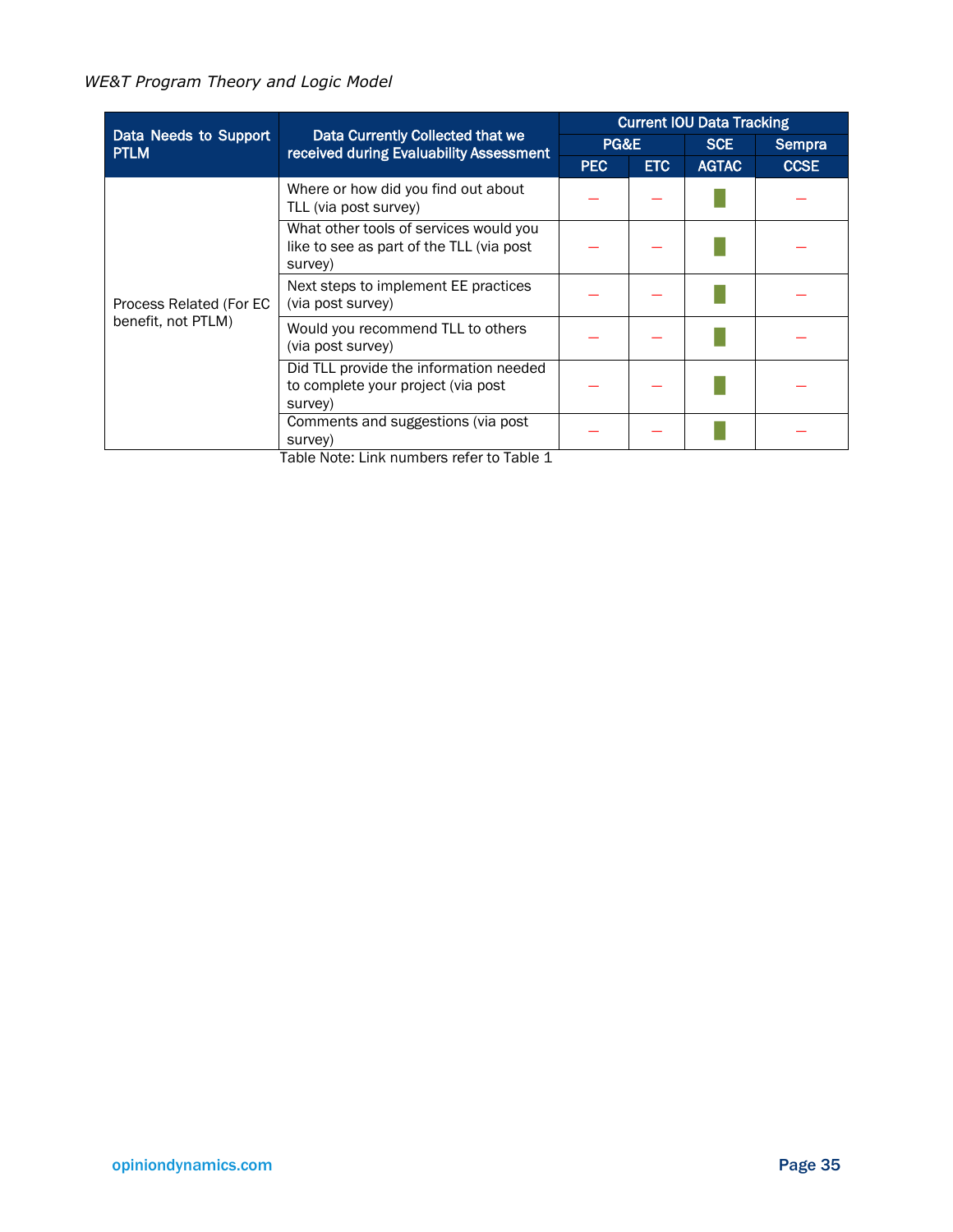## <span id="page-39-0"></span>4. Critical Data Gap Assessment

The 2013-2014 WE&T research roadmap references two decisions (Decisions 12-05-015 and 12-08- 044) that are relevant to Workforce Education and Training initiatives. The WE&T roadmap called for the IOUs to initiate a study to explore these decisions and to explore how the IOUs have responded to the decisions thus far, and what options they might have for responding to them in the future. Since these decisions were included in the WE&T roadmap it was initially assumed they were directly relevant to the Centergies activities. However, based on a deeper analysis of the Decisions, it is clear that these decisions are actually relevant to IOU resource programs and not Centergies as much of the data collection activities should be initiated by the specific programs rather than the WE&T team. Since the IOUs WE&T Centergies M&E team initiated this research, the team was uncertain how far they should go with these Decisions. Based on the research to date, the WE&T team is recommending that these Decisions are no longer researched by this project team, but that these Decisions are further explored under the WE&T Energy Division contract. Relevant IOU resource program staff are ready and willing to be engaged in the future for any such research.

This chapter describes the results of an investigative effort into these Decisions. This investigation set out to assess these Decisions, understand to whom they are directed, and explore the gaps in data. This study also set out to ultimately scope a study to fill the data gaps. However, there is limited information at this time to scope a specific study. Therefore, this chapter summarizes the information known to date and serves as foundational knowledge to help guide the decision to move forward with the study and where that study should focus (e.g. determining the IOU program, measure and certification on which the study should focus).

## <span id="page-39-1"></span>4.1 Investigative Methods

The information contained in this section is based upon meetings with IOU staff, interviews with IOU staff and consultants, and a review of several studies, study plans and CA roadmaps. The meeting with IOU staff included a workshop held at San Diego's Energy Innovation Center on 10/28/13 with ten key stakeholders in these Decisions including all IOU WE&T M&E staff, some WE&T Centergies Staff, and Don Vial WE&T Strategy Consultants. Further, the evaluation team reviewed multiple documents (see [Appendix E](#page-56-0) for Sources).

In addition, we interviewed a few of the Residential HVAC and CALCTP IOU resource program staff and implementation contractors to better understand what data is available or planned in relation to the Decisions. This was a limited and exploratory effort in November 2013 just before the Thanksgiving holiday and we recommend that further program and implementation staff across all of the IOUs be included in further discussions to help shape the scope of a potential study. The following individuals were interviewed to date:

- SCE Res HVAC Consultant
- SCE Res HVAC Program Manager
- ICFI Consulting regarding CALCTP proposed research in collaboration with the UC Davis, CEC & UC Berkeley

If the Energy Division wants to further explore the study options for assessing the costs and benefits of Quality Installation (QI) Certification in the Residential HVAC program, the current few interviews are insufficient. Further research with the following organizations will help illuminate what kind of study is feasible for this program and certification.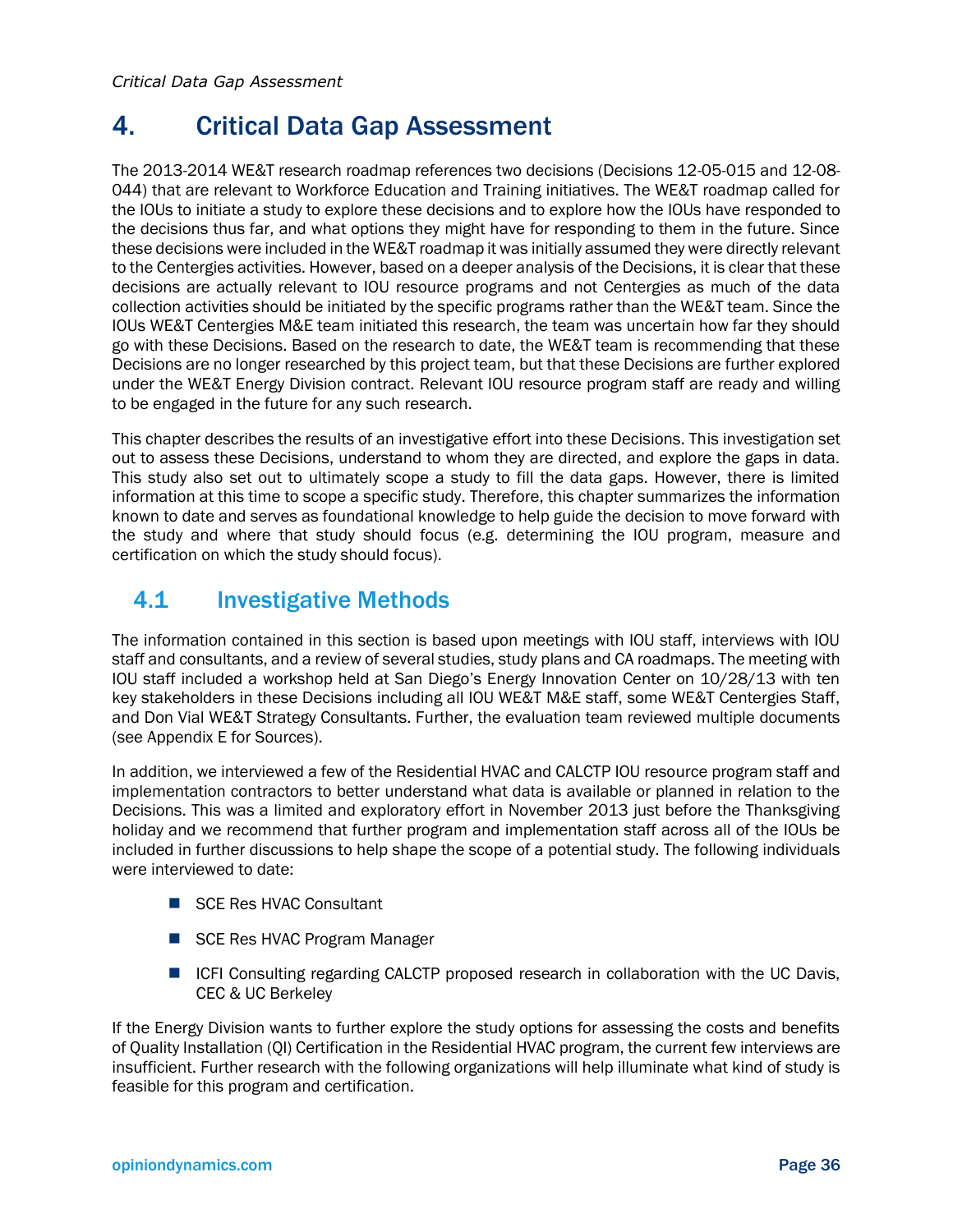#### *Critical Data Gap Assessment*

- All IOU Res HVAC program managers and M&E staff
- Residential HVAC program implementation staff, e.g. CSG
- Organizations that support the QI certification, e.g. WHPA

### 4.1.1 The Decisions

The table below shows the Decisions that are referenced in the WE&T Roadmap and language within them that is relevant to Workforce Education and Training initiatives.

<span id="page-40-0"></span>

| <b>Decision</b><br><b>Number</b> | Page<br><b>Number</b><br>Reference | <b>Relevant Language</b>                                                                                                                                                                                                                                                                                                                                                                                                                                                                                                                                                                                                                                                                                                                                                                                                                                                                                                                                                                                                                                                         |
|----------------------------------|------------------------------------|----------------------------------------------------------------------------------------------------------------------------------------------------------------------------------------------------------------------------------------------------------------------------------------------------------------------------------------------------------------------------------------------------------------------------------------------------------------------------------------------------------------------------------------------------------------------------------------------------------------------------------------------------------------------------------------------------------------------------------------------------------------------------------------------------------------------------------------------------------------------------------------------------------------------------------------------------------------------------------------------------------------------------------------------------------------------------------|
| 12-05-<br>015                    | 278-279                            | We direct the utilities to include in their applications the following information<br>regarding HVAC quality installation, CALCTP-certified installations, and any other<br>sector strategy-induced skill standards identified by then: (1) data or estimation of<br>the incremental customer cost, if any, of requiring skill standards; (2) data or<br>estimation of the average and range of permitting/compliance costs across permitting<br>jurisdictions in the IOUs' service territories; (3) data or estimation of impacts, if any,<br>mandatory skill standards would have on program participation rates; (4) data or<br>estimates of the incremental energy savings and customer cost savings over the life<br>of the equipment; and (5) any other potential benefits associated with higher<br>standards, such as fewer call-backs, lower frequency of customers over-riding control<br>systems, lower life-cycle costs, and increased consumer uptake of measures based<br>on higher quality and certainty.                                                         |
| 12-08-<br>044                    | 168-185                            | The IOUs are directed to immediately begin collecting the following data in these seven<br>WE&T areas: (1) contractor and subcontractor contract terms (competitive bid, direct<br>award, etc.); (2) contractor and subcontractor compensation schemes (hourly,<br>piecemeal, salaried, etc.); (3) number of inspection failures and the types of failures<br>(including the number of enrolled customers later deemed ineligible, number of<br>incorrectly assessed households and instances of measure installation inspection<br>failures); (4) level and type of IOU training (including lead safety training) and<br>screening (including background check) these specific contractors have completed;<br>(5) customer feedback for these contractors, positive and negative; (6) demographic<br>data of the current ESA workforce, including minority, local, low income, disabled,<br>displaced, and other disadvantaged communities; and (7) the IOU's assessment of<br>any other needs of the existing workforce to meet the current and future ESA Program<br>demands. |
| 12-11-05                         | 91                                 | In the meantime, while a more comprehensive approach is being designed, the<br>utilities should emulate, for their energy efficiency programs, the data collection<br>protocols with respect to workforce initiatives recently adopted by the Commission for<br>the low-income programs in D.12-08-044. This will assist us in evaluating new<br>proposals for energy-efficiency program workforce efforts, based on a more robust set<br>of data in the future.                                                                                                                                                                                                                                                                                                                                                                                                                                                                                                                                                                                                                 |

#### Table 5. Relevant Decisions

The evaluation team and the WE&T roadmap team initially assumed that there was likely a large amount of overlap in the Decisions and that one study could be scoped to address them. However, upon closer examination, it was determined that these decisions are vastly different with minimal overlap. The Decisions have different research objectives that are likely directed at different IOU resource programs and data sources. Decision 12-08-044 is asking the ESA (low-income) program to collect data from ESA program participating contractors to better understand workforce conditions and potential outcomes. Decision 12-11-015 asks that other programs emulate this data collection from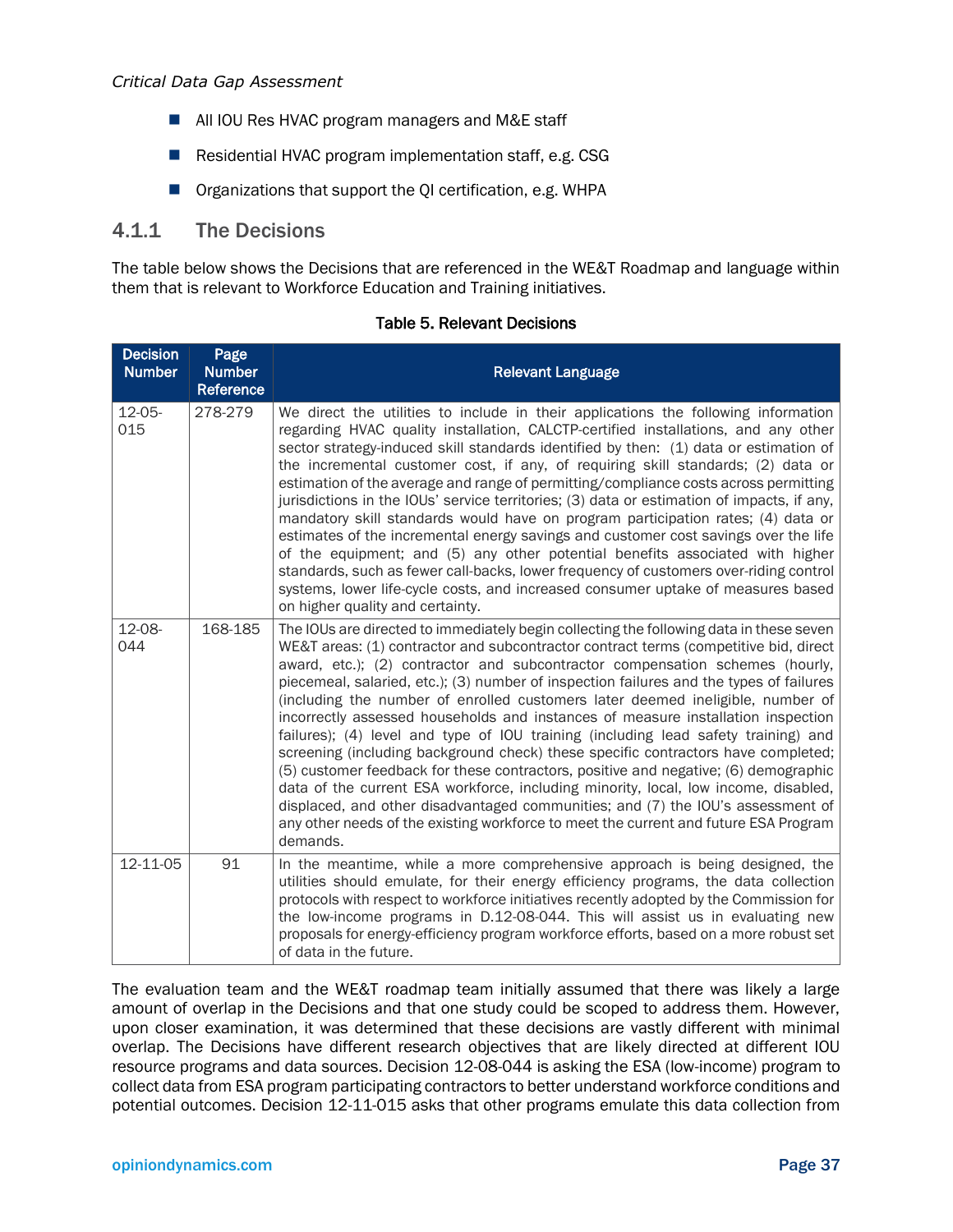#### *Critical Data Gap Assessment*

contractors. However, it is uncertain which programs should act upon this and whether the data items are feasible to collect from contractors given barriers such as company privacy, willingness to share private company data, and concerns with contractor response rates. It is also unclear how this data will be analyzed for future decision making. At this time, this Decision does not appear to be directed at the current WE&T Centergies or Connections programs, and appears that this Decision needs thoughtful follow-up with the specific IOU program teams to which it pertains.

Conversely, D.12-05-015 asks for data to analyze the overall cost/benefit to multiple parties for mandating that contractors obtain specific certifications, such as the HVAC QI certification, to participate in IOU resource programs. A specific cost/benefit analysis plan would need to be conducted separately for each program that currently requires certification or is planning to as part of future sector strategies.

The Decision specifically called out the HVAC QI certification, CALCTP and any other Sector strategy induced skills. Follow-up on this decision should involve the specific IOU program and M&E teams to which it pertains since this Decision does not seem to directly pertain to the courses offered at the Centers. Contractors may obtain certifications through the Centers or elsewhere but the process of determining whether the certification is a beneficial program component should reside with specific program staff. Specific program management and strategy teams are likely the staff that can help provide data and/or support data collection efforts. Therefore, we recommend that these Decisions be incorporated into the specific program roadmaps to which they are directed.

## <span id="page-41-0"></span>4.2 Decision 12-05-015

The evaluation team began to explore Decision 12-05-015 as it pertains to the QI certification requirement for the Residential HVAC program and the new CALCTP certification since these two certifications are mentioned in the Decision. The Decision may also be relevant to QI for the Non-Res HVAC program however it appears that QI is not currently a requirement for the Non-Res HVAC programs. The Decision may also be relevant to the BPI certification requirement for the EUC/Whole House Program, however, it is uncertain how much this decision relates to the EUC program and the BPI requirement. Follow-up on the costs/benefits of this certification may be limited since this program is already implemented and not in a trial period. Further, BPI certification has long been a requirement of Advanced Audit programs since it provides the training needed to conduct a comprehensive energy audit (required as part of the EUC program) and conduct HERS scoring. Finally, contractors supporting EUC have been over-researched by multiple evaluation parties in the past few years.

The table below dissects the data elements in the Decision for the QI certification requirement for the Residential HVAC program and the new CALCTP certification in terms of the types of data needed, the potential data sources and who should best champion this data collection effort for each certification requirement.

After the table we dive deeper into what this investigation found for existing or planned data that addresses the Decision.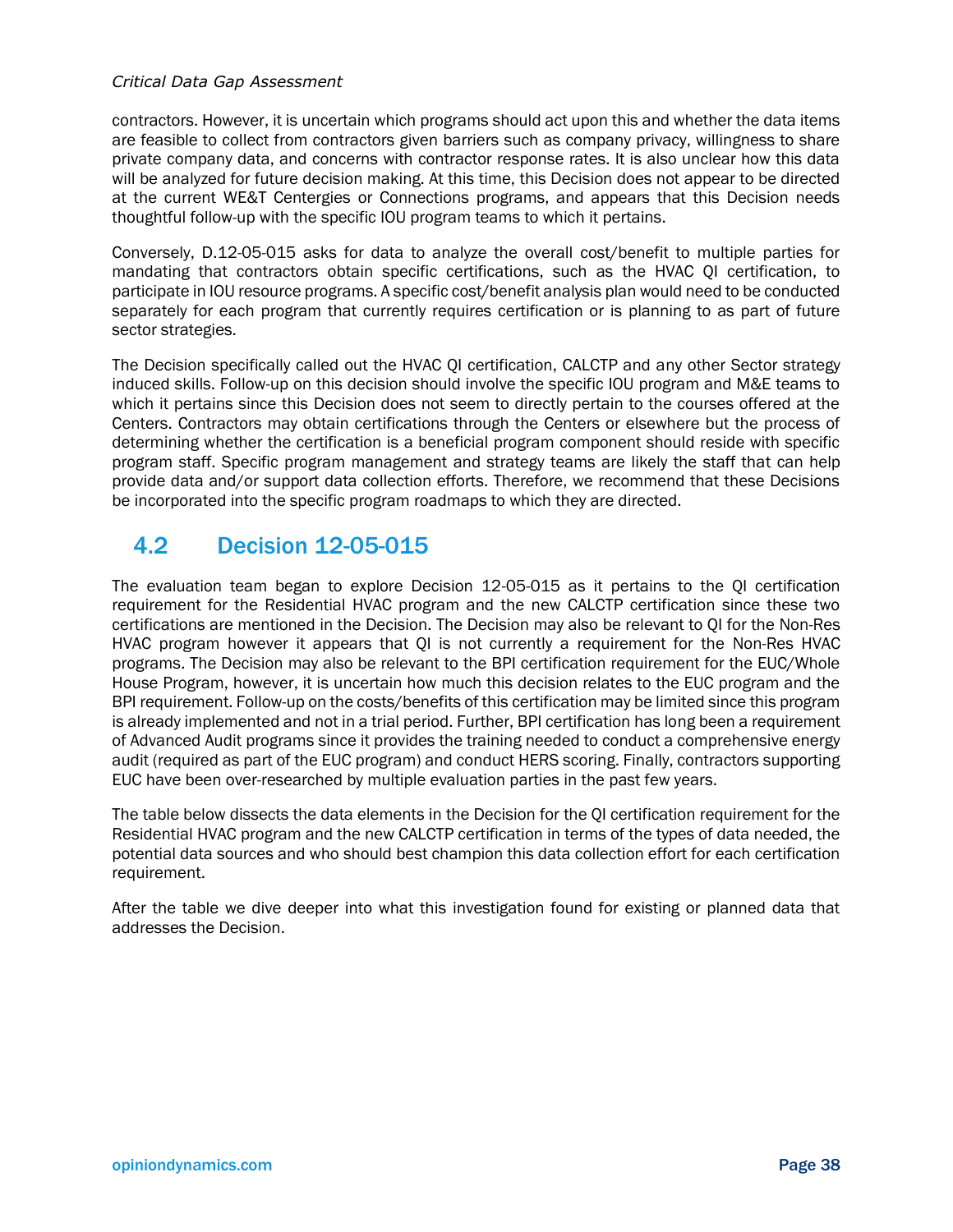<span id="page-42-0"></span>

|                                                 |                                                                                      | IOU Program/Skill Requirement                                                                                                                |                                                                                                                              |                                                                  |                                                                                                                                                                                               |                                                                                                                     |                                                          |  |  |
|-------------------------------------------------|--------------------------------------------------------------------------------------|----------------------------------------------------------------------------------------------------------------------------------------------|------------------------------------------------------------------------------------------------------------------------------|------------------------------------------------------------------|-----------------------------------------------------------------------------------------------------------------------------------------------------------------------------------------------|---------------------------------------------------------------------------------------------------------------------|----------------------------------------------------------|--|--|
|                                                 |                                                                                      |                                                                                                                                              | Res HVAC Program: HVAC QI Certification Standard                                                                             |                                                                  | Potential Requirement for C&I Lighting Program: CALCTP                                                                                                                                        |                                                                                                                     |                                                          |  |  |
|                                                 |                                                                                      | Data Needs                                                                                                                                   | <b>Potential Data Source</b>                                                                                                 | <b>Study Champion</b>                                            | Data Needs                                                                                                                                                                                    | Data Source                                                                                                         | <b>Study Champion</b>                                    |  |  |
| Costs                                           |                                                                                      |                                                                                                                                              |                                                                                                                              |                                                                  |                                                                                                                                                                                               |                                                                                                                     |                                                          |  |  |
|                                                 | Incremental customer cost                                                            | Project cost for new HVAC system<br>from contractors w/ QI certiciation<br>and $w/o$                                                         | Res HVAC program data;<br>Contractor survey                                                                                  |                                                                  | Project cost for new Lighting<br>system from contractors w/<br>CALCTP certification and w/o                                                                                                   | CALCTP data; ICFI Study;<br>Additional Pilot Contractor survey                                                      |                                                          |  |  |
|                                                 | of requiring skill                                                                   | Labor rates for new HVAC system<br>from contractors w/ QI<br>certification & w/o                                                             | Res HVAC program data;<br>Contractor survey                                                                                  | <b>IOU Res HVAC</b><br>Program<br>Teams/Incorporate              | Labor rates for new Lighting<br>system from contractors w/<br>CALCTP certification & w/o                                                                                                      | CALCTP data; ICFI Study;<br><b>Additional Pilot Contractor survey</b>                                               | C&I Lighting<br>Program<br>Teams/Incorporate             |  |  |
|                                                 | Average or range of costs<br>associated with<br>permitting/compliance                | General permitting costs (cost and<br>time) for installing new HVAC<br>system; any additional costs<br>based on how its installed            | Res HVAC program team;<br>Contractor survey; or random<br>sample mystery calls to permitting<br>offices                      | into PIPs                                                        | General permitting costs (cost and<br>time) for installing new lighting<br>system; any additional costs<br>based on how its installed                                                         | CALCTP program team; Contractor<br>survey; or random sample mystery<br>calls to permitting offices                  | into PIP                                                 |  |  |
| <b>Benefits</b>                                 |                                                                                      |                                                                                                                                              |                                                                                                                              |                                                                  |                                                                                                                                                                                               |                                                                                                                     |                                                          |  |  |
|                                                 |                                                                                      | Difference in Res HVAC energy<br>Incremental energy savings savings from QI certified installer<br>vs non-certified                          | Res HVAC program work papers?                                                                                                |                                                                  | Difference in lighting energy<br>savings from CALCTP certified<br>installer vs non-certified                                                                                                  | CALCTP data; Pilot Study;                                                                                           |                                                          |  |  |
|                                                 | Customer cost savings<br>over life of equipment                                      | Cost savings over life of HVAC<br>system when it meets QI<br>standards versus not                                                            | Res HVAC program work papers?                                                                                                |                                                                  | Cost savings over life of lighting<br>system when it meets CALCTP<br>standards versus not                                                                                                     | CALCTP data; Pilot Study;                                                                                           |                                                          |  |  |
|                                                 | Fewer call-backs                                                                     | Number of quality issues with<br>HVAC equipment installed by QI<br>cert verus non QI cert                                                    | Res HVAC program inspection<br>records/QA/QC records prior to QI<br>mandate and after; Contractor<br>survey; Customer Survey | <b>IOU Res HVAC</b>                                              | Number of quality issues with<br>ighting equipment installed by<br>CALCTP cert verus non CALCTP<br>cert                                                                                       | CALCTP data; Pilot Study; C&I<br>program inspection/QA/QC<br>records prior to CALCTP standard<br>and after          | C&I Lighting<br>Program                                  |  |  |
|                                                 | Lower freg of customers<br>over-riding control systems                               | Number of customers over-riding<br>Res HVAC thermostat temp<br>settings with QI installer versus<br>non-QI installer                         | Res HVAC program participant<br>surveys comparing QI installs to<br>non-QI installs; customer survey                         | Program<br>Teams/Incorporate<br>into PIPs                        | Number of customers over-riding<br>ighting control settings with<br>CALCTP installer versus non-<br><b>CALCTP</b> installer                                                                   | C&I lighting program participant<br>surveys comparing CALCTP installs<br>to non-CALCTP installs; customer<br>survey | Teams/Incorporate<br>into PIP                            |  |  |
|                                                 | Increased consumer<br>uptake of measures<br>because of higher quality &<br>certainty | Number of customers saying QI<br>certification influenced decision to<br>pick their contractor                                               | Res HVAC program participant<br>surveys                                                                                      |                                                                  | Number of customers saying<br><b>CALCTP</b> certification influenced<br>decision to pick their contractor                                                                                     | CALCTP program participant<br>surveys                                                                               |                                                          |  |  |
|                                                 | Any other potential<br>benefits associated with<br>higher standard                   | Increased quality of contractor<br>occupation; eg. increased wages<br>for worker, more marketable                                            | <b>Contractor Survey</b>                                                                                                     |                                                                  | Increased quality of contractor<br>occupation; eg. increased wages<br>for worker, more marketable                                                                                             | <b>Contractor Survey</b>                                                                                            |                                                          |  |  |
| Impact on Program<br><b>Participation Rates</b> |                                                                                      |                                                                                                                                              |                                                                                                                              |                                                                  |                                                                                                                                                                                               |                                                                                                                     |                                                          |  |  |
|                                                 | Impact of mandatory skill<br>standards on program<br>participation rates             | If Contractor focused: number of<br>participating contractors in Res<br>HVAC program prior to mandating<br>OI certification and number after | Res HVAC program data                                                                                                        | <b>IOU Res HVAC</b><br>Program<br>Teams/Incorporate<br>into PIPs | C&I lighting in prep for potential<br><b>CALCTP-certification could</b><br>determine how the contractor<br>participant pool would drop if set<br>a CALCTP cert mandatory for<br>participation | Cross C&I Lighting Program<br>contractor data with CALCTP<br>certificate graduates                                  | C&I Lighting<br>Program<br>Teams/Incorporate<br>into PIP |  |  |

### Table 6. Decision 12-05-015 Mapping to QI Certification and CALCTP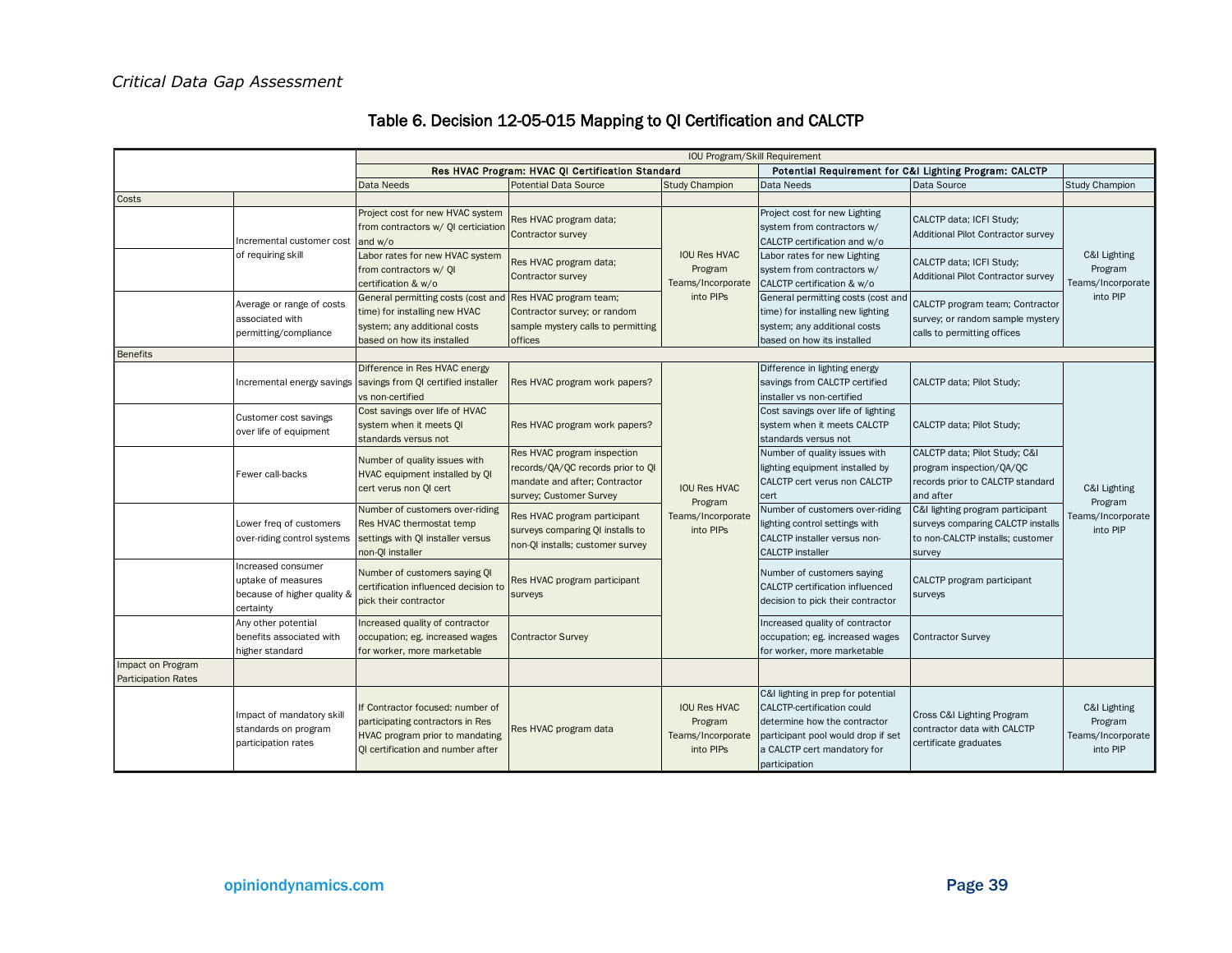### 4.2.1 Quality Installation for the Residential HVAC Programs – Critical Data Needs Gap Analysis

The evaluation team investigated SCE's QI Residential HVAC program in light of the Decision. SCE's Quality Installation program (QI), started in 2010, provides rebates to residential customers who have a new or replacement central air conditioner or air-source heat pump (HVAC System) installed by a QI program qualified contractor. By paying the customer rebate, the QI Program helps offset the additional costs of a higher-quality installation meeting the ENERGY STAR® Quality Installation Guidelines. Higher-quality installation helps solve issues such as low airflow, improper refrigerant charge and duct leakage. The program's major goals are to encourage better energy efficiency in HVAC installation practices, and reducing peak loads.

The program offers up to \$1,100 in rebates, which are dependent on the climate zone and SEER level of the air conditioning system. To participate in this program, a customer must have a single-family (attached or detached) residence, an active service account and have an existing central air conditioner that needs to be maintained or repaired or install a new or replacement central air conditioner or heat pump. Customers who have more than one system at a qualifying site are eligible for rebates for each system.

The services are delivered through independent HVAC contractors that have participated in programsponsored technical training, which includes load calculation software training (enabling the contractor to perform Manual J, D and S load calculations) and field commissioning training (provides the contractor with an overview of the proper documentation and process to commission a unit using ACCA/ANSI standards). All licensed HVAC contractors who complete training are able to perform the higher-quality installation services.

Currently all training has been on hold for the program in this cycle due to funding constraints. The program has a waitlist of contractors who want to participate in the program once funding allows.

This investigation found that most studies conducted to date for the program do not address the data needs in the Decision. However, there are several studies that should be released soon that may cover some of the data needs including:

- **PY10-12 Residential and Small Commercial HVAC Impact Evaluation by DNV-KEMA**
- HVAC market effects study by NMR Group (Planned Q3, 2013 release)

Further, there is one planned study to release in Q3 2014 in the Res HVAC roadmap that appears to be focused on addressing this Decision as its research objectives are "to further understanding of the opportunities and challenges surrounding HVAC contractor and technician behavior. Quality Installation Skills Standards – estimate impacts of program requirements for skill standards that promote technician certifications on program participation rates as well as potential incremental costs and benefits for customers".

**HVAC Contractor & Technician Behavior Phase II: (Currently out to bid by SCE)** 

Further action in this area requires collaboration with the CPUC, IOU program staff and evaluation consultants to ensure that the planned studies collect some of the data needs or that a new study is created that focuses entirely on these research objectives. Collaboration should also include the Western HVAC Performance Alliance (WHPA), the Davis Energy Group and Conservation Services Group (CSG) who is implementing the program.

The table below summarizes the studies known to date for the Residential HVAC program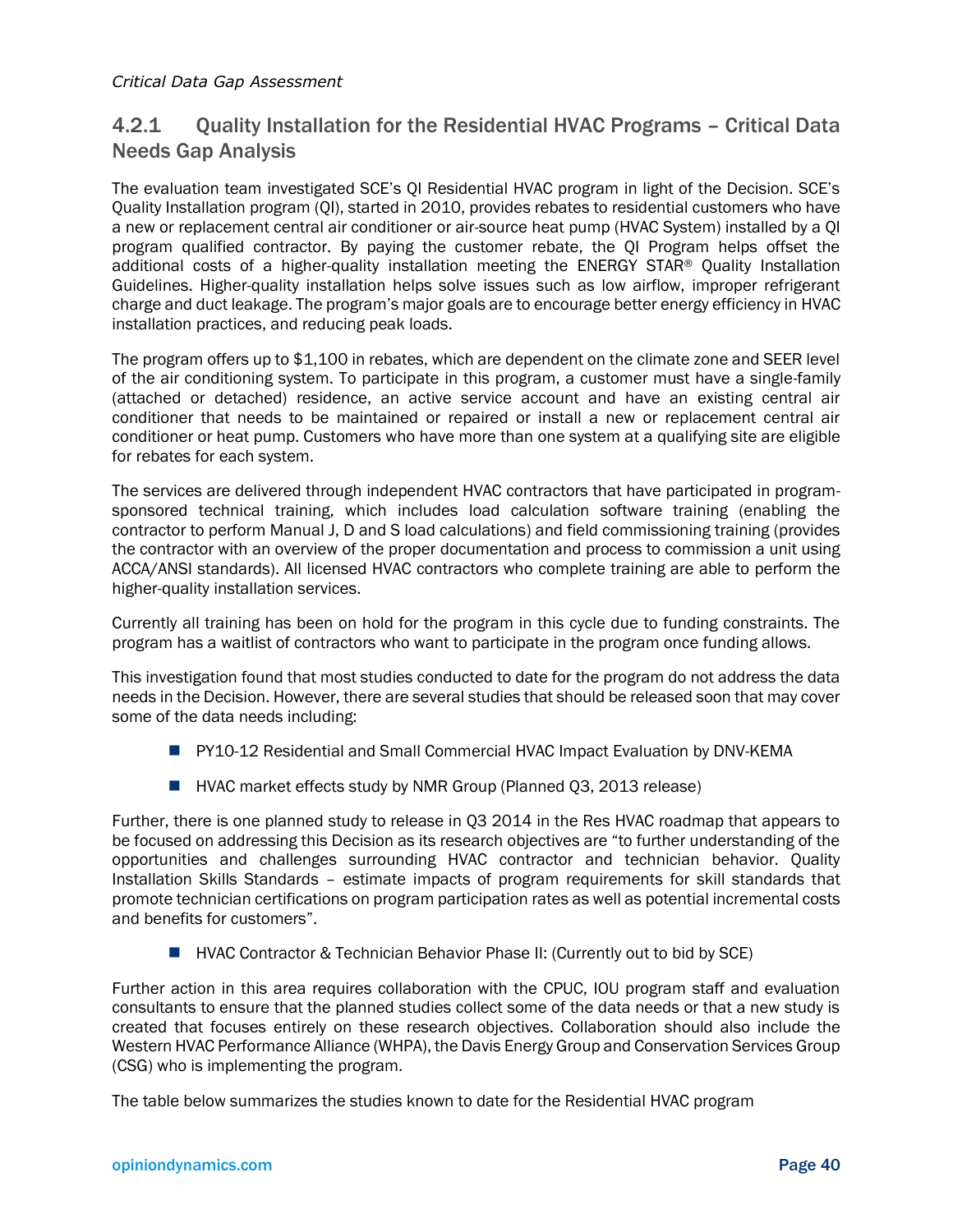<span id="page-44-0"></span>

| <b>Study Name</b>                                                                              | <b>Evaluator</b>                    | <b>Status</b> | <b>Study Date</b> | <b>Research Objective</b>                                                                                                                                                                                                                                                                                                                                                                                                                                                                        | <b>Methodology</b>                                                                                                                                                                                                                                                                                                                                   | <b>Study has Cost</b><br>/ Benefits of QI<br><b>Certification?</b> |
|------------------------------------------------------------------------------------------------|-------------------------------------|---------------|-------------------|--------------------------------------------------------------------------------------------------------------------------------------------------------------------------------------------------------------------------------------------------------------------------------------------------------------------------------------------------------------------------------------------------------------------------------------------------------------------------------------------------|------------------------------------------------------------------------------------------------------------------------------------------------------------------------------------------------------------------------------------------------------------------------------------------------------------------------------------------------------|--------------------------------------------------------------------|
| <b>HVAC Contractor &amp;</b><br><b>Technician Behavior Phase II</b>                            | Managed by<br><b>IOUs</b>           | To Start      | Q3 2014           | Objectives are to further understanding of<br>the opportunities and challenges<br>surrounding HVAC contractor and<br>technician behavior. Quality Installation<br>Skills Standards - estimate impacts of<br>program requirements for skill standards<br>that promote technician certifications on<br>program participation rates as well as<br>potential incremental costs and benefits<br>for customers.                                                                                        | TBD - pending results of<br>final Phase I study due<br>August 2012                                                                                                                                                                                                                                                                                   | Yes                                                                |
| <b>Market Effects Study</b>                                                                    | <b>NMR Group</b>                    | Completed     | Q3 2013           | HVAC market effects study                                                                                                                                                                                                                                                                                                                                                                                                                                                                        | Non-participant metering                                                                                                                                                                                                                                                                                                                             | ?                                                                  |
| Work Order 32: 2010-12<br><b>Residential and Small</b><br>Commercial HVAC Impact<br>Evaluation | DNV-KEMA                            | In progress   | Q4 2013           | Develop savings estimates for residential<br>and commercial measures implemented<br>through the statewide core Utility programs<br>as well as 3rd party Utility programs and to<br>provide feedback that can be used for<br>program improvement. To extract the<br>greatest value from this evaluation, this<br>study will focus on estimating the savings<br>for the new QM and QI programs and<br>targeted evaluation of key parameters for<br>the continuing Upstream Equipment<br>Incentives | Contractor survey, market<br>actor interviews, large<br>distributor surveys,<br>residential participant<br>survey, residential non-<br>participant surveys, non-<br>residential participant<br>survey, non-residential non-<br>participant surveys, field<br>observations (residential<br>and non-residential),<br>calibrated simulation<br>modeling | $\ddot{?}$                                                         |
| California HVAC Contractor &<br><b>Technician Behavior Study</b><br>[CALMAC ID SCE0323.01]     | <b>Energy Market</b><br>Innovations | Completed     | 14-Sep-12         | • To document contractors' and<br>technicians' understanding of HVAC<br>maintenance, installation, and service, and<br>the protocols that exist within their<br>companies for each<br>• To identify contractors' and technicians'<br>experiences with, interest in, and barriers<br>to participating in utility HVAC<br>maintenance/installation programs.                                                                                                                                       | Contractor survey, field<br>observations                                                                                                                                                                                                                                                                                                             | No                                                                 |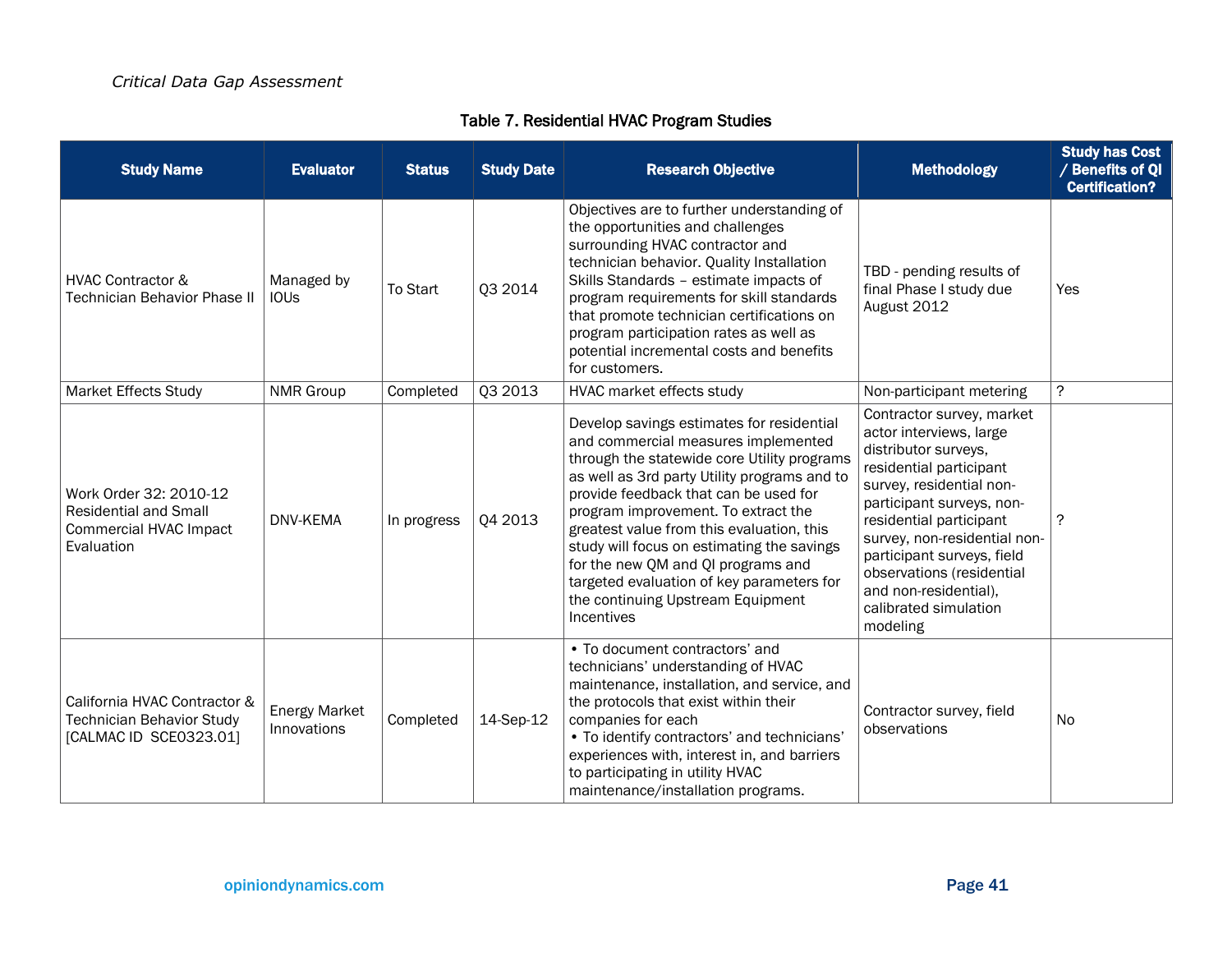### *Critical Data Gap Assessment*

| <b>Study Name</b>                                                                                                                                                                        | <b>Evaluator</b>                    | <b>Status</b> | <b>Study Date</b> | <b>Research Objective</b>                                                                                                                                                                                                                                                                                                                                                                                        | <b>Methodology</b>                                                                                                                                           | <b>Study has Cost</b><br>/ Benefits of QI<br><b>Certification?</b> |
|------------------------------------------------------------------------------------------------------------------------------------------------------------------------------------------|-------------------------------------|---------------|-------------------|------------------------------------------------------------------------------------------------------------------------------------------------------------------------------------------------------------------------------------------------------------------------------------------------------------------------------------------------------------------------------------------------------------------|--------------------------------------------------------------------------------------------------------------------------------------------------------------|--------------------------------------------------------------------|
| WET Non-Resource Indirect<br>Impact Evaluation (WO069)                                                                                                                                   | Itron, KEMA,<br>Opinion<br>Dynamics | In Progress   | 2013              | • Direct or indirect energy savings<br>• Size and significance of energy savings<br>and or other benefits                                                                                                                                                                                                                                                                                                        | Participant survey, onsite<br>audits                                                                                                                         | <b>No</b>                                                          |
| Statewide WET Centergies &<br><b>Connections Process</b><br>Evaluation [CALMAC ID:<br>PG&E 317.01 & 317.02]                                                                              | Opinion<br>Dynamics                 | Completed     | $1-Dec-12$        | • Assessment of WE&T program alignment<br>with the Strategic Plan<br>• Program effectiveness                                                                                                                                                                                                                                                                                                                     | Participant survey,<br>secondary research, sector<br>representative interviews                                                                               | No                                                                 |
| Indirect Impact Evaluation of<br>the Statewide Energy<br><b>Efficiency Education and</b><br><b>Training Program</b>                                                                      | Opinion<br>Dynamics                 | Completed     | 2009              | Assess the indirect energy efficiency<br>impacts of the WE&T programs                                                                                                                                                                                                                                                                                                                                            | Participant survey, Course<br>instructor survey, case<br>studies                                                                                             | No                                                                 |
| Impact Evaluation of<br><b>Residential and Commercial</b><br><b>Quality Installation Programs</b><br>and proposed incentives for<br>"to code" installations in the<br>Residential sector | Managed by ED                       | To Start      | Q4 2014           | • Rigorous study and quantification of QI<br>savings is needed to assess the true<br>potential for energy savings of these<br>programs<br>• Scope will depend on what is<br>accomplished in 2010-2012 and should<br>include pilots for "to-code" installations of<br>HVAC units.                                                                                                                                 | Field monitoring of<br>residential and commercial<br>QI program participants, to-<br>code installations and<br>installations where a<br>permit wasn't pulled | No                                                                 |
| Market Assessment of<br><b>Residential and Commercial</b><br><b>Customer Decision-making</b><br>on High Efficiency HVAC<br>Systems, Quality<br>Maintenance and Quality<br>Installation   | Managed by<br><b>IOUs</b>           | To Start      | Q3 2014           | Objective is to identify the drivers behind<br>QI/QM/high efficiency customer<br>purchasing decision-making across various<br>market sectors                                                                                                                                                                                                                                                                     | Participant and non-<br>participant surveys                                                                                                                  | No                                                                 |
| <b>Comparison of AMI Billing</b><br>Analysis Methods for<br><b>Estimating Energy Savings</b><br>from Residential and<br><b>Commercial Quality</b><br>Maintenance                         | Managed by<br><b>IOUs</b>           | To Start      | <b>Q3 2014</b>    | • Objectives are to explore methods for<br>disaggregating HVAC loads from site loads,<br>and opportunities for marrying load cycling<br>with HVAC programs to optimize site<br>energy consumption.<br>• The second objective of this study is to<br>investigate opportunities for marrying load<br>cycling with Quality Installation and Quality<br>Maintenance programs to optimize site<br>energy consumption. | SAE models, Non-intrusive<br>load monitoring                                                                                                                 | No                                                                 |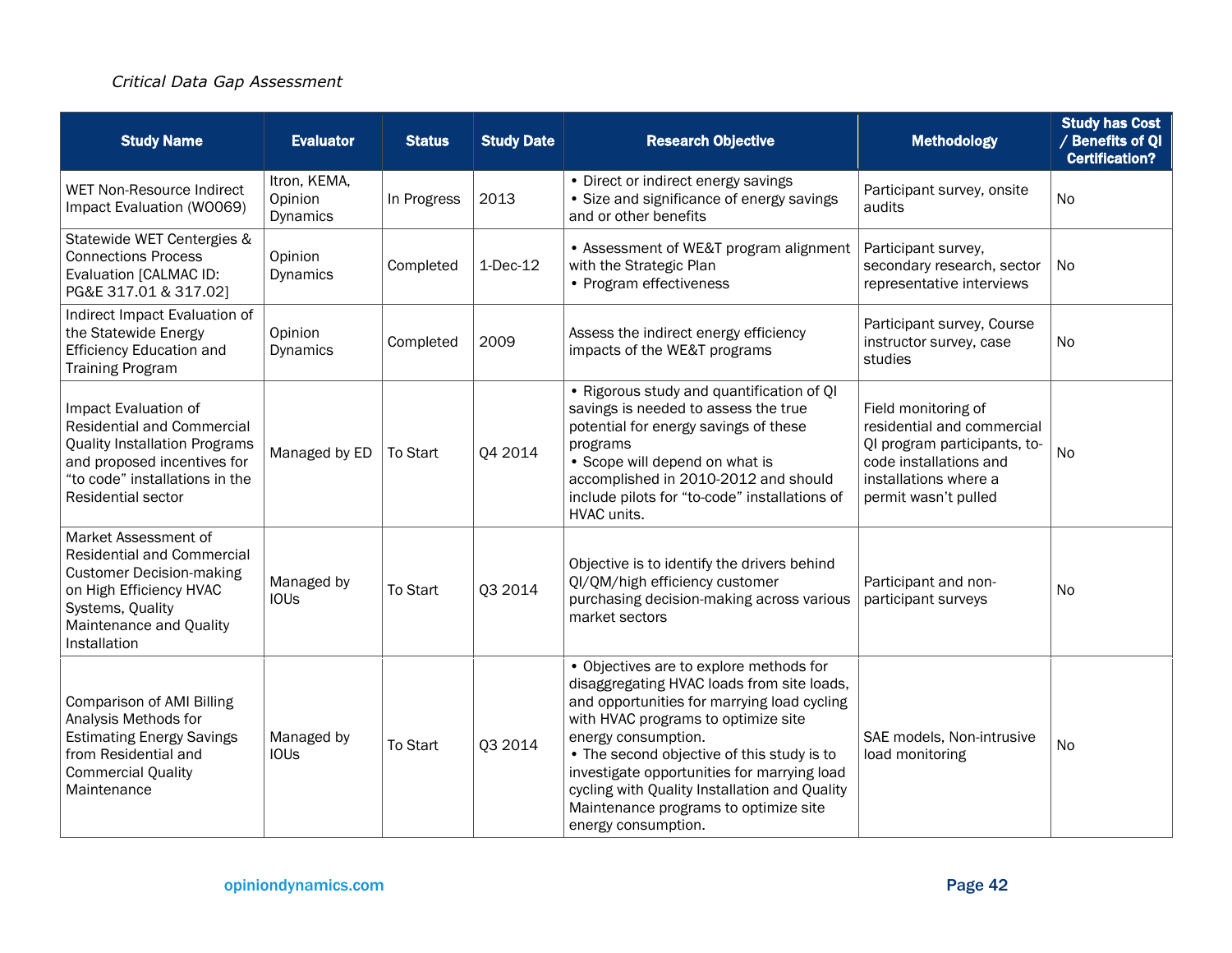### *Critical Data Gap Assessment*

| <b>Study Name</b>                                                                                                                             | <b>Evaluator</b> | <b>Status</b> | <b>Study Date</b> | <b>Research Objective</b>                                                                                                                                                                                                                                                                                                      | <b>Methodology</b>                                                        | <b>Study has Cost</b><br>/ Benefits of QI<br><b>Certification?</b> |
|-----------------------------------------------------------------------------------------------------------------------------------------------|------------------|---------------|-------------------|--------------------------------------------------------------------------------------------------------------------------------------------------------------------------------------------------------------------------------------------------------------------------------------------------------------------------------|---------------------------------------------------------------------------|--------------------------------------------------------------------|
| Market Assessment to<br>Identify Baselines and<br>Barriers for Existing HVAC<br><b>Conditions, Building Permit</b><br>and Title 24 Compliance | Managed by ED    | To Start      | Q4 2014           | Identify market intervention strategies for<br>increasing customer understanding of the<br>QM/QI value proposition to increase their<br>receptiveness to contractor QM/QI<br>offerings and eventually proactively<br>demand QM/QI in manner that contractors<br>understand and can meet with the<br>appropriate QM/QI services | Participant and non-<br>participant surveys, site<br>visits               | <b>No</b>                                                          |
| Impact Evaluation of<br><b>Residential and Commercial</b><br><b>Quality Maintenance</b><br>Programs                                           | Managed by ED    | To Start      | Q4 2014           | Objectives for this study are to quantify<br>first year and lifecycle gross and net kWh,<br>kW and therm impacts.                                                                                                                                                                                                              | Pre-post monitoring, billing<br>analysis, calibrated<br>simulation models | <b>No</b>                                                          |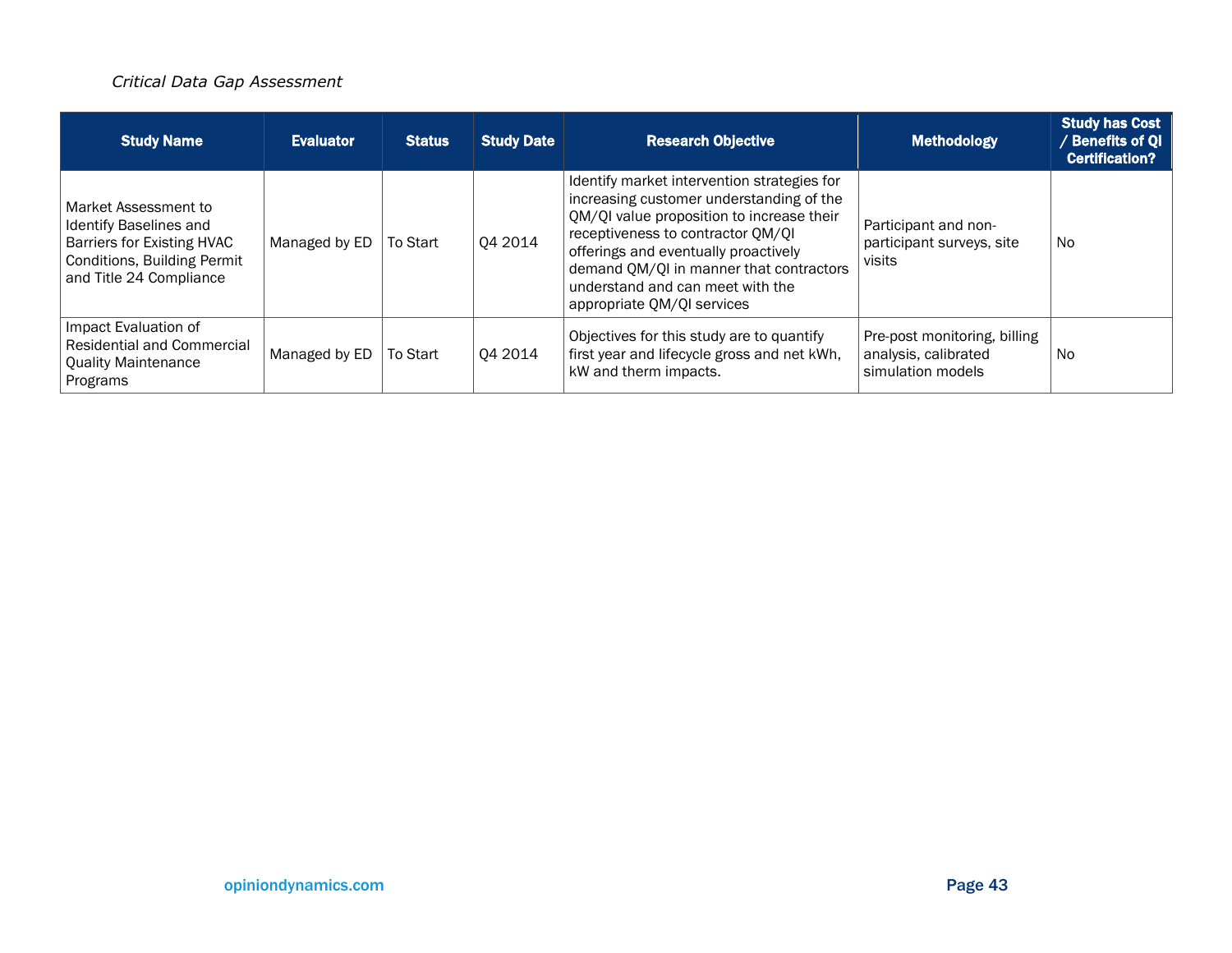## 4.2.2 CALCTP for the C&I Lighting Program– Critical Data Needs Gap Analysis

The California Advanced Lighting Controls Training Program (CALCTP) is a statewide initiative aimed at increasing the use of lighting controls in commercial buildings. CALCTP educates, trains and certifies licensed C-10 electrical contractors, state-certified general electricians in the proper programming, testing, installation, commissioning and maintenance of advanced lighting control systems. Advanced lighting control systems typically include: dimmers, occupancy sensors, photo-sensors, relay modules, and communication-based control devices.

CALCTP started in part because the IOUs wanted more quality control around lighting installations as they were not being installed at optimum levels. ICF has helped to administer the program since 2008. Currently, the IOUs are not offering incentives for CALCTP installations in the C&I programs specifically but some projects may have been installed and submitted by CALCTP-certified contractors. Both SMUD and PG&E offered trial incentives in 2013 and 2014, but have both completed their trials. CALCTP began in CA but it wants to go nationwide and has already expanded to MI, WA and IL.

There is still research to be done to determine the overall costs and benefits (both energy and nonenergy) of CALCTP lighting installations compared to non-CALCTP installations. Currently there are two CA studies planned in this area over the next few years. In addition, two CALCTP/lighting control studies are likely to be initiated by the lighting program team.

Study 1: ICFI Consulting is collaborating with Davis Energy Group and Lawrence Berkeley National Laboratories (LBNL) to explore the costs and benefits of CALCTP lighting installations. This study was commissioned by the CEC. It is a small and focused study that is leveraging easily accessible data and has a short turnaround. The study starts in December 2013 and plans to provide results by May 2014. The study is comparing data from 30 total projects; 15 conducted by CALCTP contractors and 15 conducted by non-CALCTP contractors. The non-CALCTP projects are projects that were done by LBNL on federal buildings as part of a Department of Energy contract. Therefore, this is a limited comparison group in this study because it is not representative of the type of projects that the market would install in the absence of government support and control. This study also does not account for what happens in the market when a program incentive is added. The study team is aware of the limitations but plans this study as an initial exploration into this topic to see if any conclusions can be drawn with a tight timeline and budget.

Study 2: The EM&V Non-Residential roadmap for the Lighting Program mentions a planned study in 2013-2014 called "Sustainable Office Lighting" as part of the IOU-led research under the Process Area called "Lighting Early M&V and Pilots/Trial to support Lighting Innovation. Currently, two studies are underway or planned by the IOUs. PG&E is leading a study to conduct an assessment of the CALCTP Midstream Trial Program. The assessment has multiple research objectives including creating a case study of benefits of complying with Title 24 code requirements including energy savings and nonenergy benefits. SCE is also leading a study to identify the differences expected in contractors after undergoing the CALCTP training and how they can be measured.

It is uncertain as to whether any additional study scope for CALCTP is needed at this time to address this Decision.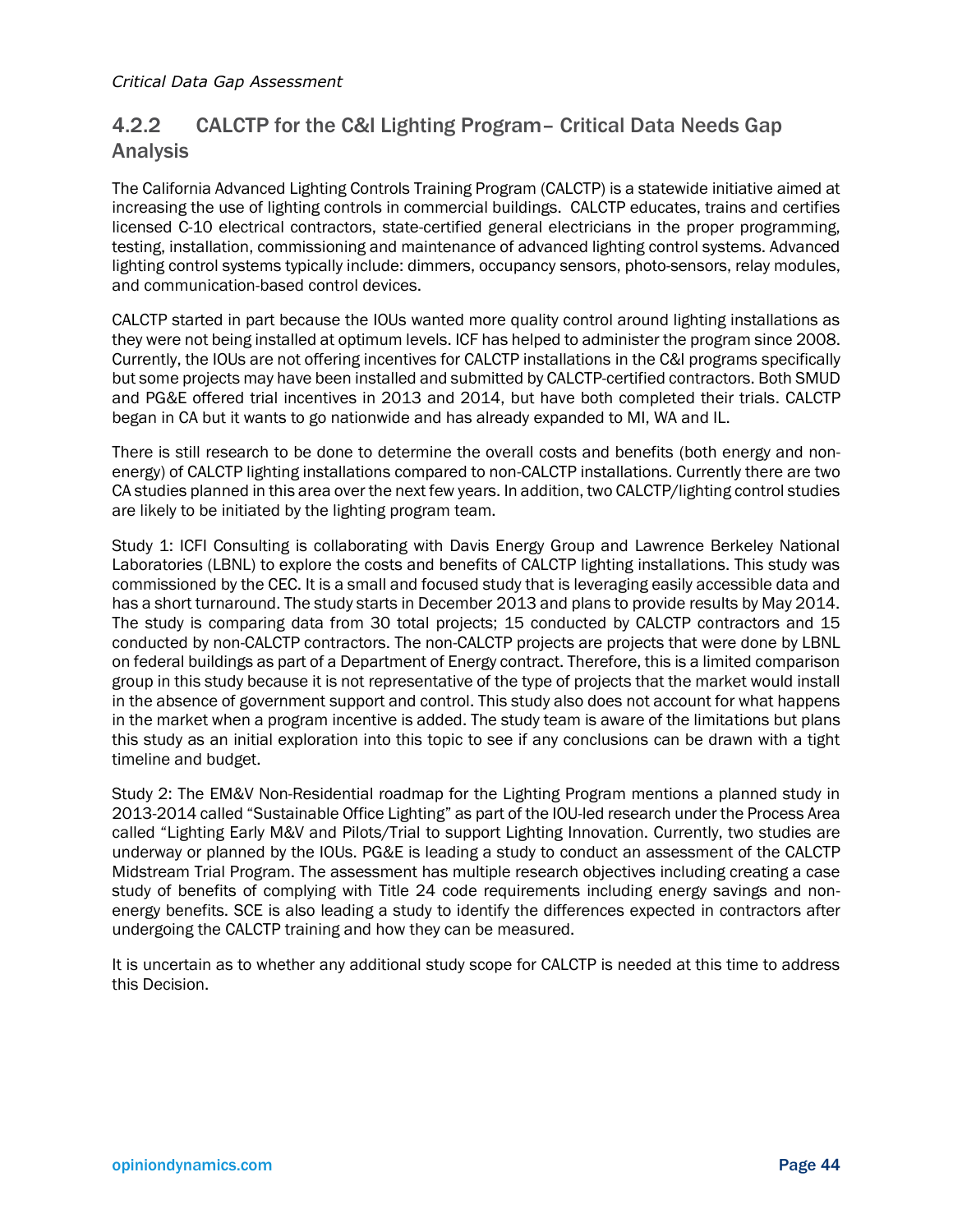## Appendix A. WE&T Strategic Plan References

The table below shows how WE&T is referenced in the CEESP both within the WE&T section and in other sections throughout the strategic plan.

<span id="page-48-1"></span><span id="page-48-0"></span>

| <b>Section Name</b>                                   | <b>Section</b><br><b>Number</b> | Page<br><b>Number</b>                                                                                  | <b>Goal Expected to Support</b>                                                                                                                                                                                                                    | Activities to Support Goal / Goal Results                                                                                                                                                                                                                                                                                                                                                                                    |
|-------------------------------------------------------|---------------------------------|--------------------------------------------------------------------------------------------------------|----------------------------------------------------------------------------------------------------------------------------------------------------------------------------------------------------------------------------------------------------|------------------------------------------------------------------------------------------------------------------------------------------------------------------------------------------------------------------------------------------------------------------------------------------------------------------------------------------------------------------------------------------------------------------------------|
| Residential and<br>Low income -<br>Goals              | 2.2.3                           | 23                                                                                                     | Goal 1 - By 2020, all<br>eligible customers will be<br>given the opportunity to<br>participate in the LIEE<br>program.                                                                                                                             | A trained LIEE workforce will accommodate future job demand and<br>educate their communities.                                                                                                                                                                                                                                                                                                                                |
| Residential and<br>Low income -<br>Goals              | 2.2.5                           | 25                                                                                                     | Goal 1.4 - Promote the<br>growth of a trained LIEE<br>workforce                                                                                                                                                                                    | Incorporate LIEE training needs into the Workforce Training needs<br>assessment, Develop Training Roadmap, which includes funding<br>requirements and sources other than IOUs, Coordinate resources for<br>training related to LIEE program needs to ensure delivery of LIEE-trained<br>resources to the program                                                                                                             |
| <b>Commercial Sector</b><br>- Goals                   | 3.5                             | Goal 1.6 - Develop a<br>multipronged approach to<br>33<br>advance the practice of<br>integrated design |                                                                                                                                                                                                                                                    | Form partnerships with industry and architectural/engineering schools to<br>promote the practice of and education in ID, Provide incentive credits for<br>professionals who maintain their accreditation with ID training, Ongoing<br>curriculum enhancements to promote ID, professional boards establish<br>minimum guidelines for A/E and construction firms to require ID skills as<br>a core competency among personnel |
| Industrial Sector -<br>4.4<br>42<br><b>Strategies</b> |                                 | <b>Workforce Training</b>                                                                              | Leverage existing training initiatives and technical exchange forums so<br>that California industries have access to highly-skilled professionals who<br>are fully knowledgeable in the areas of system energy efficiency and<br>energy management |                                                                                                                                                                                                                                                                                                                                                                                                                              |
| Industrial Sector -<br>Goals                          | 4.5                             | 44                                                                                                     | Goal 2-3 -- Develop and<br>implement workforce<br>training program<br>(integrated with national<br>training effort)                                                                                                                                | Adopt the national curriculum for certification, Consider curriculum<br>enhancements for awareness-level training on integrating energy<br>efficiency into the workplace and developing a new curriculum to fast<br>track for future energy management professionals, Begin pilot courses<br>with key industry segments                                                                                                      |
| <b>Agricultural Sector</b><br>- Strategies            | 5.4                             | 47                                                                                                     | <b>Workforce Training</b>                                                                                                                                                                                                                          | There must be a statewide focus on the workforce needs to achieve the<br>goal, with adequate funding and support for development of the needed<br>workforce.                                                                                                                                                                                                                                                                 |

#### Table 8. WE&T References in CA's Energy Efficiency Strategic Plan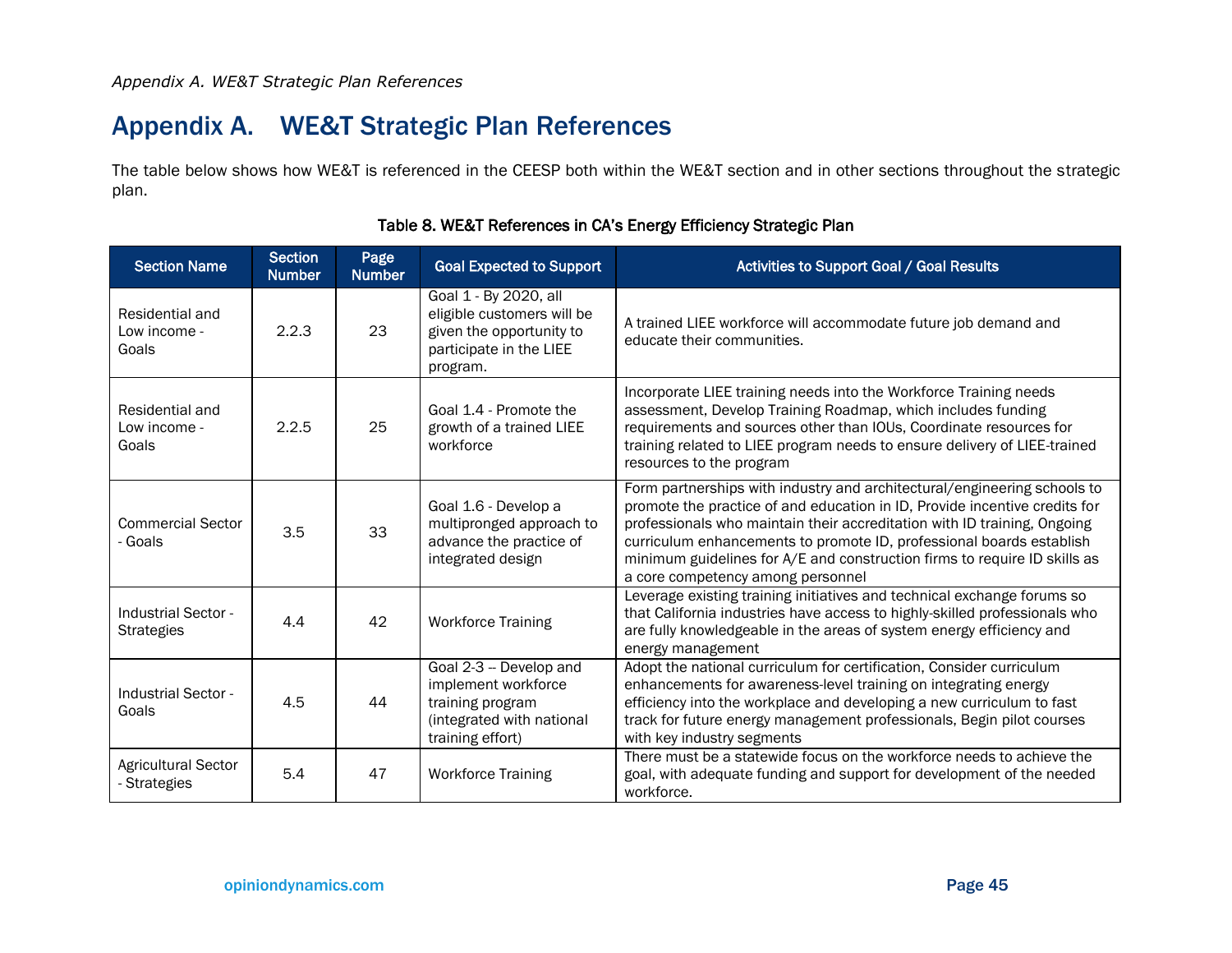| <b>Section</b><br>Page<br><b>Section Name</b><br><b>Number</b><br><b>Number</b> |                                                                                 | <b>Goal Expected to Support</b> | <b>Activities to Support Goal / Goal Results</b>                                                                                                                                       |                                                                                                                                                                                                                                                                                                                                                                                                                                                                                                                                                                                                                                                       |  |  |  |  |
|---------------------------------------------------------------------------------|---------------------------------------------------------------------------------|---------------------------------|----------------------------------------------------------------------------------------------------------------------------------------------------------------------------------------|-------------------------------------------------------------------------------------------------------------------------------------------------------------------------------------------------------------------------------------------------------------------------------------------------------------------------------------------------------------------------------------------------------------------------------------------------------------------------------------------------------------------------------------------------------------------------------------------------------------------------------------------------------|--|--|--|--|
| <b>Agricultural Sector</b><br>- Goals                                           | 5.5                                                                             | 49                              | Goal 1-2 - Ensure<br>workforce has information<br>and training necessary to<br>apply efficiency solutions                                                                              | Conduct workforce training needs assessment and next steps, Develop<br>training curricula and modules identified by needs assessment, Develop<br>training and education tools for use of date base and benchmarking<br>methods, Begin pilot training & education programs                                                                                                                                                                                                                                                                                                                                                                             |  |  |  |  |
| <b>Heating Ventilation</b><br>and Air<br>Conditioning -<br>Goals                | 6.5<br>58                                                                       |                                 | Goal 2-3 - Develop and<br>provide expanded QI/QM<br>training for contractors,<br>technicians and sales<br>agents                                                                       | Conduct comprehensive training needs assessment to identify industry<br>skill gaps; begin expanded training programs, Assess impact of training<br>activities and update needs assessment as required, Expand training<br>programs statewide, particularly at the vocational/technical and<br>community college levels                                                                                                                                                                                                                                                                                                                                |  |  |  |  |
| <b>Heating Ventilation</b><br>and Air<br>Conditioning -<br>Goals                | 6.5                                                                             | 58                              | Goal 2-4 -- Develop and<br>implement comprehensive<br>contractor accreditation<br>program                                                                                              | Develop accreditation program requirements, Statewide certification<br>program                                                                                                                                                                                                                                                                                                                                                                                                                                                                                                                                                                        |  |  |  |  |
| <b>Heating Ventilation</b><br>and Air<br>Conditioning -<br>Goals                | 6.5                                                                             | 60                              | Goal 4: New climate-<br>appropriate HVAC<br>technologies (equipment<br>and controls, including<br>system diagnostics) are<br>developed with<br>accelerated marketplace<br>penetration. | In addition to technology development, a key strategy to achieve this goal<br>is education of contractors and consumers about the advanced<br>technologies' availability and value, as well as education and training of<br>service technicians, particularly on the use of diagnostic systems.                                                                                                                                                                                                                                                                                                                                                       |  |  |  |  |
| Codes and<br>Standards - Goals                                                  | 7.5                                                                             | 66                              | Goal 2-1 -- Improve code<br>compliance and<br>enforcement.                                                                                                                             | Work with local governments to improve code compliance, adopt above<br>code ordinances, and provide training/education                                                                                                                                                                                                                                                                                                                                                                                                                                                                                                                                |  |  |  |  |
| <b>Workforce Training</b><br>& Education -<br>Vision                            | 9.1                                                                             | 70                              | Vision                                                                                                                                                                                 | By 2020, California's workforce is trained and fully engaged to provide the<br>human capital necessary to achieve California's economic energy<br>efficiency and demand-side management potential.                                                                                                                                                                                                                                                                                                                                                                                                                                                    |  |  |  |  |
| <b>Workforce Training</b><br>& Education -<br>Goals                             | 9.5<br>72<br>planning, including<br>identification of funding<br>specific needs |                                 | Goal 1-1: Define, initiate<br>and drive long-term WE&T<br>development and strategic<br>streams and market sector                                                                       | Conduct an in-depth formal statewide energy efficiency training and<br>education resource inventory and needs assessment, Assess current and<br>alternative funding mechanisms for WE&T activities, Create a WE&T-<br>specific web portal and identify entities to co-fund and co-sponsor the web<br>portal with utilities, Initiate ongoing dialogue with broad group of market<br>participant and education stakeholders to inform the overall plan,<br>Establish task force to oversee utility specific WE&T activities, Maintain<br>ongoing dialogue with actors positioned to<br>lead priority educational and workforce development initiatives |  |  |  |  |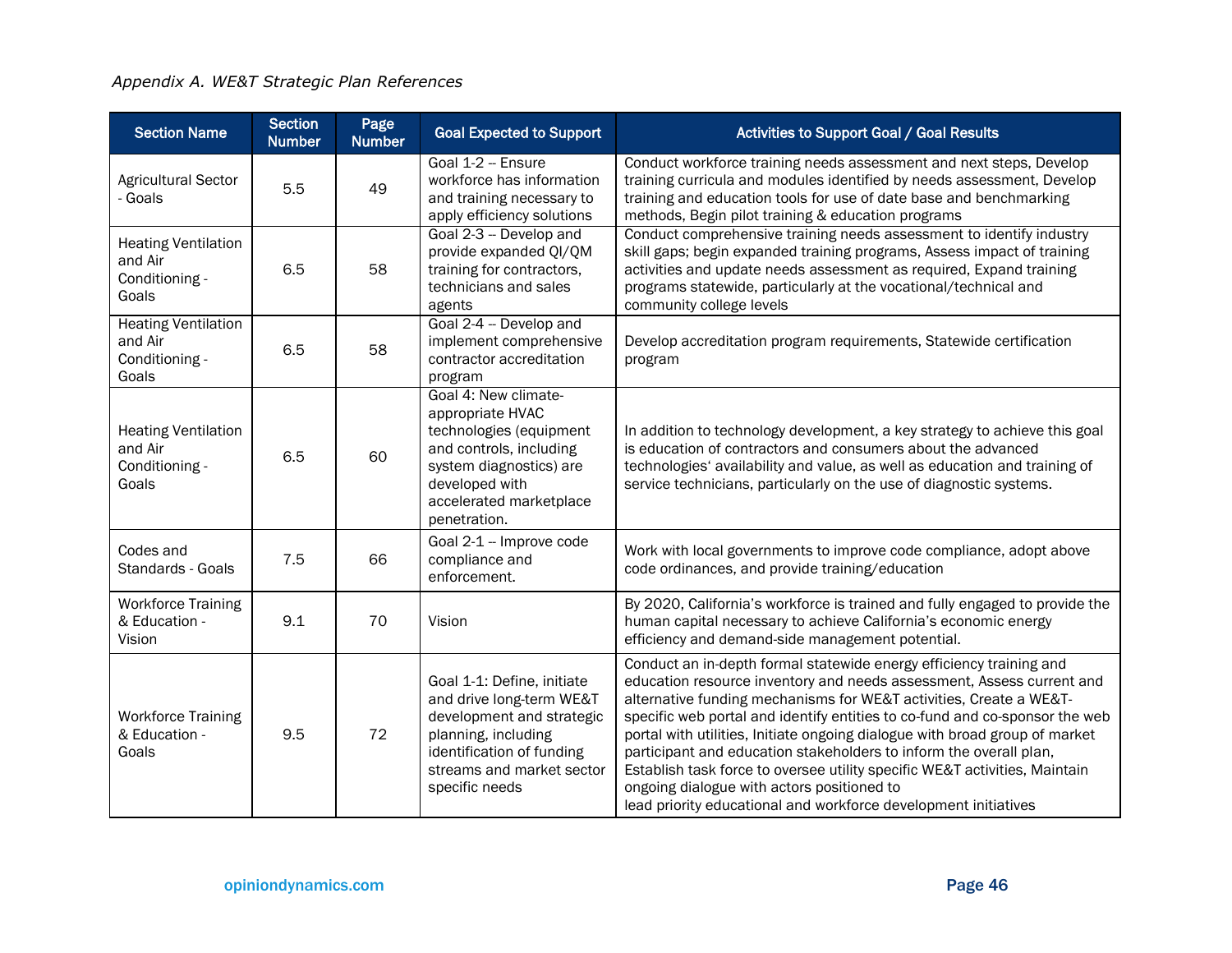### *Appendix A. WE&T Strategic Plan References*

| <b>Section Name</b>                                        | <b>Section</b><br><b>Number</b> | Page<br><b>Number</b> | <b>Goal Expected to Support</b>                                                                                                                                                                                                                                                | Activities to Support Goal / Goal Results                                                                                                                                                                                                                                                                                                  |
|------------------------------------------------------------|---------------------------------|-----------------------|--------------------------------------------------------------------------------------------------------------------------------------------------------------------------------------------------------------------------------------------------------------------------------|--------------------------------------------------------------------------------------------------------------------------------------------------------------------------------------------------------------------------------------------------------------------------------------------------------------------------------------------|
| <b>Workforce Training</b><br>& Education -<br>Goals        | 9.5                             | 73                    | Goal 1-2: Support the<br>community college and<br>adult education efforts to<br>support students to<br>develop their education<br>based on visible career<br>paths in energy efficiency<br>and related fields                                                                  | Utilize community colleges to provide technical training such as HVAC<br>maintenance and<br>building operator certification, Develop appropriate linkages with K-12<br>programs, Coordinate with the community colleges and adult education<br>sector to incorporate an energy component into their career laddering<br>concept            |
| <b>Workforce Training</b><br>& Education -<br>Goals        | 9.5                             | 73                    | Goal 1-3: Incorporate<br>energy efficiency and<br>demand side energy<br>management into<br>traditional contractor and<br>technician training, such<br>as for plumbers and<br>electricians, and expand<br>training resources to<br>produce target numbers of<br>trained workers | Expand or establish training curricula, and training and professional<br>career development programs in building construction, services, building<br>operator and other energy efficiency technical fields, Establish or expand<br>key financial and placement partnerships that demonstrate employment<br>prospects for trained personnel |
| <b>Workforce Training</b><br>9.5<br>& Education -<br>Goals |                                 | 73                    | Goal 1-4: Create or expand<br>college and university<br>programs with energy<br>efficiency focus and foster<br>green campus efforts to<br>apply this knowledge in<br>clear view of students and<br>faculty                                                                     | Utilize existing UC/CSU extension programs to incorporate a continuing<br>education curriculum component, Work with Universities and colleges to<br>expand professional energy related degree offerings and contribute to<br>tailored curriculum                                                                                           |
| <b>Workforce Training</b><br>& Education -<br>Goals        | 9.5                             | 73                    | Goal 1-5: Develop K-12<br>curriculum to include<br>energy efficiency<br>fundamentals (e.g. math,<br>science, behavior) and<br>identify career options in<br>energy-related fields                                                                                              | Identify opportunities to leverage governor's career technical initiative,<br>Identify opportunities to work with the California Department of Education<br>to develop curricula with specific content for energy and GHG issues,<br>Support outreach into K-12 schools on energy, water and environmental<br>issues.                      |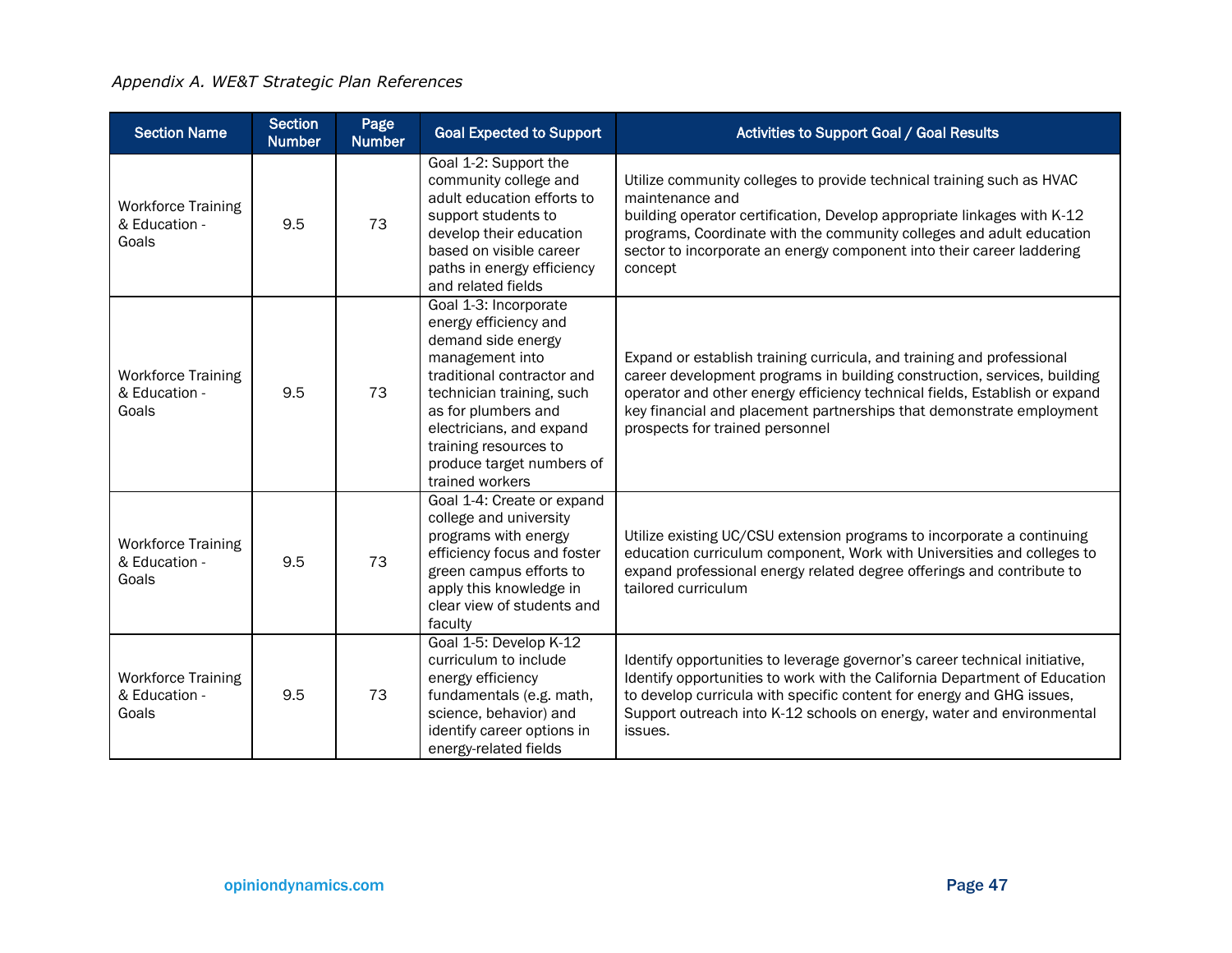| <b>Section</b><br>Page<br><b>Section Name</b><br><b>Goal Expected to Support</b><br><b>Number</b><br><b>Number</b> |      |     | Activities to Support Goal / Goal Results                                                                                                                                                                                                                                                                                                               |                                                                                                                                                                                                                                                                                                                                                                                          |  |  |  |
|--------------------------------------------------------------------------------------------------------------------|------|-----|---------------------------------------------------------------------------------------------------------------------------------------------------------------------------------------------------------------------------------------------------------------------------------------------------------------------------------------------------------|------------------------------------------------------------------------------------------------------------------------------------------------------------------------------------------------------------------------------------------------------------------------------------------------------------------------------------------------------------------------------------------|--|--|--|
| <b>Workforce Training</b><br>& Education -<br>Goals                                                                | 9.5  | 74  | Goal 2-1: Collaboratively<br>identify appropriate goals<br>and strategies to build<br>California's energy<br>efficiency workforce<br>through 2020, focusing on<br>training that increases<br>participation from within<br>minority, low-income and<br>disadvantaged<br>communities in achieving<br>California's economic<br>energy efficiency potential | Leverage Marketing Education & Outreach and WE&T task forces to<br>partner w/ community-based organizations and provide targeted outreach<br>on employment opportunities with energy efficiency, Develop Low Income<br>WE&T Plan. Train qualified diverse business enterprises from minority,<br>low-income and disadvantaged communities to undertake or expand<br>efficiency services. |  |  |  |
| <b>Local Government</b><br>- Goals                                                                                 | 12.5 | 94  | Goal 5: Local government<br>energy efficiency expertise<br>becomes widespread and<br>typical.                                                                                                                                                                                                                                                           | The workforce education and training strategies outlined elsewhere in this<br>Plan are one vehicle for attacking these issues.                                                                                                                                                                                                                                                           |  |  |  |
| Lighting -<br><b>Strategies</b>                                                                                    | 13.4 | 104 | <b>Education and Certification</b>                                                                                                                                                                                                                                                                                                                      | Elevate the level of professional practice and performance by expanding<br>access to high-quality new and existing education, training and<br>certification programs.                                                                                                                                                                                                                    |  |  |  |
| Lighting -<br><b>Strategies</b>                                                                                    | 13.4 | 104 | Goal 3: Create widespread<br>end-user demand to<br>purchase and use best<br>practice lighting<br>technologies and systems.                                                                                                                                                                                                                              | For example, in the commercial sector, a combination of codes and<br>standards, education and aggressive utility program promotions reduced<br>new construction office lighting power density by 70 percent                                                                                                                                                                              |  |  |  |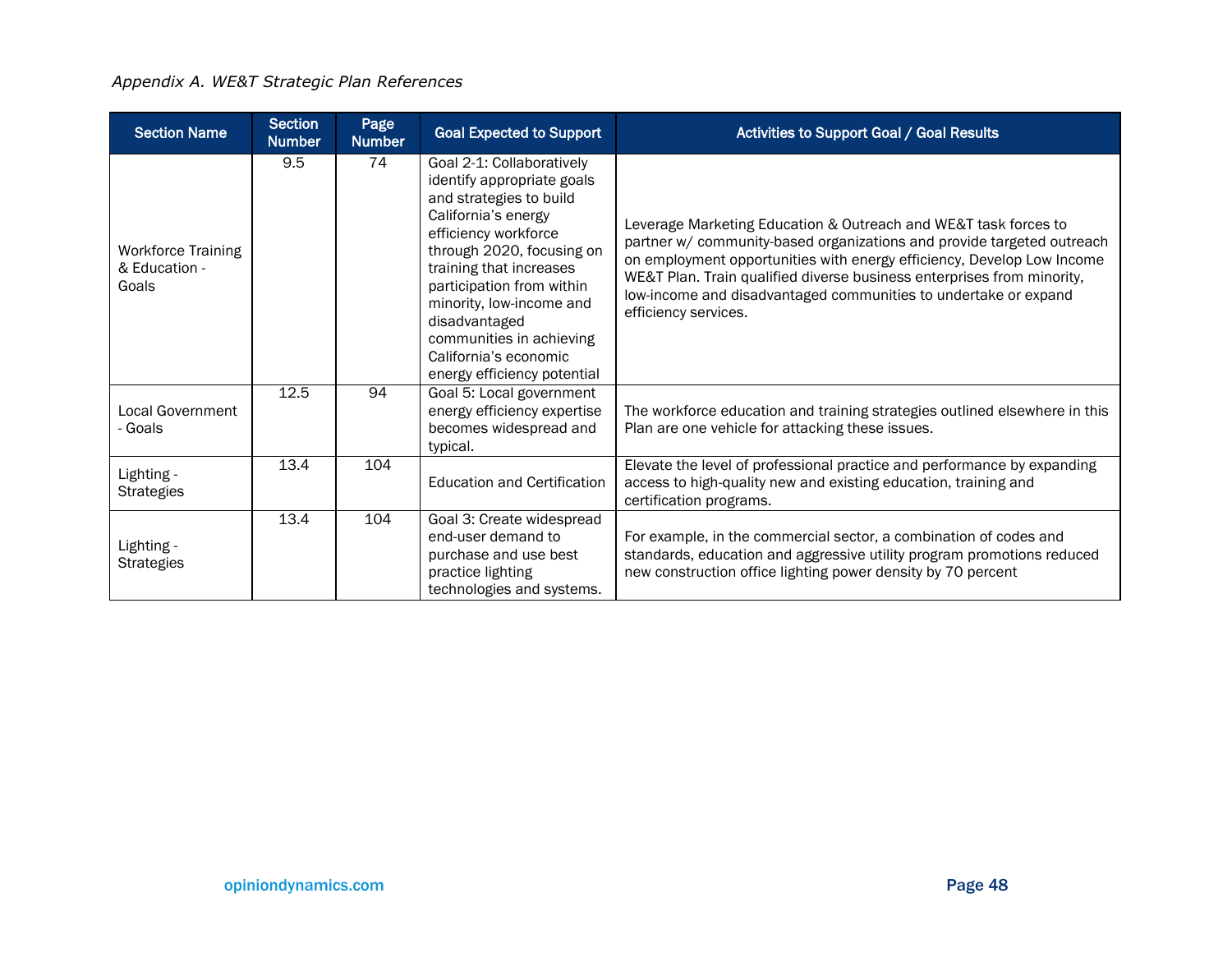## Appendix B. Center Course Funding Nuances

Many of the courses offered at the Center are funded entirely through the WE&T Centergies program. However, some courses are offered at the Centers but mostly funded by other IOU program funds. Some WE&T funds are still used for these courses to help administer them. These courses are identified in the table below based on our IOU workshops.

<span id="page-52-1"></span><span id="page-52-0"></span>

| <b>Course</b>                                                          | <b>Program Funding</b>                  | <b>Centers</b>                                                          |
|------------------------------------------------------------------------|-----------------------------------------|-------------------------------------------------------------------------|
| Building Performance Institute (BPI) and other<br>whole house training | Energy Upgrade CA Whole House Program   | All                                                                     |
| HVAC QI/QM Training                                                    | Residential HVAC Program                | All                                                                     |
| Solar-focused courses                                                  | <b>CA Solar Initiative</b>              | All except San Diego EIC                                                |
| <b>IHACI</b> courses                                                   | Residential and Commercial HVAC Program | <b>SCE &amp; SCG Centers</b>                                            |
| <b>Codes and Standards</b>                                             | Codes and Standards Program             | Just at SCE Centers & SCG where WE&T co-<br>funds via Title 24 training |
| Low Income Trainings                                                   | Low Income Program                      | Just at PG&E Centers                                                    |
| Demand Response Courses                                                | Demand Response Program                 | Just at PG&E Centers                                                    |

#### Table 9. WE&T Course Funding Differences Across Centers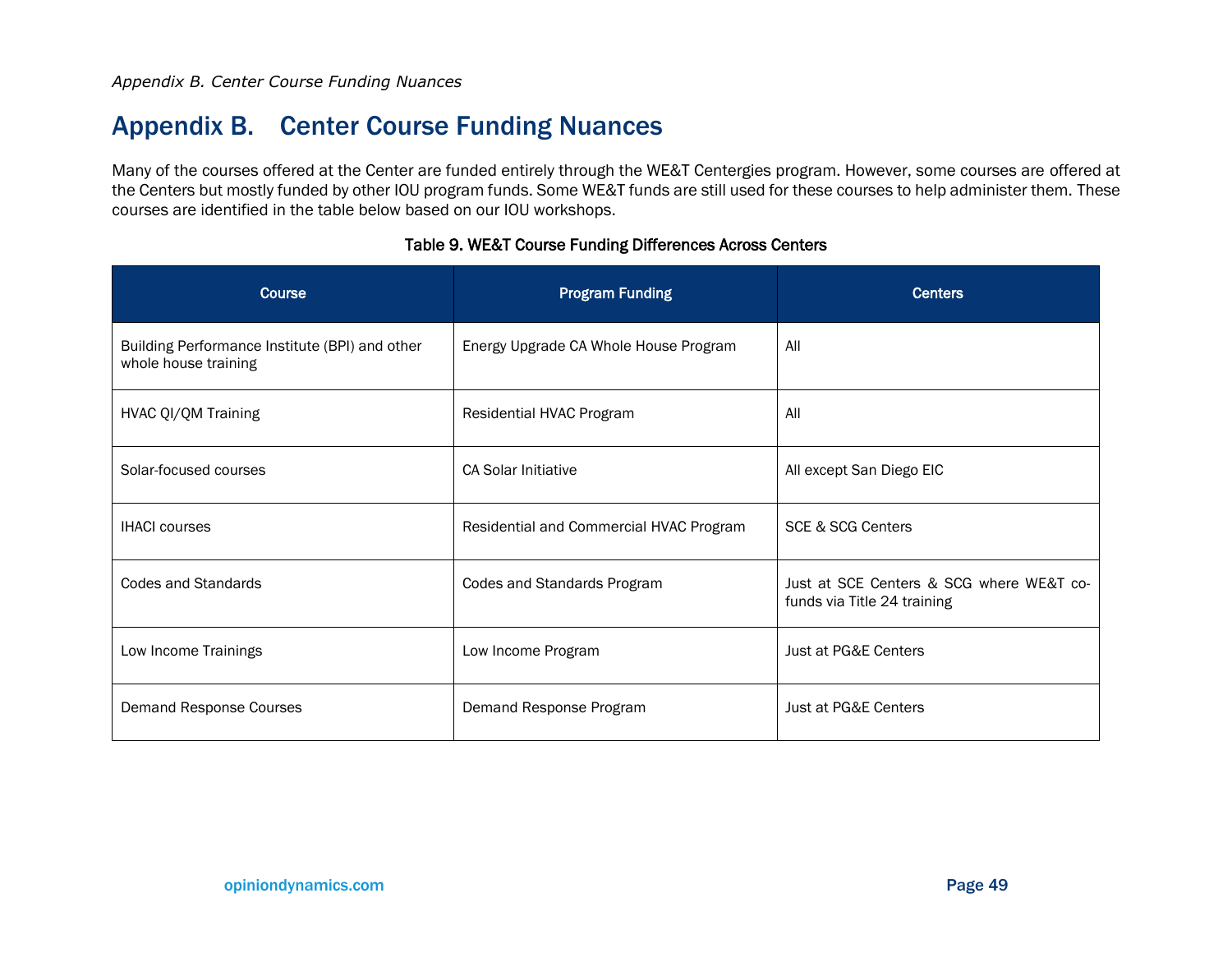## Appendix C. Center Activity Differences

The table below summarizes the activities that each Center provides.

<span id="page-53-0"></span>

|                                         | <b>SCE Tulare</b> | <b>SCE Irwindale</b> | <b>PG&amp;E ETC</b> | <b>PG&amp;E PEC</b> | <b>SDEIC</b> | <b>SCG ERC</b> |
|-----------------------------------------|-------------------|----------------------|---------------------|---------------------|--------------|----------------|
| WE&T<br><b>Seminars</b>                 | Yes               | Yes                  | Yes                 | Yes                 | Yes          | Yes            |
| Technical<br>Consultations <sup>1</sup> | Yes               | Yes                  | Yes                 | Yes                 | Yes          | Yes            |
| Marketing<br>Classes                    | Yes               | Yes                  | Yes                 | Yes                 | Yes          | Yes            |
| <b>Tool Lending</b><br>Library          | Yes               | Yes                  | Yes                 | Yes                 | Yes          | No             |
| Partnerships                            | Yes               | Yes                  | Yes                 | Yes                 | Yes          | Yes            |
| Equipment<br>Demonstrations             | Yes               | Yes                  | Yes                 | Yes                 | Yes          | Yes            |

#### Table 10. Center Activity Differences

<span id="page-53-1"></span><sup>1</sup>Technical consultations are defined here as times when the Center staff will meet with customers or market actors to consult on specific projects and help them with energy-related decision-making.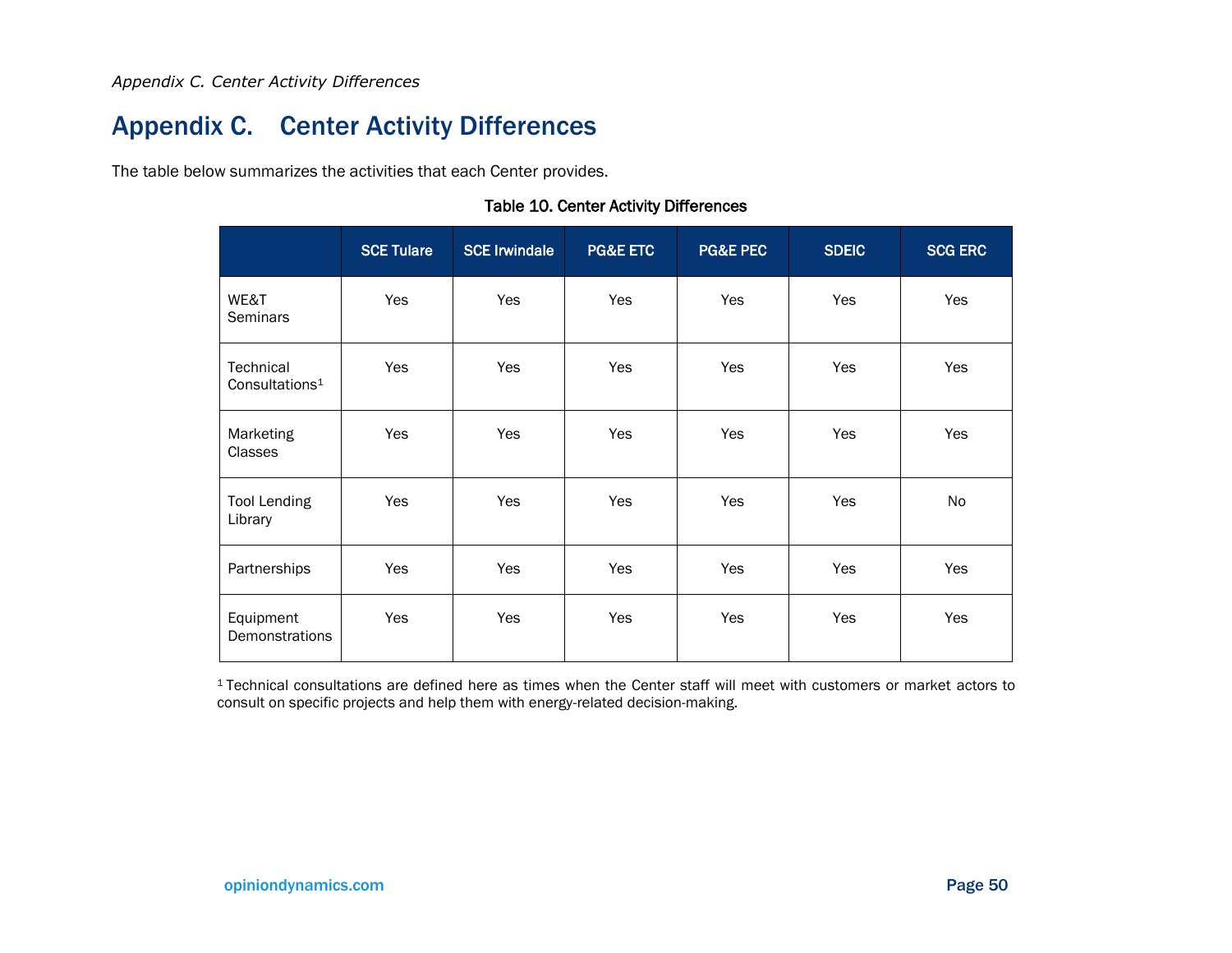## Appendix D. Strategic Theory Link Priority and Alignment with PPMs

The table below summarizes the links shown in [Table 1](#page-17-1) and [Figure 1](#page-16-1) above. The table shows each IOUs priority ranking of the strategic theory link and the alignment of each link with the three WE&T PPMs. The PPMs are as follows:

WE&T-1: Number of collaborations with partners

WE&T-2: Number of collaborations with organizations serving underserved communities

WE&T-3: Increase percentage of classes with integrated content over 2013 baseline

<span id="page-54-1"></span><span id="page-54-0"></span>

|                | SDG&E                                      | <b>SoCal Gas</b>                                                                                                       | <b>SCE</b>                                 | PG&E                                       | <b>SCE</b>                                                    | PG&E                                                          |
|----------------|--------------------------------------------|------------------------------------------------------------------------------------------------------------------------|--------------------------------------------|--------------------------------------------|---------------------------------------------------------------|---------------------------------------------------------------|
| <b>Link</b>    | <b>Rate Link as</b><br>High/Medium/<br>Low | Rate Link as High/Medium/Low                                                                                           | <b>Rate Link as</b><br>High/Medium/<br>Low | <b>Rate Link as</b><br>High/Medium/<br>Low | <b>Link Related to which</b><br>PPM (WET-1, WET-2,<br>$WET-3$ | <b>Link Related to which</b><br>PPM (WET-1, WET-2,<br>$WET-3$ |
| 1              | High                                       | No rank ('tool lending library';<br>currently not reported by<br>SoCalGas; basis for related<br>outcomes/goals in LM)  | High                                       | Medium                                     | N/A                                                           | N/A                                                           |
| $\overline{2}$ | High                                       | High (currently reported; basis for<br>related outcomes/goals in LM)                                                   | Low                                        | Medium                                     | N/A                                                           | N/A                                                           |
| 3              | Low                                        | High (currently reported; basis for<br>related outcomes/goals in LM;<br>However, application of ALP is<br>situational) | Medium                                     | Medium                                     | WET-3                                                         | WET-3                                                         |
| 4              | High                                       | High (should not be inferred as the<br>only outputs/outcomes)                                                          | High                                       | High                                       | WET-1 (Partnerships with<br>Certifying Organizations)         | WET-1 (Partnerships with<br>Certifying Organizations)         |
| 5              | Low                                        | High (should not be inferred as the<br>only outcomes)                                                                  | Medium                                     | High                                       | WET-1                                                         | WET-1                                                         |
| 6              | High                                       | High (should not be inferred as the<br>only outcomes)                                                                  | High                                       | High                                       | WET-1 and WET-2                                               | WET-1 and WET-2                                               |
| $\overline{7}$ | Low?                                       | Low (This is 'Another type of<br>partnership')                                                                         | Low                                        | High                                       | Defer to Connections                                          | Defer to Connections                                          |
| 8              | Medium                                     | No rank ('tools that are loaned')                                                                                      | High                                       | <b>High</b>                                | N/A                                                           | N/A                                                           |
| 9              | High                                       | Medium ('energy savings where<br>the participant works')                                                               | Medium                                     | High                                       | WET-3 (Indirect Linkage<br>to Integrated Offerings)           | WET-3 (Indirect Linkage<br>to Integrated Offerings)           |
| 10             | High                                       | High (when IDSM applicable)                                                                                            | Medium                                     | High                                       | WET-3                                                         | WET-3                                                         |
| 11             | High                                       | Medium ('should result in                                                                                              | Medium                                     | Medium                                     | WET-3 (Indirect Linkage                                       | WET-3 (Indirect Linkage                                       |

#### Table 11. Ranking and Alignment with PPMs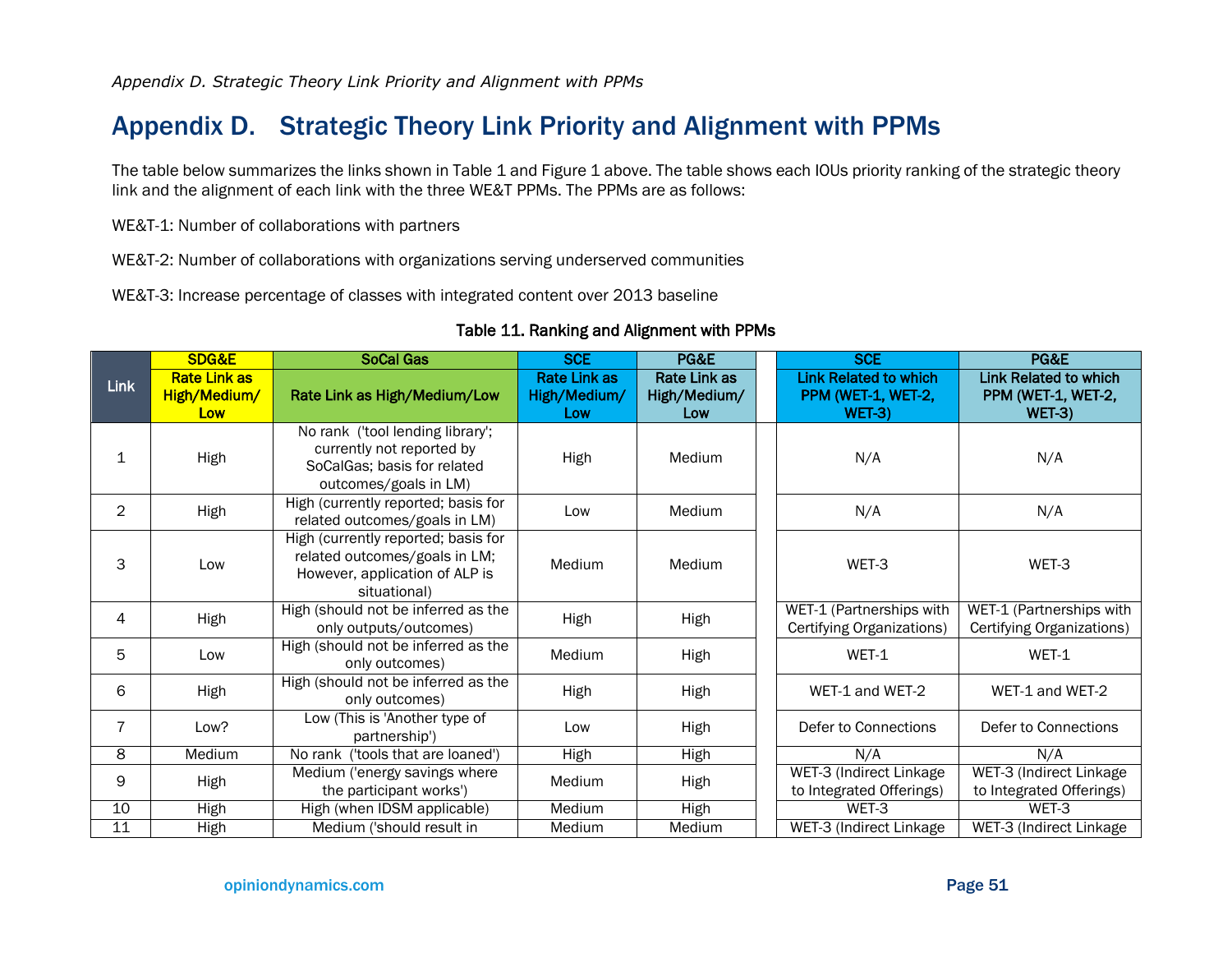*Appendix D. Strategic Theory Link Priority and Alignment with PPMs*

|       | SDG&E                                      | <b>SoCal Gas</b>                                                                                        | <b>SCE</b>                                 | PG&E                                       | <b>SCE</b>                                                          | PG&E                                                                |
|-------|--------------------------------------------|---------------------------------------------------------------------------------------------------------|--------------------------------------------|--------------------------------------------|---------------------------------------------------------------------|---------------------------------------------------------------------|
| Link  | <b>Rate Link as</b><br>High/Medium/<br>Low | Rate Link as High/Medium/Low                                                                            | <b>Rate Link as</b><br>High/Medium/<br>Low | <b>Rate Link as</b><br>High/Medium/<br>Low | <b>Link Related to which</b><br>PPM (WET-1, WET-2,<br><b>WET-3)</b> | <b>Link Related to which</b><br>PPM (WET-1, WET-2,<br><b>WET-3)</b> |
|       |                                            | increased participationin other<br>IOU programs')                                                       |                                            |                                            | to Integrated Offerings)                                            | to Integrated Offerings)                                            |
| 12    | Medium                                     | <b>High</b>                                                                                             | High                                       | High                                       | N/A                                                                 | N/A                                                                 |
| 13    | Medium                                     | High                                                                                                    | High                                       | High                                       | WET-1 (Partnerships with<br>Certifying Organizations)               | WET-1 (Partnerships with<br>Certifying Organizations)               |
| 14    | High                                       | Low ('Completed') ????                                                                                  | High                                       | High                                       | WET-1 (Partnerships with<br>Certifying Organizations)               | WET-1 (Partnerships with<br>Certifying Organizations)               |
| 15    | High - similar to<br>#4                    | Medium ('The partnerships';<br>should not be inferred as the only<br>basis for partnership or outcomes) | High                                       | High                                       | WET-1 (Partnerships with<br>Certifying Organizations)               | WET-1 (Partnerships with<br>Certifying Organizations)               |
| 16    | Low - see $#6$                             | Medium ('The partnerships';<br>should not be inferred as the only<br>basis for partnership or outcomes) | High                                       | High                                       | WET-1 and WET-2                                                     | WET-1 and WET-2                                                     |
| 17    | Low                                        | Medium ('career advancement')                                                                           | Medium                                     | Medium                                     | WET-1 and WET-2                                                     | WET-1 and WET-2                                                     |
| 18    | Low                                        | Medium ('career advancement')                                                                           | Medium                                     | Medium                                     | WET-1 and WET-2                                                     | WET-1 and WET-2                                                     |
| 19    | High                                       | Medium ('longer-term')                                                                                  | Medium                                     | Medium                                     | N/A                                                                 | N/A                                                                 |
| 20    | High similar to<br>#10                     | Medium ('longer-term')                                                                                  | Medium                                     | Medium                                     | WET-3                                                               | WET-3                                                               |
| 21    | High see #11                               | Medium ('participationmore<br>savings')                                                                 | Medium                                     | High                                       | N/A                                                                 | N/A                                                                 |
| 22    | Low-see#<br>17&18                          | Low ('withingreenworkforce')                                                                            | Medium                                     | Medium                                     | N/A                                                                 | N/A                                                                 |
| 23    | Low -see# 17 &<br>18                       | Low ('should experiencecareer<br>advancement')                                                          | Medium                                     | Medium                                     | N/A                                                                 | N/A                                                                 |
| 24    | High                                       | High (However, targeted training<br>may be to address some, not all,<br>outcomes)                       | High                                       | High                                       | WET-1 and WET-2                                                     | WET-1 and WET-2                                                     |
| 25    | Low - see $#17$                            | Low ('withingreen workforce')                                                                           | Medium                                     | Medium                                     | WET-1 and WET-2                                                     | WET-1 and WET-2                                                     |
| 26    | High                                       | Medium ('longer-term')                                                                                  | Medium                                     | High                                       | WET-1 and WET-2                                                     | WET-1 and WET-2                                                     |
| 27-28 | High                                       | Medium ('meeting California's<br>long-term strategic goals'; an<br>objective, not the only objective)   | Medium                                     | High                                       | WET-1 and WET-2                                                     | WET-1 and WET-2                                                     |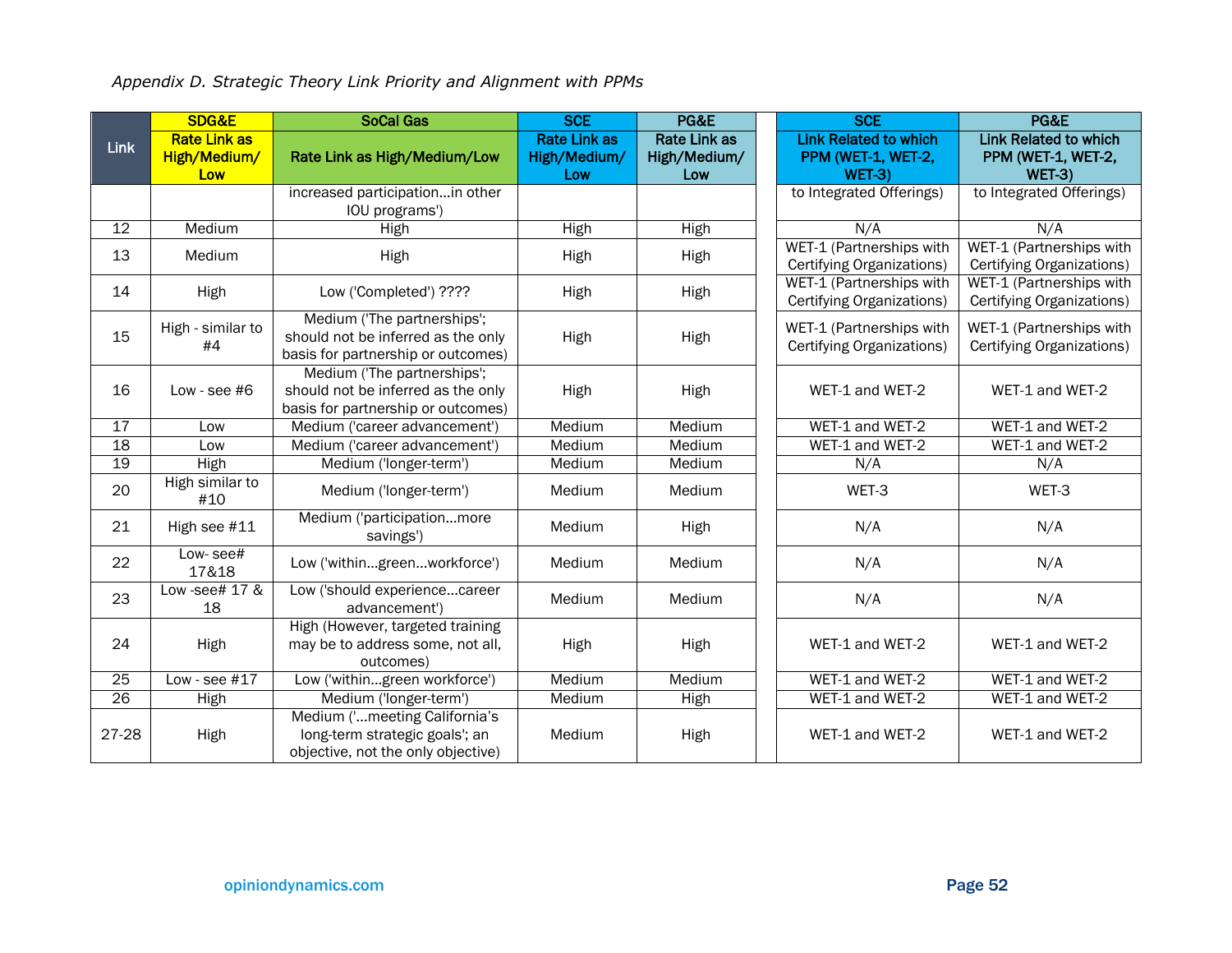## <span id="page-56-0"></span>Appendix E. References

2013-2014 Energy Division-Investor Owned Utility Energy Efficiency Evaluation, Measurement and Verification Plan

California Investor-Owned Utilities (2013). *Statewide Lighting Market Transformation Program Report*. California.

Decision 12-11-015: Decision Approving 2013-2014 Energy Efficiency Programs and Budgets

Decision 12-05-015: Decision Providing Guidance on 2013-2014 Energy Efficiency Portfolios and 2012 Marketing, Education, and Outreach

Decision 12-08-044: Decision on Large Investor-Owned Utilities' 2012-2014 Energy Savings Assistance (ESA) (Formerly Referred to as Low Income Energy Efficiency or LIEE) and California Alternate Rates for Energy (CARE) Applications

Don Vial Center on Employment in the Green Economy (2011). *California Workforce Education and Training Needs Assessment: For Energy Efficiency, Distributed Generation, and Demand Response*. University of California, Berkeley.

Don Vial Center on Employment in the Green Economy, U.C. Berkeley – *Memo to PG&E Re. Investor-Owned Utilities Workforce Education and Training Data Collection Practices for the Energy Savings Assistance Program and Energy Upgrade California – June 18, 2013*

Draft 2013-2014 Energy Division – Investor Owned Utility Energy Efficiency EM&V Plan (August 2013)

Energy Market Innovations, Inc. (2012). *California HVAC Contractor & Technician Behavior Study: Final Report*. Washington: Seattle. CALMAC Study ID SCE0323.

Eto, J, R. Prahl, & J. Schlegel (1996). *A Scoping Study on Energy-Efficiency Market Transformation by California Utility DSM Programs.* Energy & Environment Division, Earnest Orlando Lawrence Berkeley National Laboratory, University of California, Berkeley.

ICFI and UC Davis *– CALCTP Impact Evaluation Scope of Work – November, 2013*

Pacific Gas & Electric Company (2012). *Energy Workforce Sector Strategy.* California.

SCE, PG&E and SDG&E- *Statewide Lighting Market Transformation Program Report – June, 2013*